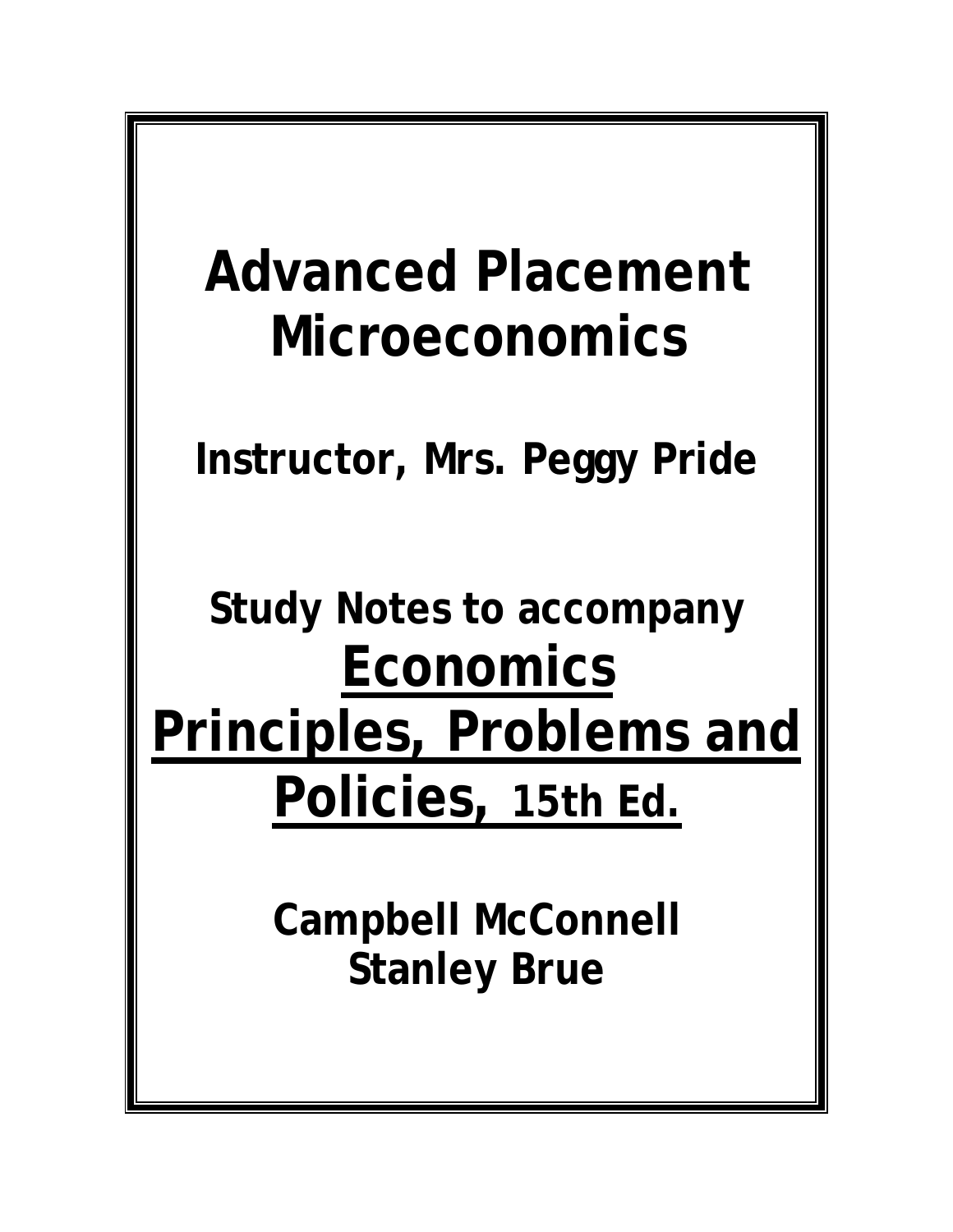**AP MICROECONOMICS SEMESTER PLAN**

**Instructor, Mrs. Peggy Pride**

## **TEXT: Economics, Principles, Problems and Policies, 15th Edition, McConnell and Brue**

**Video: Econ U\$A series with discussion**

**Class Activities: APIP workbook activities, reinforcement and writing activities and other teacher-developed materials**

This semester-long course gives students **a thorough understanding of the principles of economics that apply to the function of individual decision-makers, both consumers and producers, within larger economic systems**. It places primary emphasis on the nature and function of product markets. It also examines factor markets and the role of government in promoting greater efficiency and equity in the economy.

|                           | <b>Topic</b>                                              | Timing (days) |
|---------------------------|-----------------------------------------------------------|---------------|
| <b>Chapters</b>           |                                                           |               |
| 1,2,4,6                   | <b>Unit One</b>                                           |               |
| 8-12% of AP               | <b>Basic Economic Concepts</b>                            | 9             |
| Micro Exam                | <b>Scarcity and Opportunity Cost</b>                      |               |
|                           | Economic Systems: the Market System                       |               |
|                           | Specialization and Comparative Advantage                  |               |
| 3, 20, 21                 | <b>Unit Two</b>                                           |               |
| 20-30% of AP              | <b>Nature and Function of Product Market</b>              | 15            |
| Micro Exam                | Supply and Demand                                         |               |
|                           | Ceilings and floors                                       |               |
|                           | Elasticity and applications                               |               |
|                           | Models of consumer choice                                 |               |
| 22, 23, 24, 25 Unit Three |                                                           |               |
| 40-50% of AP              | Firm production, costs, revenues                          | 30            |
| Micro Exam                | Production costs                                          |               |
|                           | Product Pricing within different market structures        |               |
|                           | Efficiency and government policy toward imperfect markets |               |
|                           | <b>Unit Four</b>                                          |               |
| 27,28<br>10-15% of AP     | <b>Factor Markets</b>                                     | 10            |
| Micro Exam                | Derived Demand for labor                                  |               |
|                           | <b>Resource Market Pricing</b>                            |               |
|                           |                                                           |               |
| 5, 30, 31                 | <b>Unit Five</b>                                          |               |
| 8-12% of AP               | Efficiency, income equity, the role of government         | 12            |
| Micro Exam                | Externalities                                             |               |
|                           | <b>Public Goods</b>                                       |               |
|                           | Distribution of Income                                    |               |

• There will be **6 major tests** during the semester (two on third topic). There will be a final comprehensive **semester exam**. There will be no exemptions. **Writing and reinforcement activities** will be a part of the course work. You can expect "quizzes" on each chapter during the course of each unit study.

• It is expected that **students will take the AP Microeconomics Exam** scheduled in May. There will be a review material package with review sessions in the month of April to recall the concepts and practice test materials.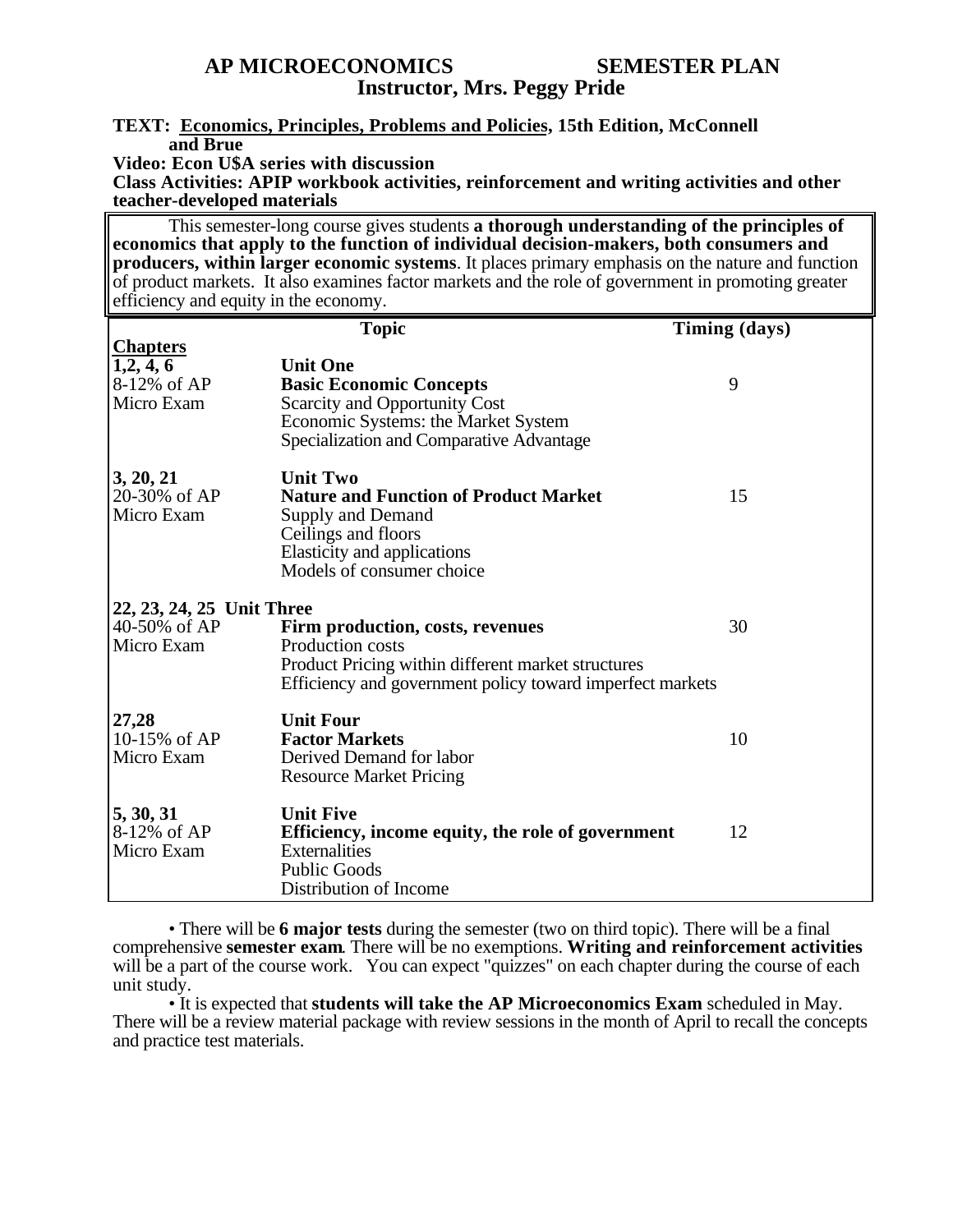**Economics**: social science concerned with the efficient use of limited or scarce resources to achieve maximum satisfaction of human material wants.

• **Economic perspective**: a unique way of thinking about economic issues Scarcity and Choice Rational Behavior Marginal Thinking: Costs and Benefits

#### • **Why Study Economics?**

*"The ideas of economists and political philosophers, both when they are right and when they are wrong, are more powerful than is commonly understood. Indeed the world is ruled by little else. Practical men, who believe themselves to be quite exempt from any intellectual influences, are usually the slaves of some defunct economist."* John Maynard Keynes (1883-1946)

#### **Economics for Citizenship**

Well-informed citizens will vote intelligently

Well-informed politicians will choose wisely among alternatives

#### **Professional and Personal Application**

Businessmen need an understanding of economy Problems are examined from social rather than personal viewpoint



#### **Descriptive Economics**

 Based on facts—observable and verifiable behavior of certain data or subject matter Economists examine behavior of individuals and institutions engaged in the production, exchange, and consumption of goods and services.

#### **Economic Principles (laws, models)**

Task of analysis is to systematically arrange, interpret, and generalize upon facts

 Principles and theories bring order and meaning to facts by tying them to together, putting them in correct relationship to one another and generalizing.

 Principles are expressed as the tendencies of typical or average consumers, workers, or business firms

**Generalizations** 

• "Other things equal" assumption—controlling all variables except one

- Abstractions—do not mirror the complexity of real world
	- Graphic Expressions—models used to show theory

## **Policy Economics**

 Applied Economics that recognizes the principles and data which can be used to formulate policies.

Determining a course of action to resolve a problem or to further a nation's economic goals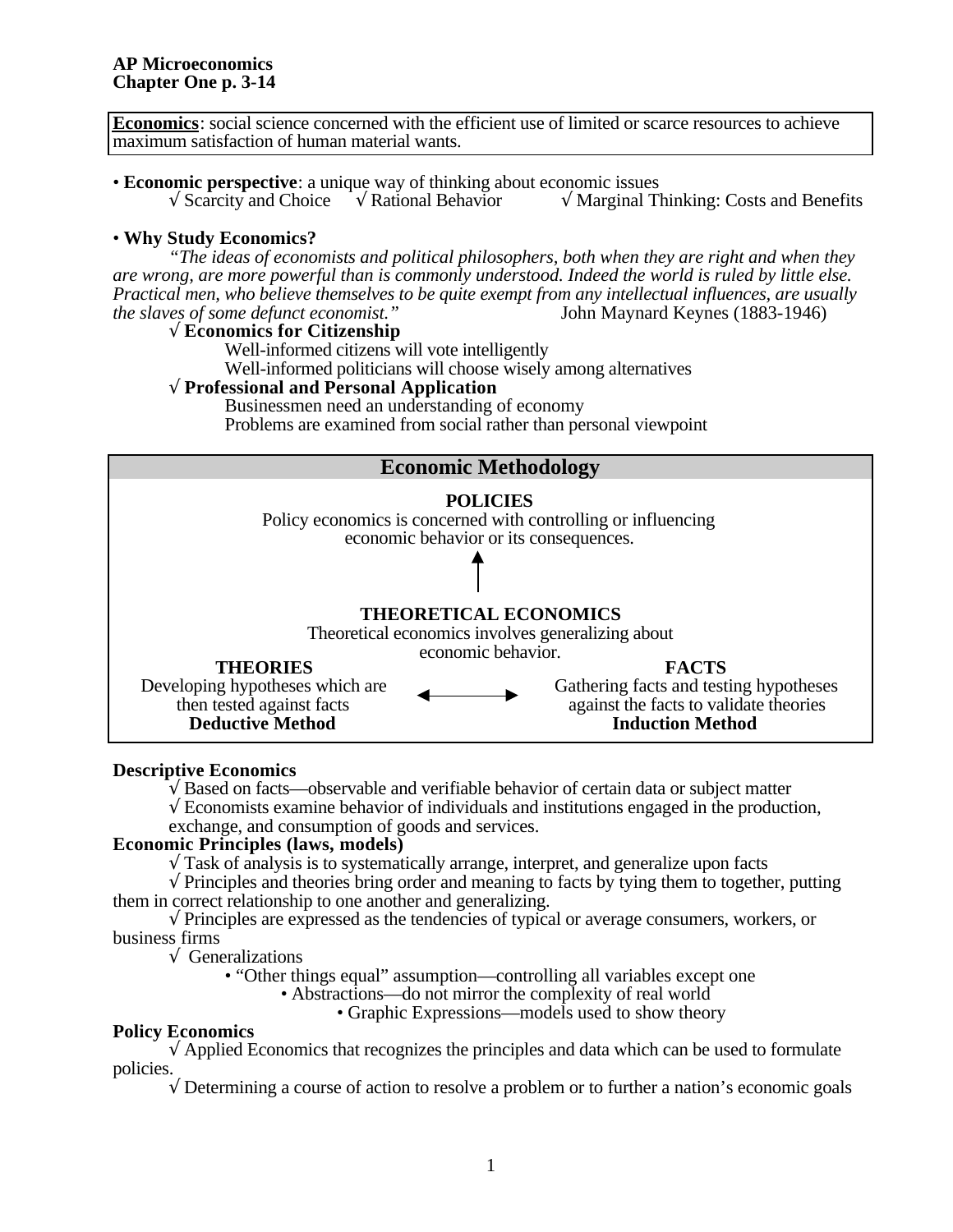| <b>Steps in Policy Economics</b>                               |                                                                                        |                                                                                                                                                                           |
|----------------------------------------------------------------|----------------------------------------------------------------------------------------|---------------------------------------------------------------------------------------------------------------------------------------------------------------------------|
| <b>State the goal</b>                                          | A clear, specific statement                                                            | • Every able-bodied individual<br>should have opportunity to work                                                                                                         |
| Determine the policy options                                   | List specific policies to<br>achieve goal with an<br>assessment of possible<br>effects | • Fund vocational training<br>programs in high schools and<br>junior colleges<br>• Create job training and subsidy<br>to business firms willing to take<br>on new workers |
| <b>Implement and Evaluate the</b><br>policy which was selected | Monitor steps in<br>implementing the policy<br>initiatives taken                       | • Survey statistics on employment<br>• Do follow-up on job placements<br>and training programs                                                                            |

#### **Principles Are Derived At Two Levels:**

**Macroeconomics**: economy as a whole and its basic subdivisions such as government, business and households. Macro looks at totals or aggregates to examine the "big picture".

**Microeconomics:** looks at specific units or segments of the economy, a particular firm or household. Micro looks at the "trees not the forest".

## **ECONOMIC GOALS**

**• POSITIVE** economics collects and presents facts. It avoids value judgments—"just the facts, madam"! Positive economics concerns **WHAT IS**—what the economy is really like.

**• NORMATIVE** economics involves value judgments about what the economy should be like or which policies are best. Normative economics embodies subjective feelings about **WHAT OUGHT TO BE**—examining the desirability of certain conditions or aspects of the economy.

**• GOALS** are general objectives that we try to achieve. The nation's policy makers use these goals so that they can make better use of scarce resources. Goals make it easier to determine the tradeoffs involved in each choice.

 Economic Growth—increase in the production capacity of the economy to increase the standard of living

Full Employment—provide suitable jobs for all citizens willing and able to work

 Economic Efficiency—maximum satisfaction of wants with the available but scarce resources Price-level Stability—stable price level avoiding inflation and deflation

Economic Security—providing for those unable to earn an income

 Economic Freedom—guarantee that consumers, workers and business owners have freedom in economic activity

 Equitable Distribution of Income—ensure that no citizen faces stark poverty while others enjoy extreme luxury

Balance of trade—seek a reasonable balance of trade with the world

**• Complementary goals** when one goal is achieved, some other goal or goals will also be realized. For example, the achieving of Full Employment means elimination of low incomes and economic insecurity.

**• Conflicting goals** some goals are mutually exclusive. Economic Growth may be in conflict with Economic Equity; some argue that efforts to achieve greater equal distribution of income may weaken incentives to work, invest, innovate and take business risks, all of which promote rapid Economic Growth. Establishment of Job Security may lessen strive for high productivity.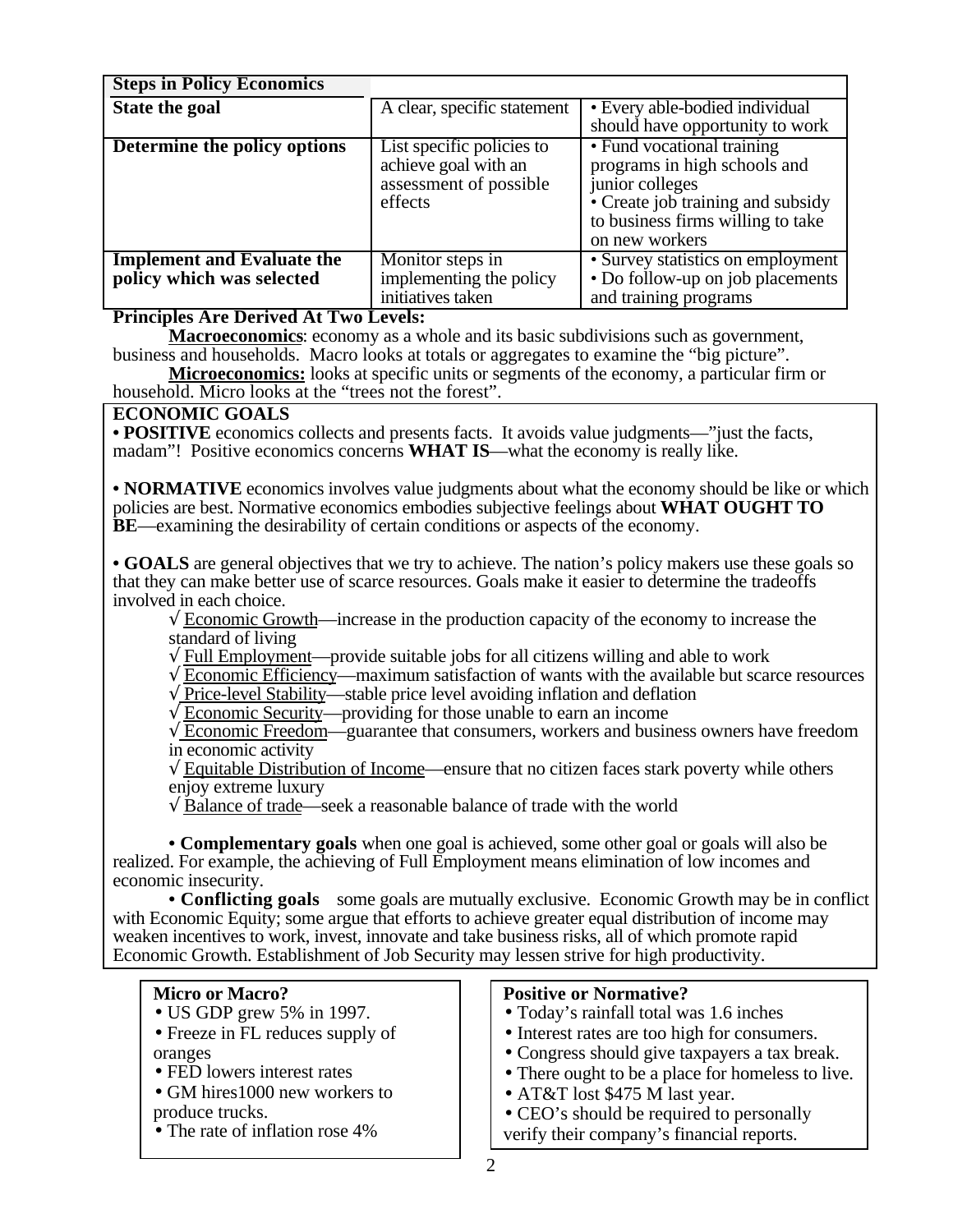#### **AP Microeconomics Chapter Two p. 22-25 Foundation of Economics:**

- Social Science concerned with how resources are used to satisfy wants—the economizing problem.
- Study of how people and countries use their resources to produce, distribute and consume goods and services.
- An examination of behavior related to how goods and services are acquired.
- A study of how people decide who will get the goods and services.

## **Scarcity:**

- Society's material wants are unlimited and unsatiable; economic resources are limited or scarce. Demand for goods and services exceeds the supply
- Material wants means that consumers want to obtain products that provide utility.
- Necessity vs. wants Wants multiply over time with new products and incomes Human wants tend to be unlimited, but human, natural, and capital resources are limited • Resources are materials from which goods and services are produced. Four types of resources are:
- **Resource Payments—**note the special terms used<br> **Land-Rent** Labor-wages and salaries **Labor-wages and salaries Capital-Interest Entrepreneurship-Profit Land** —All Natural Resources • Fields • Forests • Sea • Mineral deposits • Gifts of nature  **Labor**— Human Resources • Manual • Clerical • Technical • Professional • Managerial  **Capital**—Means of production • factories • office buildings • machinery • tools and equipment • use of technology • use of available information  **Entrepreneurship**— a particular type of • business innovator human resource • sees opportunity to make profit • uses unexploited raw materials • takes risk with new product or process • brings together land, labor, capital

**Economic Efficiency**—Using limited resources to derive the maximum satisfaction and usefulness • Full employment and full production must be realized to achieve this goal

**Full Employment**

 All available resources used Employment for all willing and able No idle capital No idle arable land

## **Full Production**

 Resources used to maximize satisfaction Allocative Efficiency–resources used to produce society's most wanted goods  $&$  services. Productive Efficiency–goods & services are produced in least costly ways.

# **Think About This!**

1. Evaluate: "If resources were unlimited and freely available, there would be no subject called Economics".

2. Analyze: "Wants are not insatiable. I can prove it. I get all the coffee I want to drink every morning at breakfast".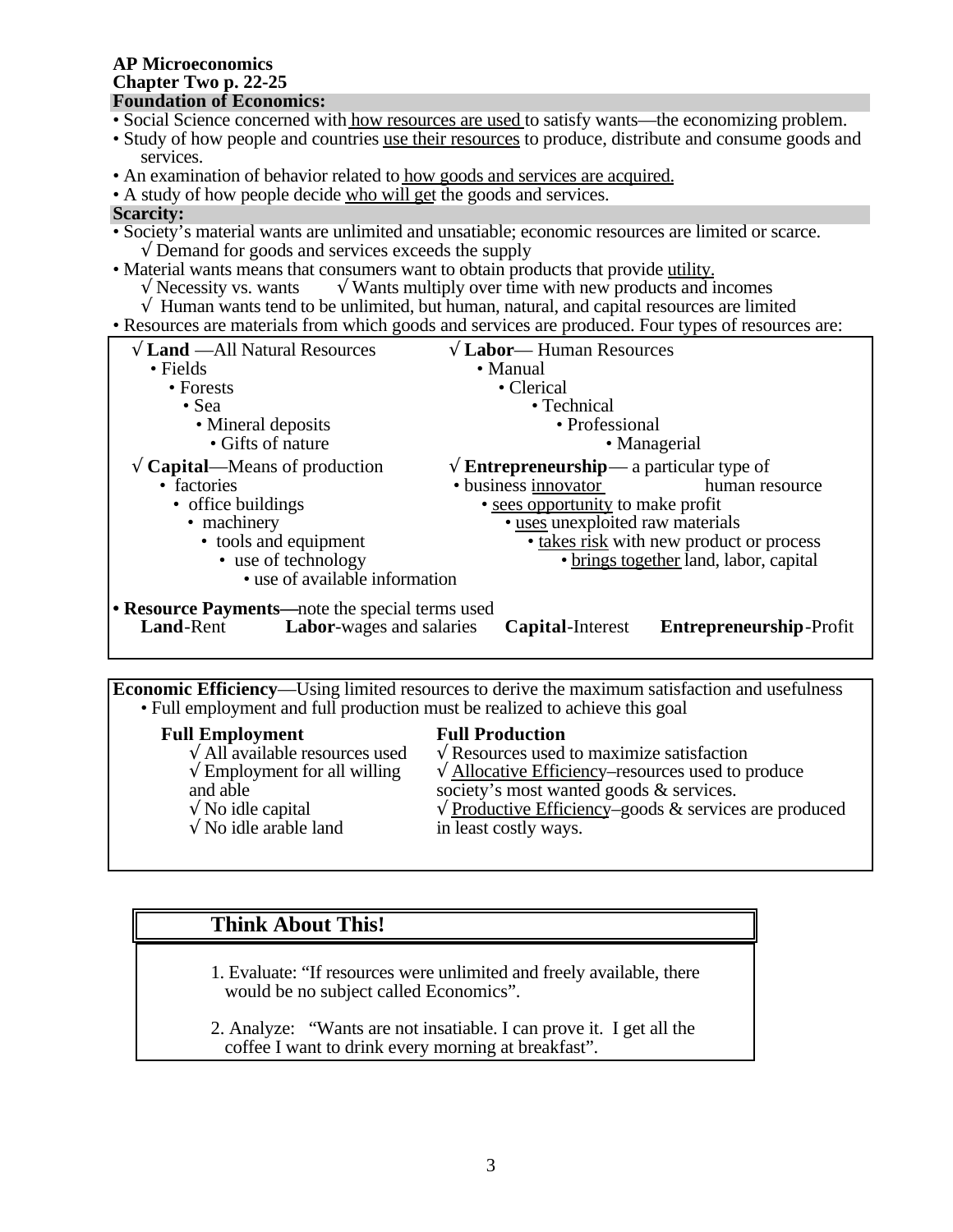## **Production Possibility Tables and Curves**

• **PPC is an economic model to demonstrate opportunity costs and tradeoffs**. The curve diagrams the various combinations of goods/services an economy can produce when all productive resources are employed. • There are 4 assumptions regarding the model:

 Efficiency: full employment and productive efficiency Fixed Resources: no more available, but they are shiftable Fixed Technology: state of technology does not change in the period Two Products: producing just two products (hypothetical, of course) • Necessity of Choice is created. Limited Resources means a Limited Output.<br> **TABLE:** A B C D E **TABLE: A B C D E PIZZA (000,000)** 0 1 2 3 4<br>**ROBOTS (000)** 10 9 7 4 0 **ROBOTS (000) See page 26 for a Key Graph Quiz! R o b o t s Pizza A C**  $\circ$ <sub>F</sub> **B D E W Points outside curve: Not Attainable with these resources Points inside curve: Inefficiency Points on the curve: Attainable & Efficient with these resources**

• **Each point on the curve represents some maximum output of any two products**. Limited resources (or supplies of the specific resource to produce the goods shown) will make any combination lying outside of the curve unattainable.

• **Choice** is reflected in the need for society to **select among the various attainable combinations** lying on the curve.

• **The concave shape of the curve implies the notion of opportunity costs, defined, as** some amount of one good must be sacrificed to obtain more of the other. The amount of robots, which must be foregone or given up to get another unit of pizza, is the opportunity cost of that unit. The slope of the PPC curves becomes steeper as we move from A to E. The reason lies in the fact that economic resources are not completely adaptable. This curved line shows the adaptability and increasing opportunity cost. A **straight line** would mean **constant opportunity cost**.

• Points **inside the curve** may signal unemployment or underemployment of labor and other resources. • Points **outside the curve** are unattainable with the available resources. More resources or higher productivity is needed to the curve to include those points outside the curve.

• **Allocative Efficiency** (or determining the best or optimal output-mix) will relate to the concept of Marginal Cost versus Marginal Benefit.



**The point where MC=MB is allocative efficiency since neither underallocation or overallocation of resources occurs.**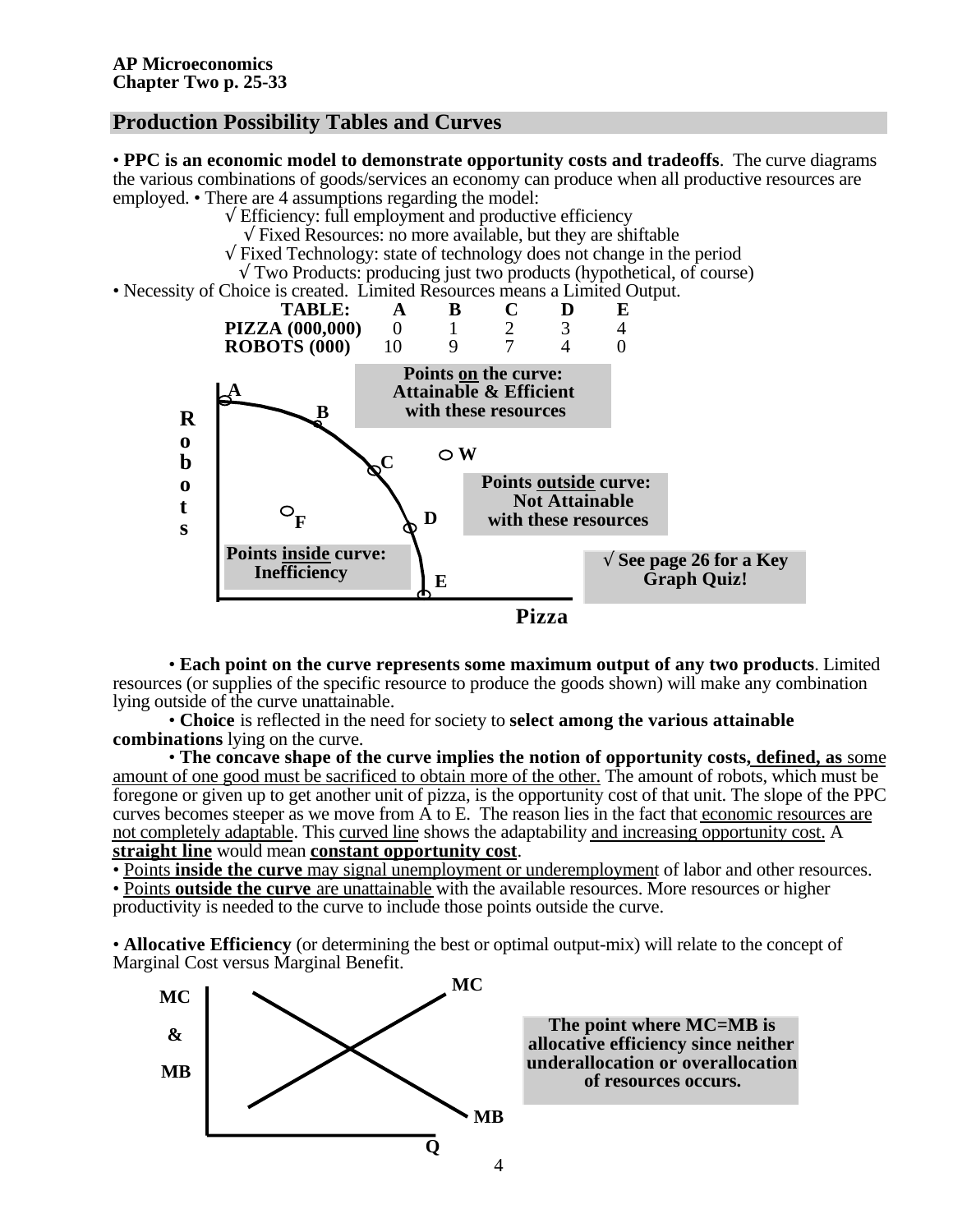

#### • **Consumer Goods vs. Capital Goods:**

Consumer goods directly satisfy our wants, while capital goods satisfy indirectly since they permit more efficient production of consumer goods.

 Think about what a nation must sacrifice in terms of its consumer good consumption (opportunity costs) in order to be able to add to its capacity (by currently producing capital goods) in the future.

• A current choice **favoring more consumer goods** will result in only a **modest** movement to the right in the future.

• A current choice **to produce a greater portion of capital goods** with the available resources can result in a **greater rightward** movement in the future.



#### • **International Trade-a Preview!**

Its own resources limit an individual nation, but through **specialization and trade**, the output limits of a nation can be increased. When nations specialize and produce a surplus of goods that use resources more efficiently (comparative advantage), they can trade for what they are not as efficient producing. This will enable a nation to obtain more goods than its PPC indicates.

## **Think About This!**

1. Examine the three applications on pages 32-33 and think about the movements of the PPC.

- 2. Explain the effects on the PPC from these situations:
	- a. standardized test scores of high school students decline greatly
	- b. unemployment falls from 9 to 6 % of the labor force
	- c. Defense spending is reduced to allow government to spend more on health care
	- d. Society decides it wants compact discs rather than new tools for factories
	- e. A new technique improves the efficiency of extracting copper from ore
	- f. A maturing of mini baby boom generation (born 1976-1982) increases the nation's workforce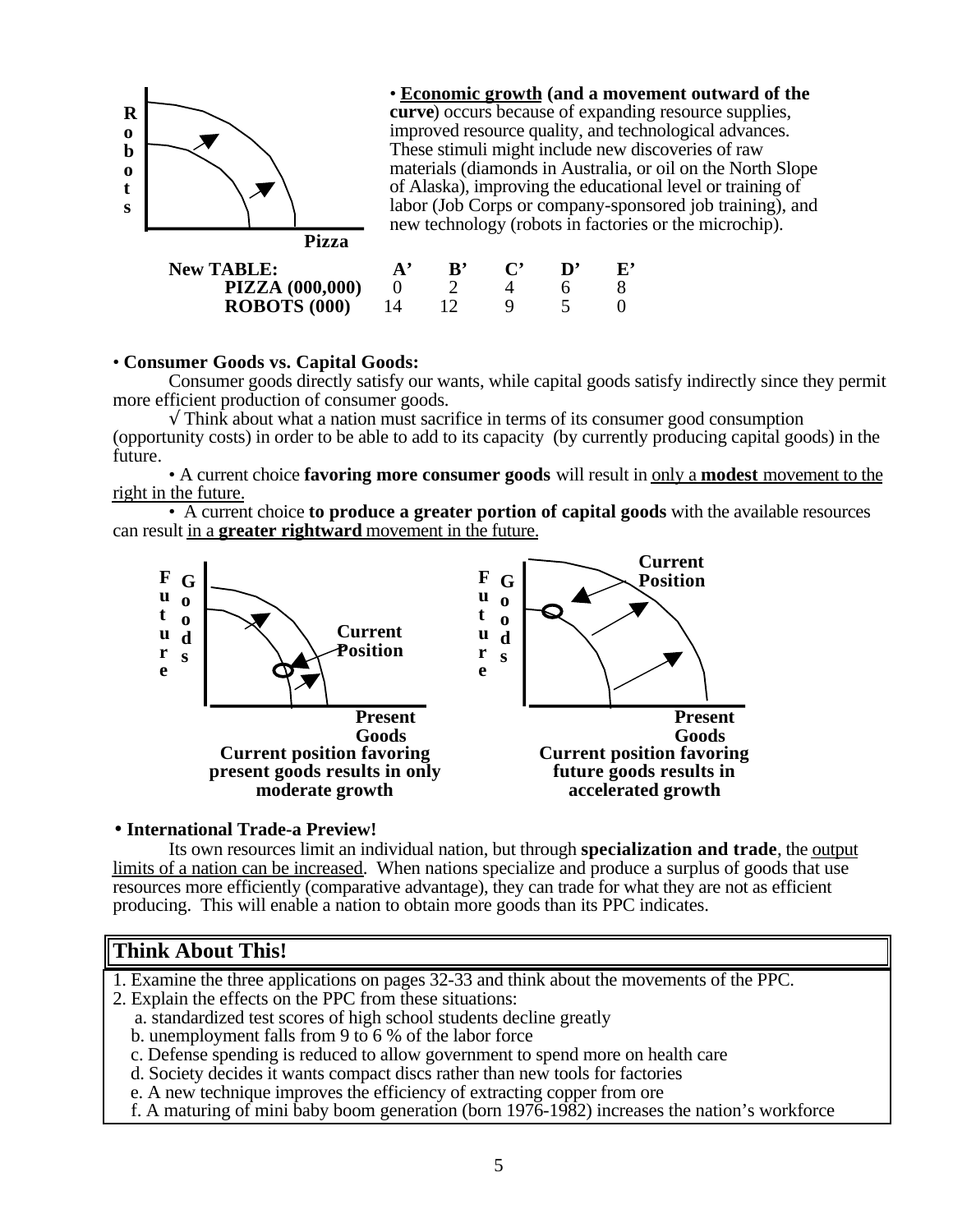#### **Basic Economic Questions (every economic system must answer)**

| • What to Produce?                                              | <b>.How Much to Produce?</b>                               |
|-----------------------------------------------------------------|------------------------------------------------------------|
| Allocation of the Factors of Production<br>• How to Produce?    | Quantities of goods and services<br>• For Whom to Produce? |
| Methods of production -<br>capital intensive or labor intensive | Distribution of goods and services                         |

## **Comparisons of Economic Systems**

#### • **Traditional System**

questions answered by custom, habit, religion or law

 use of trial and error, past decisions on resource allocation and production retained choices are limited, change comes slowly, often with opposition family values are key to social structure

Economic goals emphasized: Security, Equity

Economic goals de-emphasized: Efficiency, Freedom

## • **Command System**

 Central Planning Authority regulates production. Nationalization means that the government owns the factors of production.

Central planners examine historical demand and estimate future quantities.

 Central planners dictate to firms the production quotas and provide the set of resources The theoretical goal "from each according to his ability; to each according to his needs" guides the allocation of goods and services. Limited set of goods produced.

Economic goals emphasized: Price Stability, Equity, Full employment, and Security Economic goals de-emphasized: Efficiency, Freedom, Growth of consumer goods/services

#### • **Market System**

 Private firms produce goods and services to sell in the market. Consumers make choices based on their own needs and wants.

 Private producers decide how much to produce with the economic incentive of profit maximization based on buying decisions of consumer

Private producers decide production methods in order to maximize profits.

The market (the invisible hand) results in a distribution of goods and services.

Economic goals emphasized: Efficiency, Freedom, Price Stability, Growth

Economic goals de-emphasized: Equity, Security, Full-employment

#### • **Mixed Market Systems**

 Government acts as stabilizer of economic activity and provider of goods and services large unions and large corporations can dominate the market

 private ownership mixed with public ownership of resources and factors of production regulation of private economy may be strong or weak

**Traditional:** North American Indians **Command:** North Korea and Cuba **Mixed Market**: Market socialism in China relies on free markets for distribution Sweden provides many social welfare services; high tax rates USA mixes private property with public goods Japan stresses cooperation and coordination between govt and bs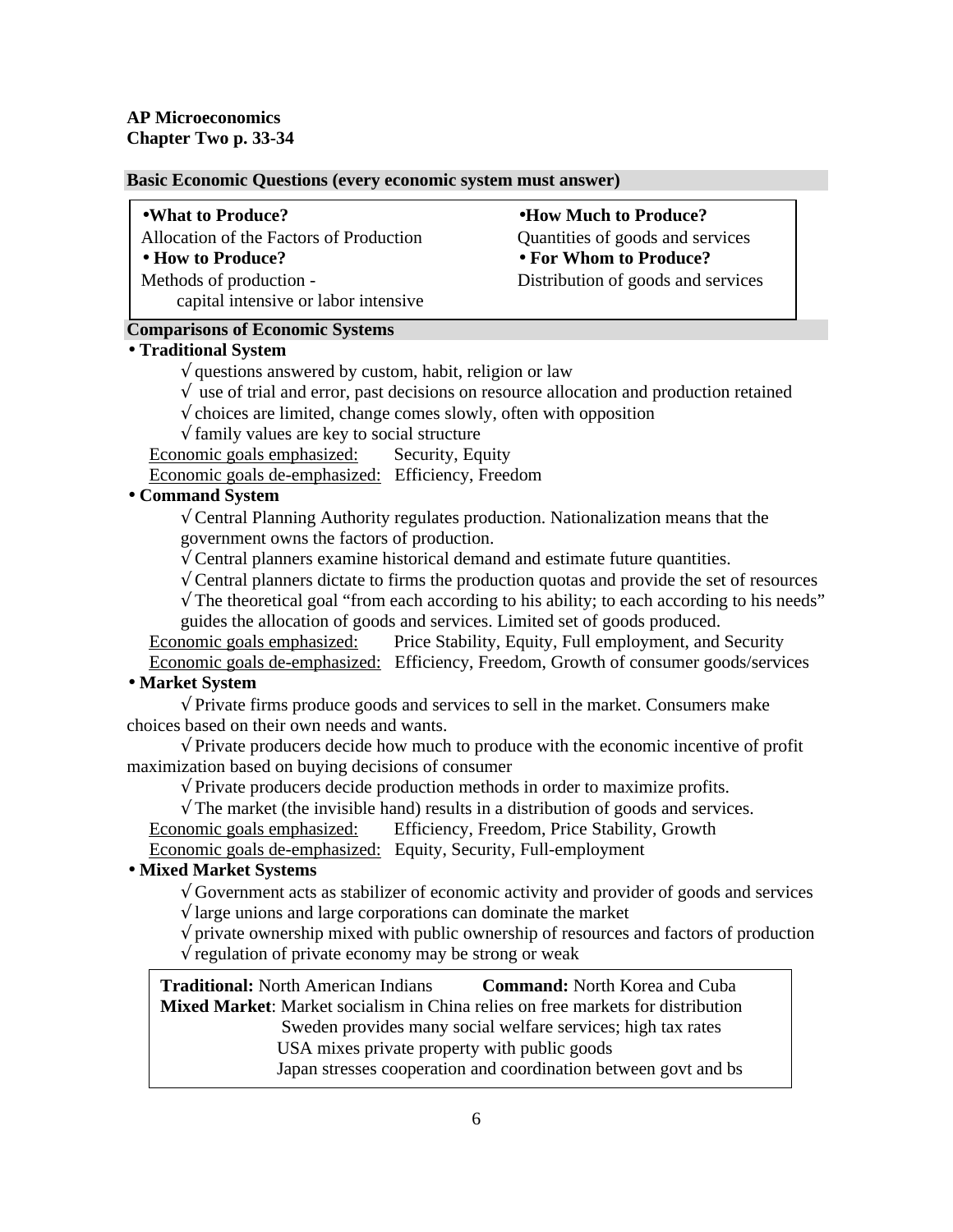## **The Circular Flow Model**

• **Economists use the circular flow diagram to show the high degree of economic interdependence in our economy.** Money flows in one direction while goods, services, and the factors of production flow in the opposite direction.

• This simple circular flow model shows **two groups of decision-makers—households (or individuals) and businesses**. (Later government will be added). The coordinating mechanism which brings together these decisions is the market system.

• **Resource (or factor) markets** operate as the points of exchange when individuals sell their resources (land, labor, capital, and entrepreneurial ability) to businesses in exchange for money incomes. Businesses will demand these resources to produce goods and services. Prices paid for the use of resources are determined in this market, and will create the flow of rent, wages, interest and profit income to the households. Examples are hiring of workers by a business firm, savings and investments in stocks and bonds. Here the money incomes would be interest and dividends.

• **Product markets** operate as the points of exchange between consumers who use money incomes to buy these goods and services produced by businesses. Money income itself does not have value, since money must be used in exchange for the goods and services that satisfy our wants.



• **Households create the demand** for goods and services, while **businesses can fill the demand with the supply** that they produce with the resources sold. The **interaction** of demand for goods and services with the supply of available products **determines the price for the products**. The flow of consumer expenditures represents the sales revenues or receipts of the businesses. Examples are the retail stores and other outlets for products.

• **Individuals or households function as both providers of resources and as consumers of finished products.** Businesses function as buyers of resources and sellers of finished products. Each group of economic units both buys and sells.

• **Scarcity plays a role in this model** because households will only possess limited amounts of resources to supply to businesses, and hence, their money incomes will be limited. This limits their demand for goods and services. Because resources are scarce, the output of finished goods and services is also necessarily limited.

#### • **Limitations to this model include:**

 Intrahousehold and Intrabusiness transactions are ignored. Government and the financial markets are ignored. The model implies constant flow of output and income; the fact is that these flows are unstable over time. Production expends resources and human energy and can cause environmental pollution.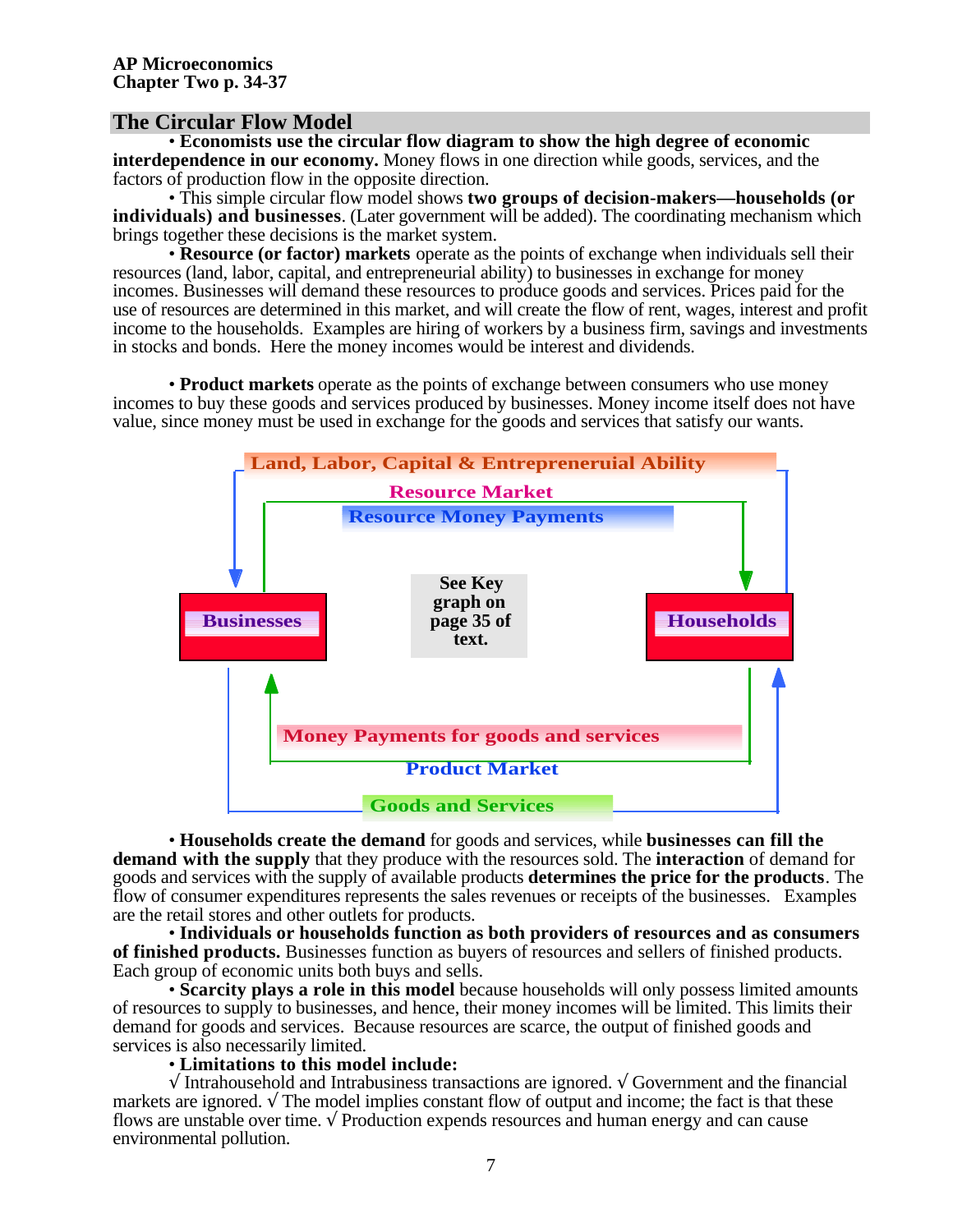## **Capitalism**

• There really is no generally acceptable definition of "capitalism". **A market system is sometimes described as being based on capitalism, a system in which private citizens own the factors of production.** A market economy is based on free enterprise, because businesses are allowed to compete for profit with a minimum of governmental interference.

• Both terms—**capitalism and free enterprise** —describe the US Economy. Our economy is often defined as **MIXED MARKET** due to the role that government plays. In the US, individuals are free to exchange their goods and services, use their resources as they wish, seek jobs of their own choosing, and own and operate businesses. A Free Enterprise system is on in which business can be conducted freely with only limited government interference.

| • The list of characteristics of Capitalism:                                     |                                  |  |  |
|----------------------------------------------------------------------------------|----------------------------------|--|--|
| Private property                                                                 | Freedom of Enterprise and Choice |  |  |
| Role of Self-Interest                                                            | Competition                      |  |  |
| <b>Markets and Prices</b>                                                        | <b>Limited Government</b>        |  |  |
| • Consider:                                                                      |                                  |  |  |
| What incentives does private property give people?                               |                                  |  |  |
| What about rights of inheritance?                                                |                                  |  |  |
| Is self-interest really selfishness?                                             |                                  |  |  |
| Are there social advantages in freedom to choose?                                |                                  |  |  |
| What is government's limited role? Legal framework? Regulation of business?      |                                  |  |  |
| Protection of consumer? Subsidizing production? Protection from foreign trade or |                                  |  |  |
| unfair competition?                                                              |                                  |  |  |
|                                                                                  |                                  |  |  |
| $\cdot$<br><b>COLUMN</b><br><b>The Community Community Community</b><br>4 H J    |                                  |  |  |

| • The other characteristics include:                                           |                                                            |  |  |  |
|--------------------------------------------------------------------------------|------------------------------------------------------------|--|--|--|
| Extensive use of Capital                                                       | Specialization and Efficiency                              |  |  |  |
| Division of Labor                                                              | Use of Money                                               |  |  |  |
| • Consider:                                                                    |                                                            |  |  |  |
| What if the labor force in unskilled?                                          |                                                            |  |  |  |
| What if there are no real regional, occupational, or resource specializations? |                                                            |  |  |  |
|                                                                                | Why does money place an important role in a large economy? |  |  |  |

• The market economy is very popular because of a concept called **Voluntary Exchange**. Who benefits when you buy something—you or seller? As long as the transaction involves dual benefit, the exchange will take place.

**• The market system is a means of communicating and implementing decisions concerning allocation of the economy's resources.** 

## **Think About This!**

1. **Evaluate these statements**

a. The capitalistic system is a profit and loss economy.

b. Competition is the indispensable disciplinarian of the market system.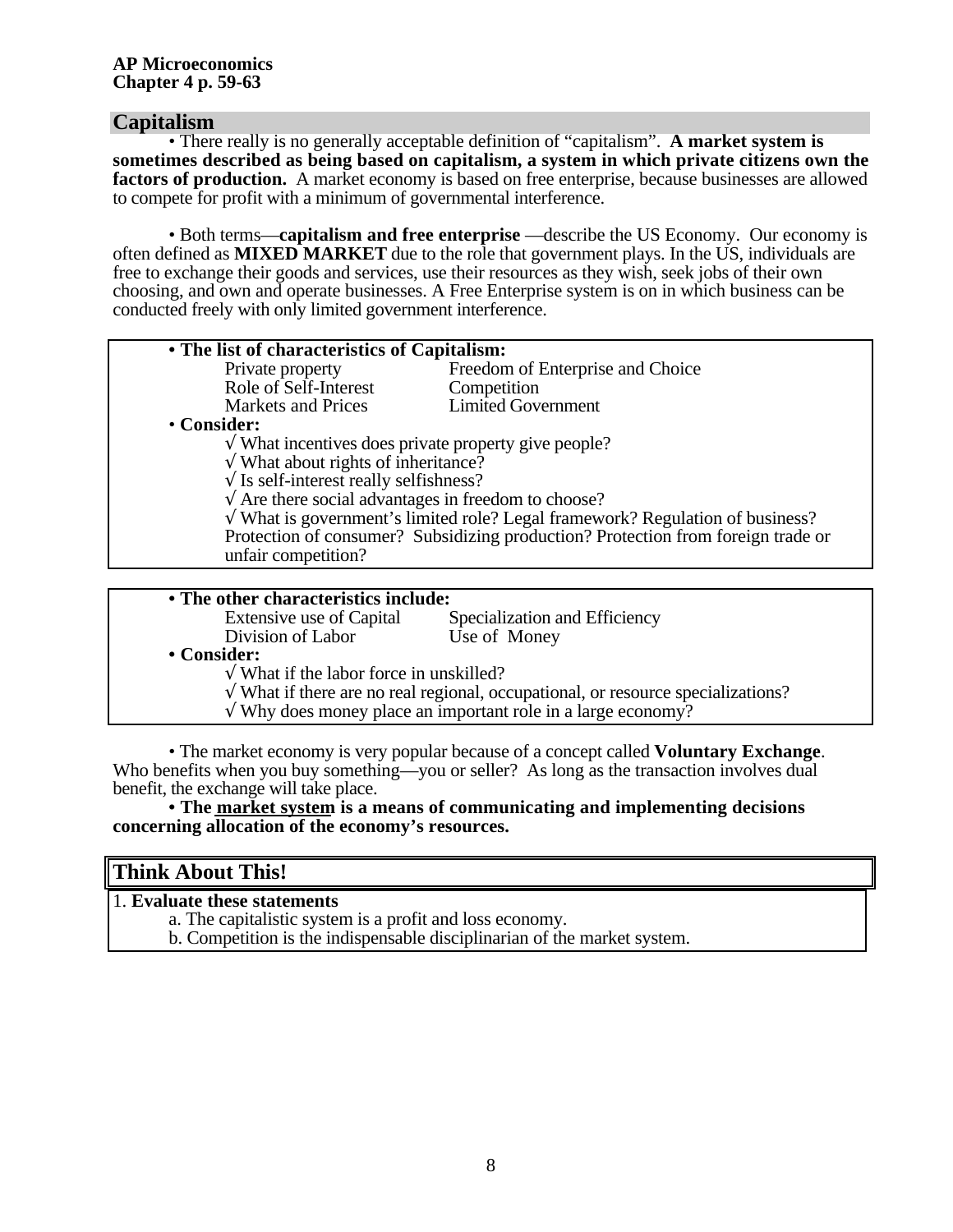## **Competitive Market System**

The theory of Capitalism must have some guidance if society desires to get what it wants in terms of goods and services. **The Competitive Market System** functions mostly efficiently because it relies on its answers to the **Five Fundamental Questions**—ideas driven by the economizing problem of scarcity:

## 1**. How much of a society's resources should be used?**

How much is a macro question!

## **2. What is to be produced?**

Driven by costs—all costs including non-monetary opportunity costs

Driven by profits—normal and economic profits

 Profits are signals to new firms to enter an industry to "catch the profits" Losses are signals to firms to exit an industry to "cut their losses"

Consumer Sovereignty means that consumer demand drives the market because

ultimately they pay and use their dollar votes to alert the sellers what is demand.

## **3. How is that output to be produced?**

Organizing production covers three areas:

- \* How should resources be allocated among industries?
- \* What specific firms should do the producing?

\* What combinations of resources—what technology should each firm employ? Most efficient production will mean use of available technology (combinations of resources) and the prices of the needed resources.

Most efficient production is the **least cost method**.

## **4. Who is to receive the output?**

Prices perform a rationing function in the distribution of goods and services.

Distribution to those willing and able to purchase depends on the income of buyers.

 Size of Income depends on supply and prices in the resource market and the quantity of resources the buyer possess.

## **5. Can the system adapt to change?**

 Markets are dynamic because demand and supply are constantly changing. Consumer demand shifts with tastes, incomes, and prices of other goods. Supply changes as the quantity of resources changes

 Price perform a guiding function as it directs firms to see the changes that occur in both demand and supply.

 Market system provides incentive for technological progress which lowers consumer prices and make more efficient use of resources. Entrepreneurs use their "dollar votes" for capital goods to spur these gains from technology.

## **In summary:**

- Adam Smith's idea of the **"invisible hand"** in The Wealth of Nations means that there is a unity between private and social interests.
- **Businesses** use the most efficient means of production by choosing the least-cost combination of resources in their pursuit of profit.
- **Consumers** allocate their limited income to best satisfy their own self-interest expressed as utility.
- **Efficiency, incentives and freedom** are the essential virtues of the market system.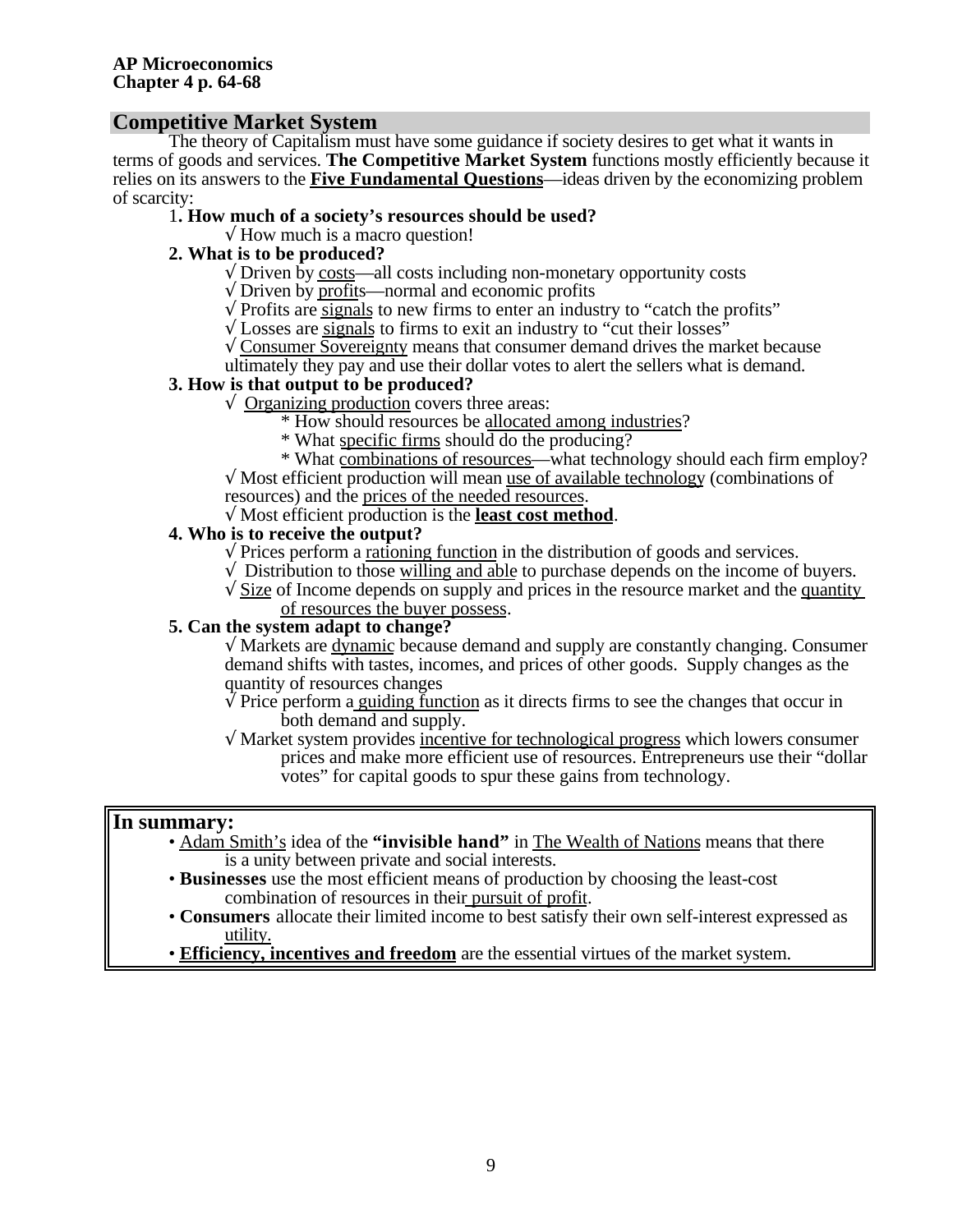## **Specialization and Comparative Advantage**

**Specialization and international trade increases the productivity of a nation's resources and allows for larger total output.**

#### **Why do people trade?**

 Both parties gain. Just as individual specialize so do nations and the result is greater output and income.

 Why does a school hire a teacher who has a degree in teaching? To gain the greatest benefit for the students in their educational pursuit. The teacher teaches to satisfy a need for income and to gain a good feeling about the employment.

Why does the U.S. import bananas? U.S. farmers could grow bananas but it would be very expensive. They gain more by growing wheat and trading for bananas. Our resources are better suited to growing wheat so we specialize.

#### **What is comparative advantage?**

# **Comparative Advantage is the ability to produce an item at a lower**

**opportunity cost.** Resources are scarce, so that one can only produce more of one product by taking the resources away from another.

Example with data:

**Chipland and Entertainia** are the two nations that currently produce their own Computer Chips and CD Players.  **Production without Trade**

| Product         | Chipland | Entertainia |
|-----------------|----------|-------------|
| 1 Computer Chip | 5 hours  | 24 hours    |
| CD Plaver       | 10 hours | 12 hours    |
| Total           | 15 hours | 36 hours    |

Note that **Chipland uses less time** (15 hours) to produce both and **Entertainia uses more time** (36 hours) to produce both . **Chipland enjoys an Absolute Advantage**, an ability to produce an item with fewer resources. **Why would Chipland care about trade?**

#### **Opportunity Cost of production**

|               | <b>Chipland</b>  | Entertainia       |
|---------------|------------------|-------------------|
| Computer Chip | 1/2 CD Plaver    | 2 CD Players      |
| CD Plaver     | 2 Computer Chips | 1/2 Computer Chip |

**The table shows that Chipland has a comparative advantage in Computer Chip production while Entertainia has the comparative advantage in the production of CD Players.** 

**These nations can benefit from trade.**

| Chipland                        |          | Entertainia                 |          |
|---------------------------------|----------|-----------------------------|----------|
| Computer Chip for Chipland      | 5 hours  | 1 CD Player for Entertainia | 12 hours |
| l Computer Chip for Entertainia | 5 hours  | 1 CD Player for Chipland    | 12 hours |
| Total                           | 10 hours |                             | 24 hours |

#### **In summary:**

**Specialization based on comparative advantage improves global resource allocation. The same total inputs of world resources and technology result in a larger global output.**

**Read the example in text about Mexico and USA and production of Avocados and Soybeans, all of these examples work the same way: where is the least opportunity cost?**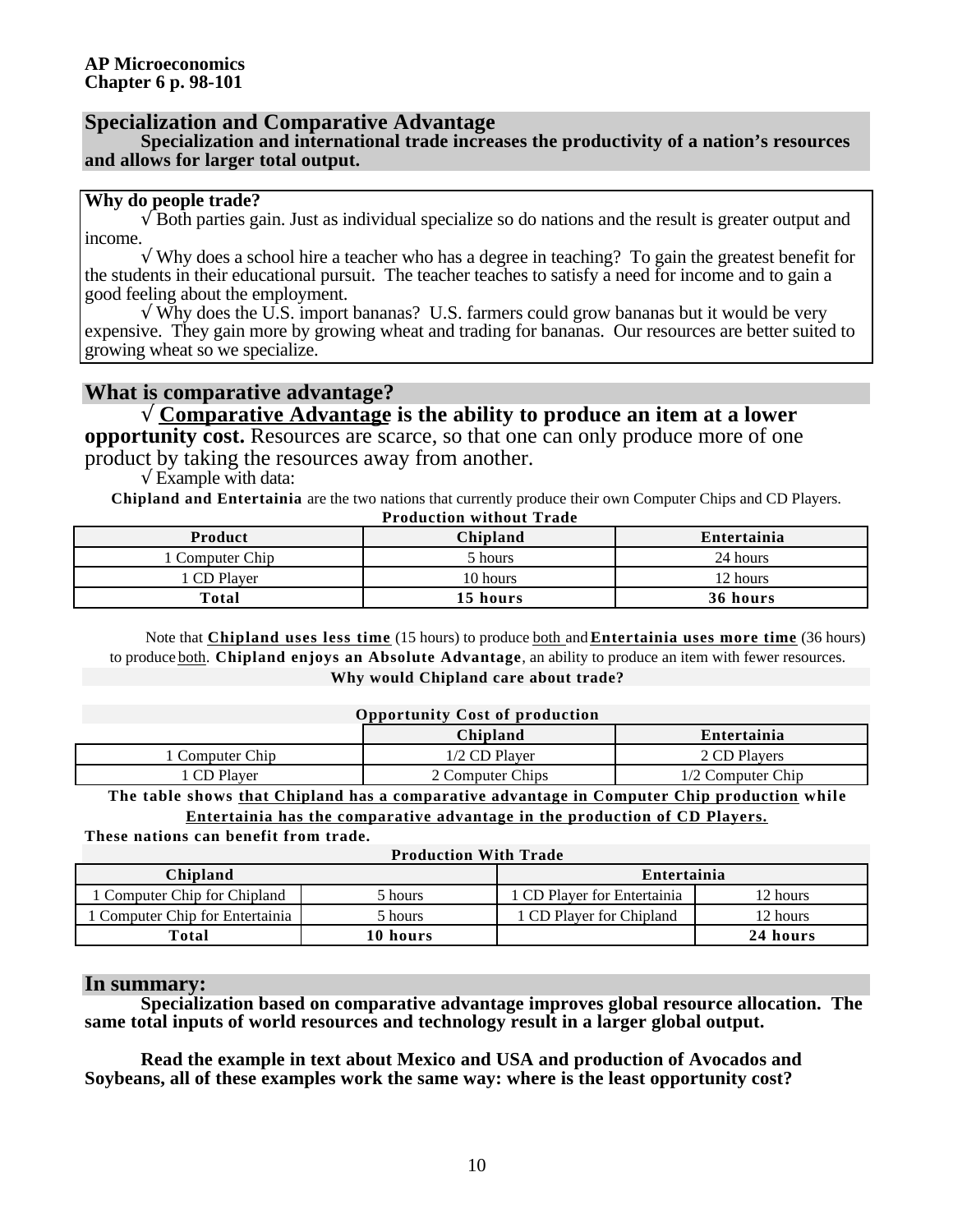## **Markets and Prices**

#### **Product Markets:**

 A product market is the different transactions through which finished goods and services are exchanged for consumption expenditures.

 In the circular flow diagram, the flow of products from businesses to consumers constitutes the product market.

 Businesses are the suppliers of the products and households are the demanders for the products. Sellers of consumer goods and services meet those who want to buy finished goods and services.

#### **Factor Markets:**

 A factor market involves businesses and the resources they need to purchase to produce goods and services.

 In the consumer flow diagram, the resources owned by households are exchanged with businesses for income.

 Businesses are the demanders of the resources and households are the suppliers of the resources. The sellers of land, labor, capital and entrepreneurship meet the people who need their resources.

#### **In both markets, buyers and sellers determine certain price and certain quantity that are mutually acceptable.**

## **DEMAND**

#### **Demand is one side of a product or factor market.**

 The buyers (business in factor, households in product) exhibit both willingness and ability to purchase goods and services. Their willingness and ability to purchase vary in response to price.

**Demand is a record of how people's buying habits change in response to price. It is a whole series of quantities that consumers will buy at the different prices level at which they will make these purchases.**

 Hence, a demand schedule: PRICE | OUANTITY  $\sqrt[5]{5}$  9  $\frac{4}{3}$  10 12 2 15 1 20

Next, **a demand curve can be derived.** The axes of the graph are price (vertical) and quantity (horizontal). Each price and quantity pair becomes a pair of coordinates for a demand curve.



## **Foundation of the Law of Demand**

 For most goods and services, demand tendencies are predictable**. As the price goes down, quantity goes up.** This inverse relationship is called the **law of downward -sloping demand**.

Three arguments to apply for the reasoning behind this law are:

• Price is an obstacle to most and it makes sense to buy less at higher prices. The fact of "sales" is the key.

• In any time period, consumer will derive less satisfaction (utility) from each successive unit of a good consumed. This is *Diminishing Marginal Utility*. Marginally, that is, each successive unit brings less utility and consumer will only buy more at lower prices.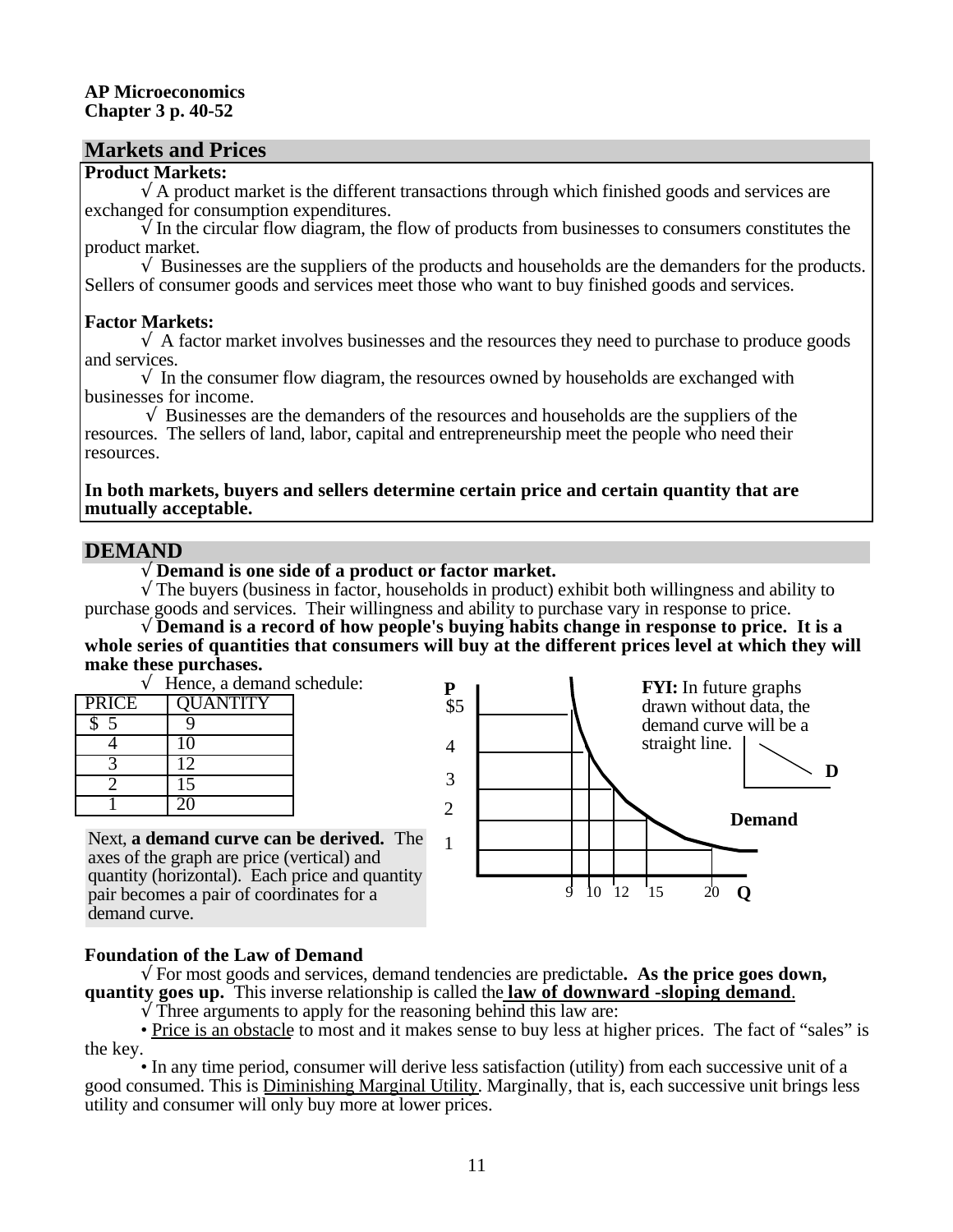• At higher prices, consumers are more willing and able to look for substitutes. The substitution effect suggests that at a lower price, consumers have the incentive to substitute the cheaper good for the more expensive.

• A decline in the price of a good will give more purchasing power to the consumer and he can buy more now with the same amount of income. This is the income effect.



## **Non-price determinants of demand are:**

**1) Change in Income**--having more or less to spend affects individual demand schedules. For normal goods, an increase in income leads to a rightward shift in the demand curve. For inferior goods, an increase in income leads to a leftward shift since these are usually low-quality items that people will avoid when they have more to spend.

**2) Change in taste and preference--**the use that a good or service provides can easily change and affect demand. What was once perceived as useful or useless, stylish or ugly, healthy or dangerous now can become its opposite.

**3) Change in Price of Complementary goods**--the linkage of products' demand because they "work" with each other can affect demand for each

**4) Change in Price of Substitutes**--when the prices of or preference for a substitute changes, demand for both products will change.

**5) Change in Number of buyers** --demand depends on the size of the market.

6) **Change in Price Expectations of Buyers—**purchases may be postponed or rushed dependent on the expectations of future price changes

#### **This discussion has concentrated on the individual buyer's demand for a good or service. By summing up all quantities demanded by buyers at each of the prices, we create the market demand for the good or service.**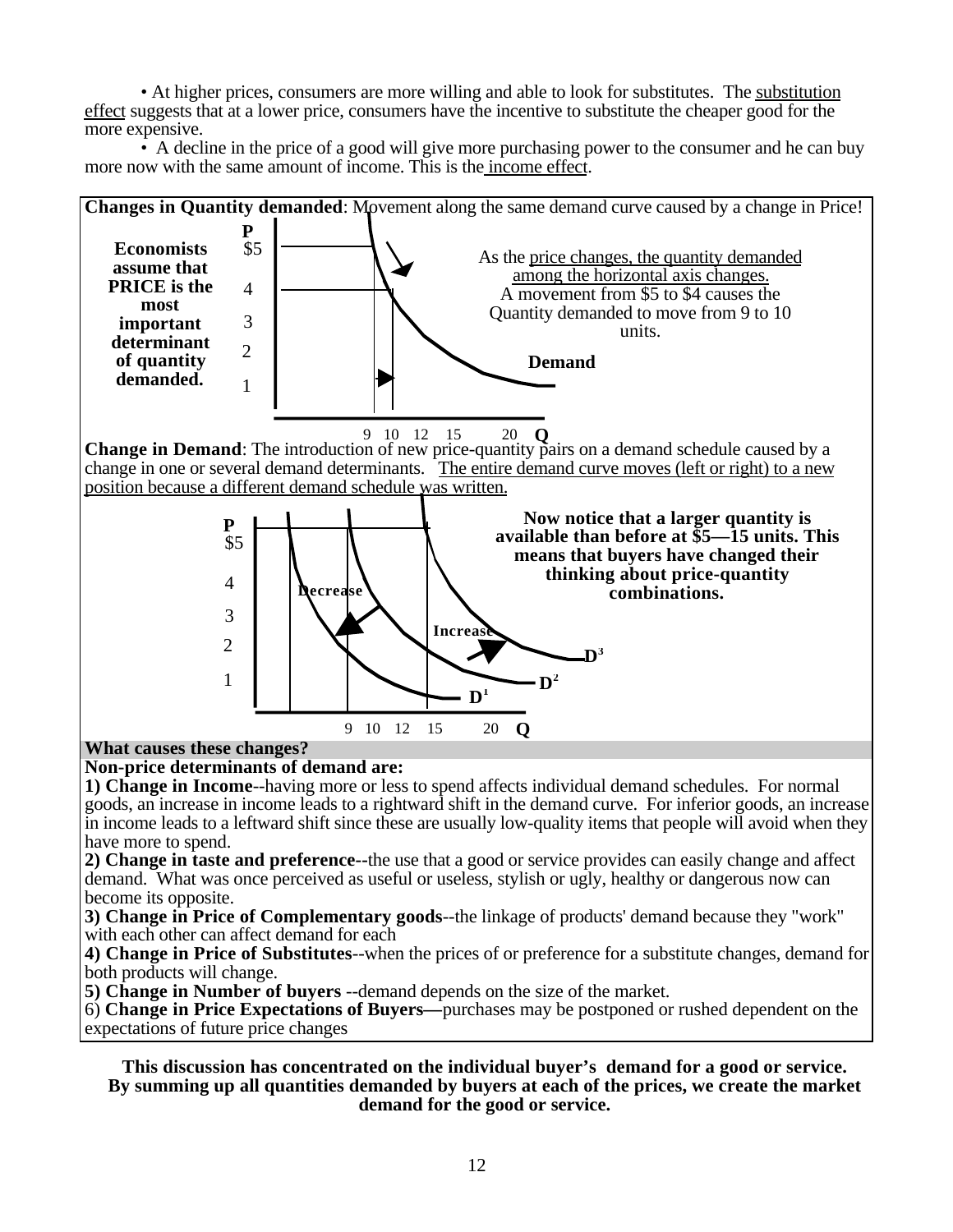## **SUPPLY**

**Supply is also one side of a product or factor market.**

 The sellers (business in product, households in factor) are selling finished goods or resources. **Supply is the amount of goods and services that businesses are willing and able to produce at different prices during a certain period of time.** Supply is a record of how business's production habits change in response to price. It is a whole series of quantities that businesses will offer at the different price levels.

| Hence, a supply schedule: |                 |  |  |
|---------------------------|-----------------|--|--|
| PRICE                     | <b>QUANTITY</b> |  |  |
|                           |                 |  |  |
|                           | 15              |  |  |
|                           |                 |  |  |
|                           |                 |  |  |
|                           |                 |  |  |



The axes of the graph are price (vertical) and quantity (horizontal). Each price and quantity pair becomes a pair of coordinates for a supply curve.

Next, **a supply curve can be derived**.

 For most goods and services, supply tendencies are predictable**. As the price goes down, quantity offered decreases.** From a business perspective, profit-seeking activities by businesses are logical. Hence, sellers will pull back from a market where prices are low. **This direct relationship is called the law of upward-sloping supply.**



**Change in Supply**: The introduction of new price-quantity pairs on a supply schedule caused by a change in one or several supply determinants. The entire supply curve moves (left or right) to a new position because a different supply schedule was written.

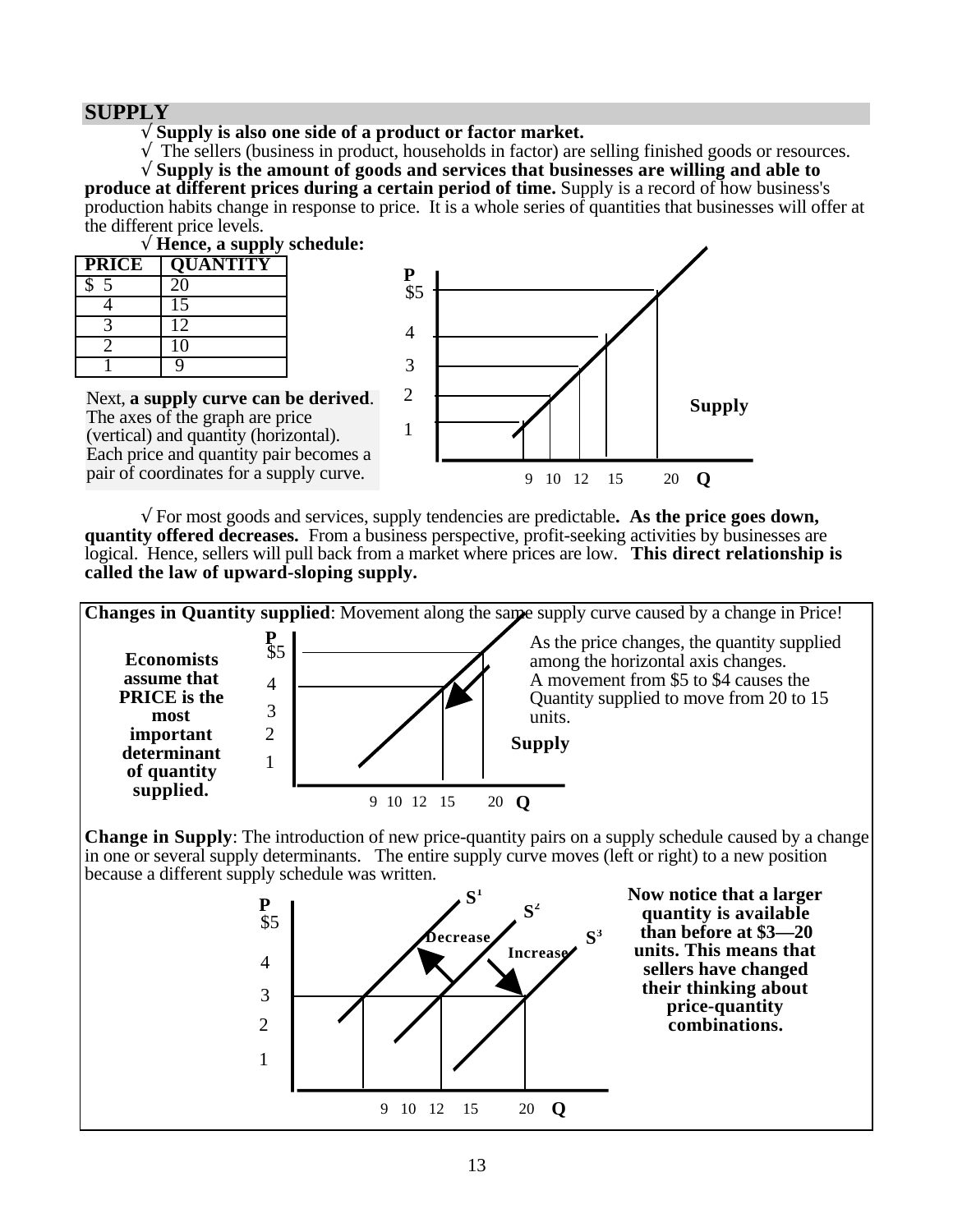#### **What causes these changes?**

**The non-price determinants of supply are:**

**1) Changes in resource prices**--most important and most typical reason for change. The price of ingredients and other capital goods, rent or labor could rise of all. New technology could make productions more or less expensive. The law could relate to minimum wage or taxes.

**2) Changes in Prices of Goods that use same Resources—**a demand for a specific resource is increased when other producers bid up the price in response to increased demand for their product **3) Change in Technology**—new innovations in capital resources can change the average cost of production.

**4) Changes inTaxes and Subsidies—**taxes increase costs; subsidies lower costs.

**5) Change in Price Expectations**--producers' confidence in the future, difficult to quantify or justify

**6) Numbers of Sellers--**businesses enter and exit a market regularly based on a variety of reasons. More

or less producers will affect the supply of the product..

**This discussion has concentrated on the individual seller's supply of a good or service. By summing up all quantities supplied by sellers at each of the prices, we create the market supply for the good or service.**

## **ACHIEVING EQUILIBRIUM**

The prices at which both demand and supply curves intersect is the **equilibrium price**. **P r i c e Quantity Supply Equilibrium Demand p q See Key Graph p. 51 in text.**

**Equilibrium** is the price toward which market activity moves.

 If the market price is below equilibrium, the individual decisions of buyers and sellers will eventually push it upward. If the market price is above equilibrium, the opposite will tend to happen.

 Depending on market conditions, immediately or in the future, price and quantity will move toward equilibrium as **buyers and sellers intuitively and logically carry out the laws of demand and supply.**

# **• The ability of the competitive forces of demand and supply to establish a price at which selling and buying decisions are consistent is called the Rationing Function of Prices.**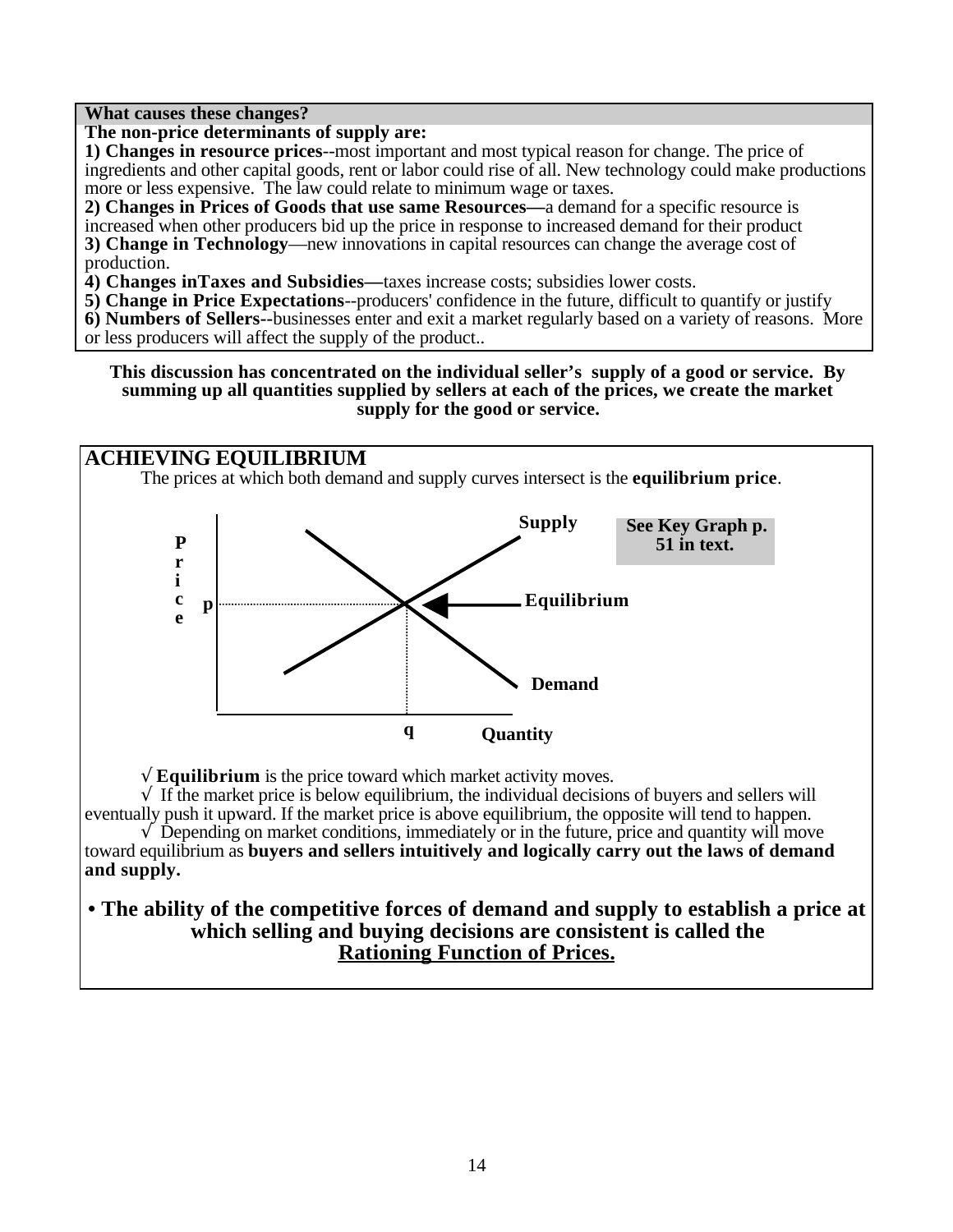**AP Microeconomics Chapter 3 p. 52-55**

> $P = P_e$  $\dot{\mathbf{Q}} = \dot{\mathbf{Q}}_{\mathrm{e}}$



## **Changes in Supply, Demand and Equilibrium**

**Specific demand and supply curves show relationships between price and quantity, other things equal. If prices increase and quantity demanded increases, be aware that some other thing (like a change in taste and preference) may have caused the greater quantity. This is not a violation of the law of demand. See example on page 54.**

**Demand Constant P decreases Q increases**

**Demand Constant P increases Q decreases**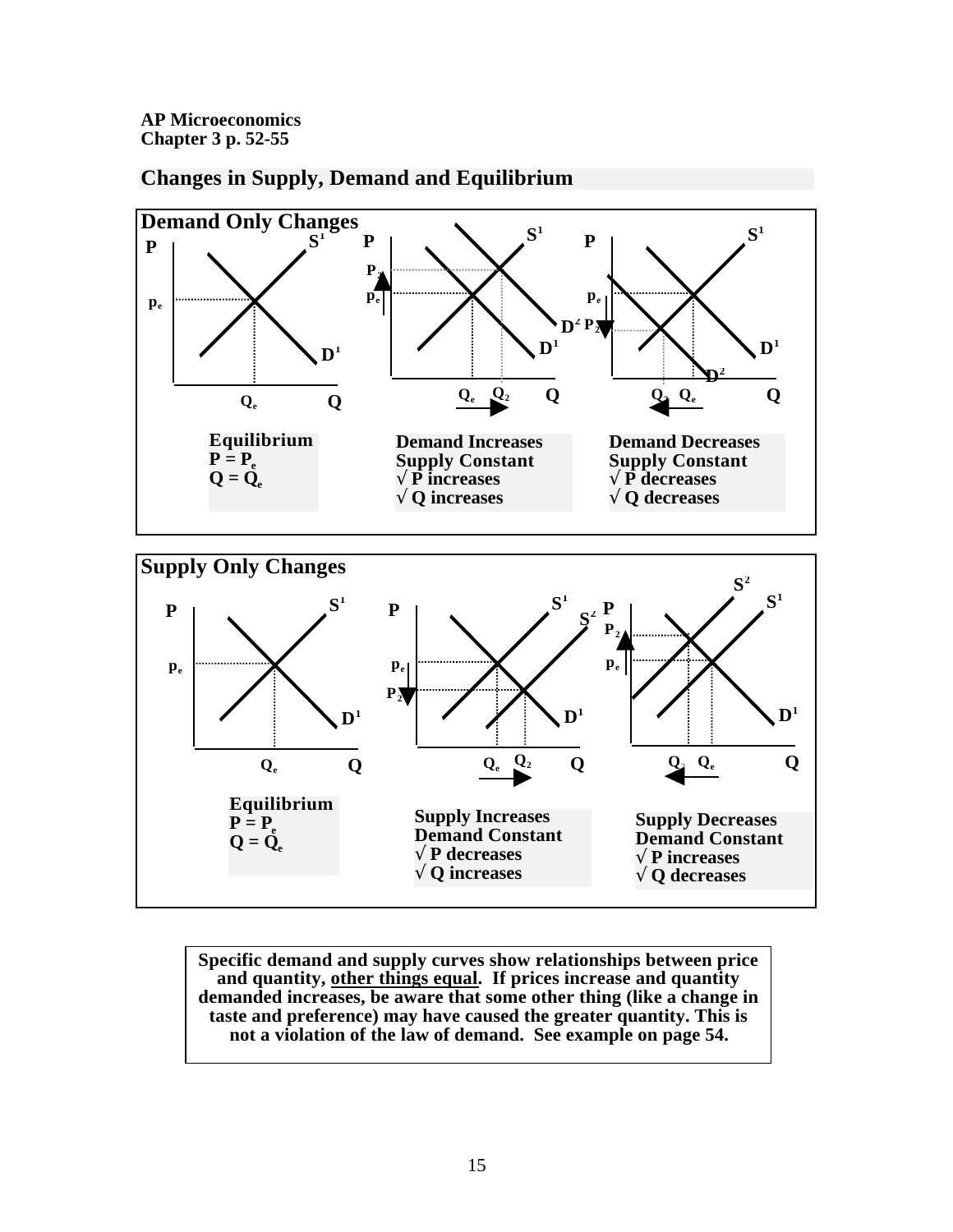

**This chart will summarize the effects on P<sup>e</sup> and Q<sup>e</sup>**

| <b>Change in Supply</b> | <b>Change in Demand</b> | Effect on $P_{\alpha}$ | <b>Effect on Q.</b> |
|-------------------------|-------------------------|------------------------|---------------------|
| Increase                | Increase                |                        |                     |
| Decrease                | Decrease                |                        |                     |
| Increase                | Decrease                |                        |                     |
| Decrease                | Increase                |                        |                     |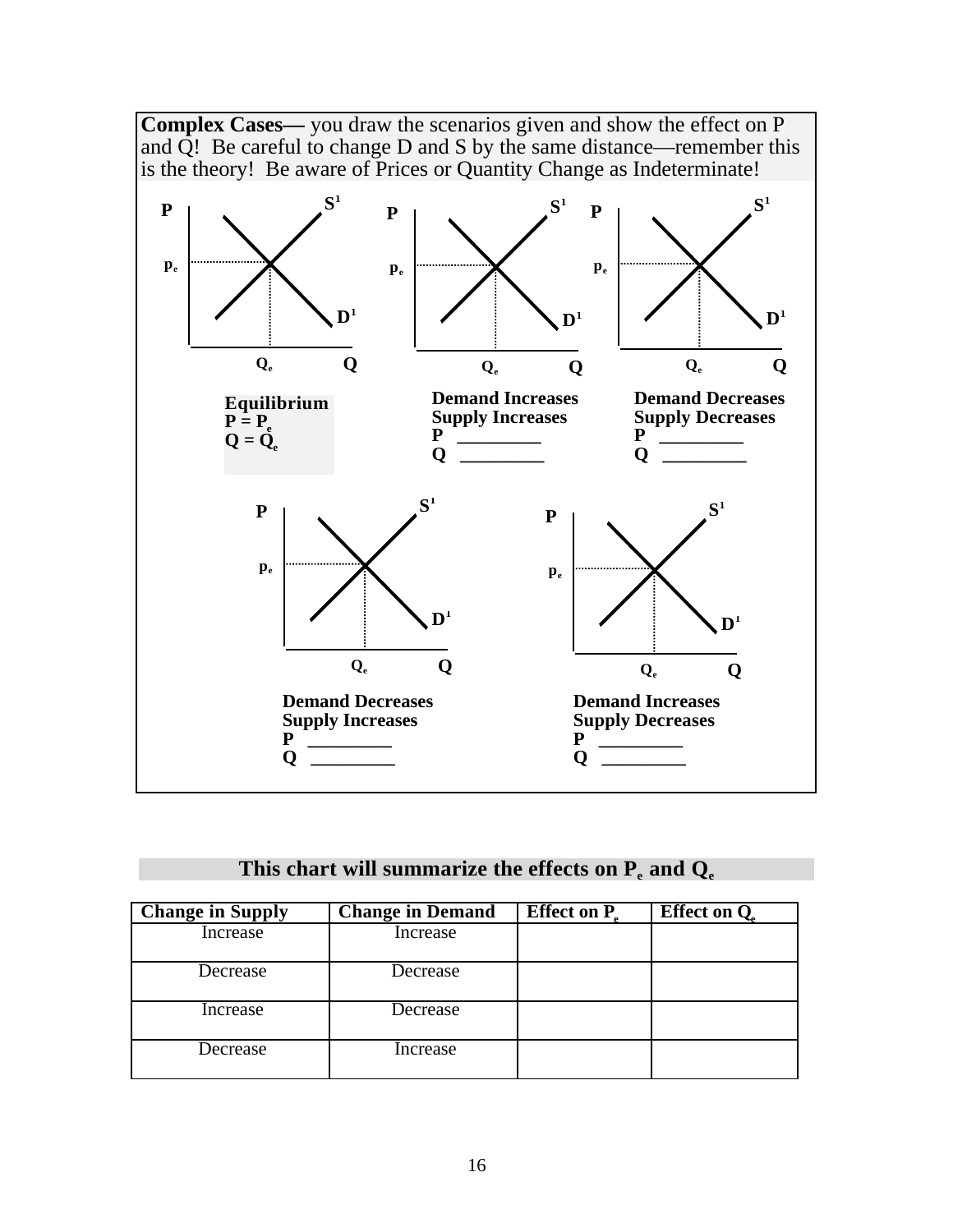#### **Elasticity**

 is a measure of how much buyers and sellers **respond to changes** in market conditions.

allows us to analyze supply and demand with greater precision.

#### **Price elasticity of demand**

 is the **responsiveness of consumers to a change in the price of a product** The price elasticity of demand is **computed** as:

 $E_d$  = percentage change in the quantity demanded the percentage change in price.

$$
\mathbf{E}_{\mathbf{d}} = \frac{\mathbf{in} \ \mathbf{Q}}{\mathbf{Q}} \div \frac{\mathbf{in} \ \mathbf{P}}{\mathbf{P}}
$$
 Q and P are the original amounts

 Be sure to use absolute values and ignore the — sign; useful for comparing different products.

- **Interpretation of**  $\mathbf{E}_{d}$ **: see graphs on page 20** 
	- Inelastic Demand —‰ Quantity demanded does not respond strongly to price changes. **Ed:** is less than one.
	- Elastic Demand—‰ Quantity demanded responds strongly to changes in price. **Ed:** is more than one.
	- Perfectly Inelastic—‰ Quantity demanded does not respond to price changes at all.
	- Perfectly Elastic—‰ Quantity demanded changes infinitely with any change in price.

• Unit Elastic—‰ Quantity demanded changes by the same percentage as the price.  $\mathbf{E}_d$ , is equal to one.

#### **Demand tends to be more elastic** . . .

- if the good is a luxury.
	- the longer the time period.
		- the larger the number of close substitutes.

• the more narrowly defined the market.

#### **Demand tends to be more inelastic . . .**

• if the good is a necessity.

- the shorter the time period.
	- the fewer the number of close substitutes.
		- the more broadly defined the market.

**Elasticity Varies with Price Range**—more elastic toward top left; less elastic at lower right **P**

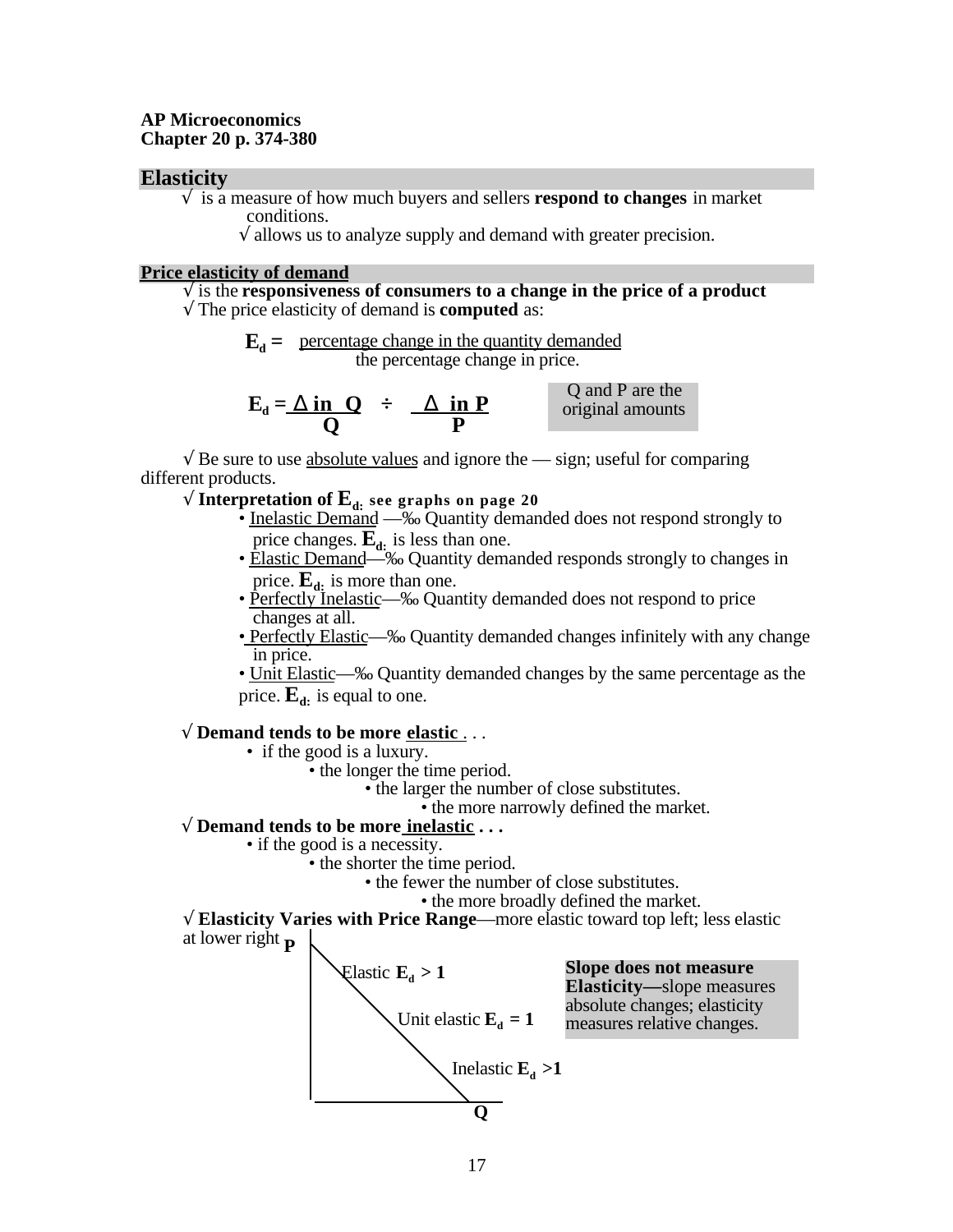## **Total Revenue Test for Elasticity**

 Total Revenue is the amount the seller receives from the buyer from the sale of a product;  $P \times Q = TR$ 

 Elasticity and total revenue are related; observe the effect on total revenue when product price changes



 If demand is **elastic**, then a decrease in price will increase total revenue; an increase in price will decrease total revenue.

 If demand is i**nelastic**, then a decrease in price will reduce total revenue; an increase in price will increase total revenue.

If demand is **unit elastic**, any change in price will leave total revenue unchanged.

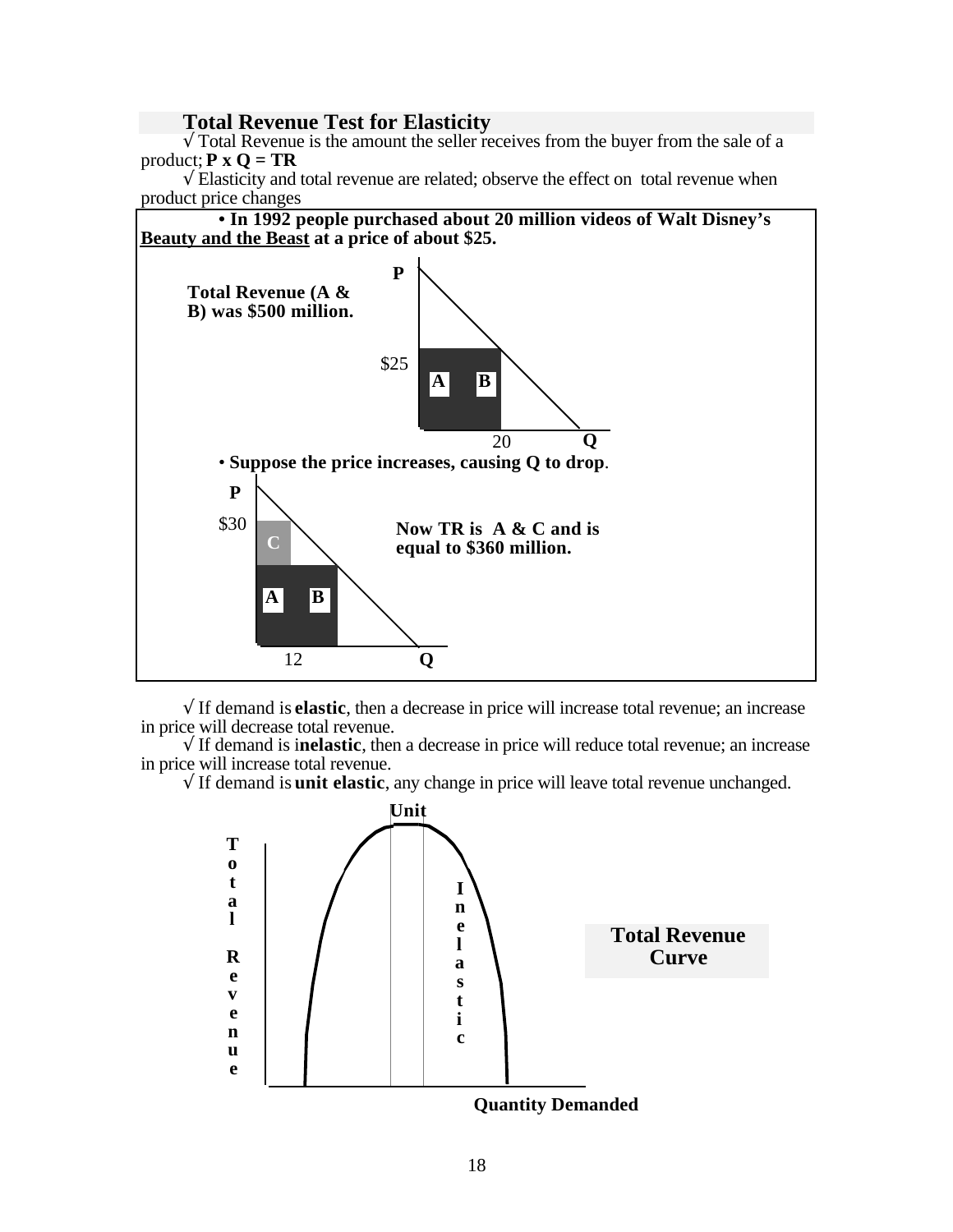## **Elasticity of Supply (E<sup>s</sup> ) - measures the responsiveness of quantity supplied to changes in price of the good.**

 $\mathbf{E}_s$  = percentage change in quantity supplied percentage change in price

$$
E_s = \frac{\%}{\%} \quad \text{in } \Omega_s
$$
   
Law of Supply tells us this number  
is generally positive.

#### **Interpretation of**  $\mathbf{E}_{\text{s}}$ **: see graphs on page 21**

- Inelastic Supply—‰ Quantity supplied does not respond strongly to price changes. **E<sup>s</sup>** is less than one.
- Elastic Supply—‰ Quantity supplied responds strongly to changes in price.  $\mathbf{E}_{\rm st}$  is more than one.
- Perfectly Inelastic—‰ Quantity supplied does not respond to price changes at all.
- Perfectly Elastic—‰ Quantity supplied changes infinitely with any change in price.

• Unit Elastic—‰ Quantity supplied changes by the same percentage as the price.  $\mathbf{E}_s$  is equal to one.

More (or less) elastic supply says that the firms can change supply in larger (or smaller) quantities when price changes.

- •Generally, *anything* that can effect a firm's ability to change production easily will effect the elasticity of supply.
- the **market period** occurs when the time immediately after a change in price is too short for producers to respond with a change in quantity supplied. The supply will be perfectly inelastic-supply is fixed and there is no response to the price change.
- the **short run** implies that the plant capacity will be fixed, but variable costs (labor, materials) can be added to increase production if price rises. Supply will have some degree of elasticity depending on the mix of resource needed to produce, since there can be some change in response to the price change.
- the **long run** is a time period long enough for the firm to adjust both its fixed plant capacity as well as variable resources. The ability to be responsive means that a smaller price rise can bring forth a larger output increase than in the short run.

#### **To consider: what would the supply curve of Picasso paintings look like?**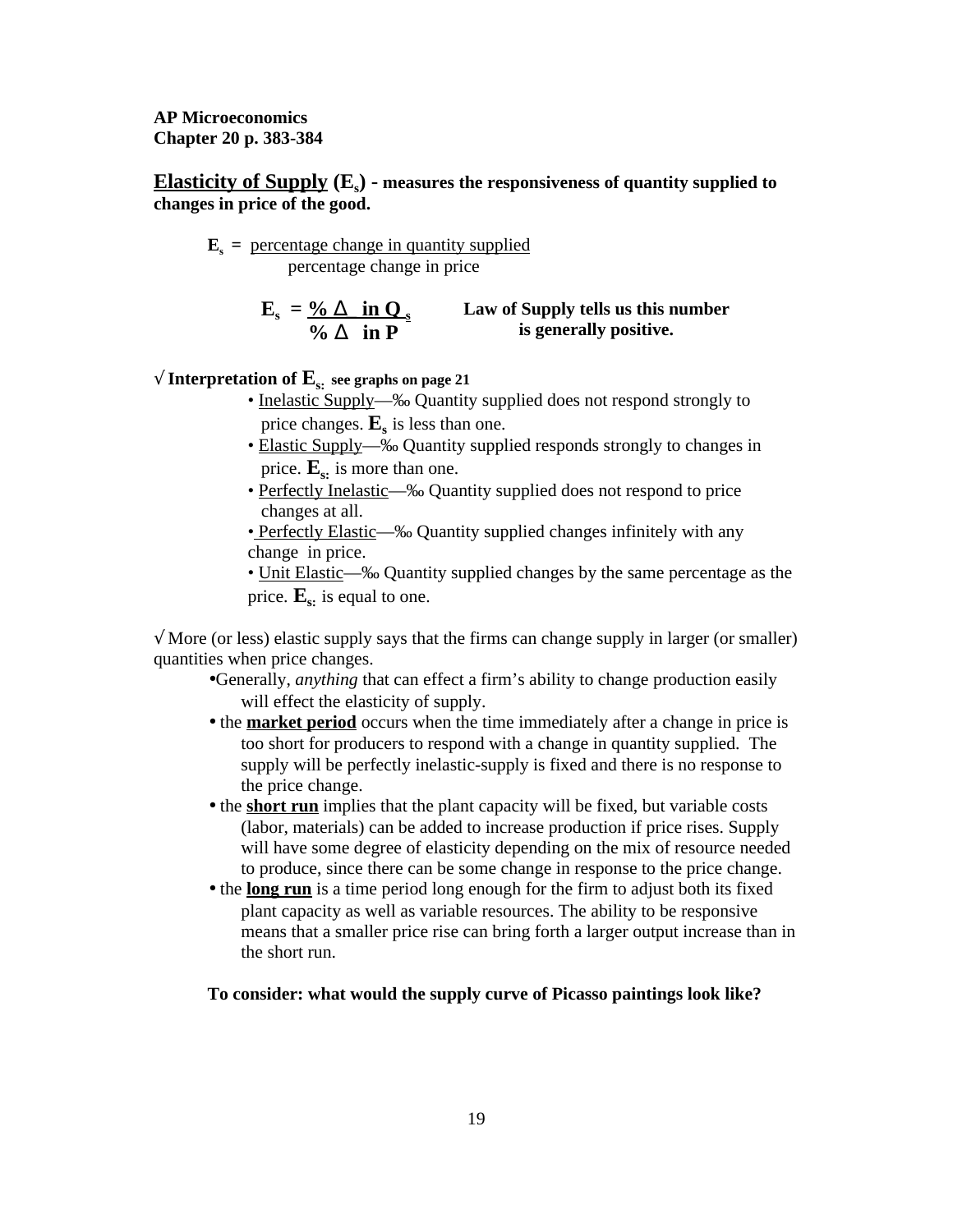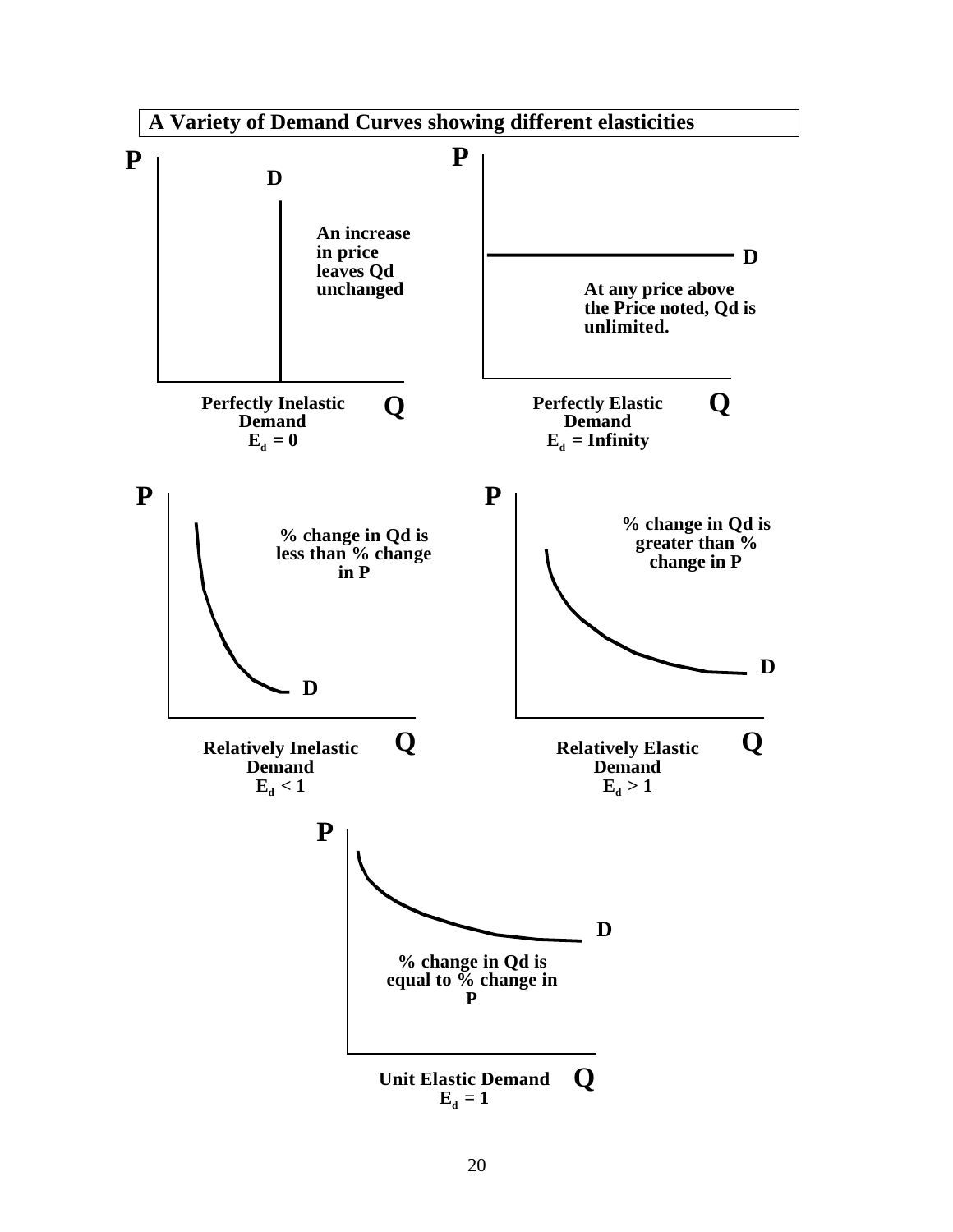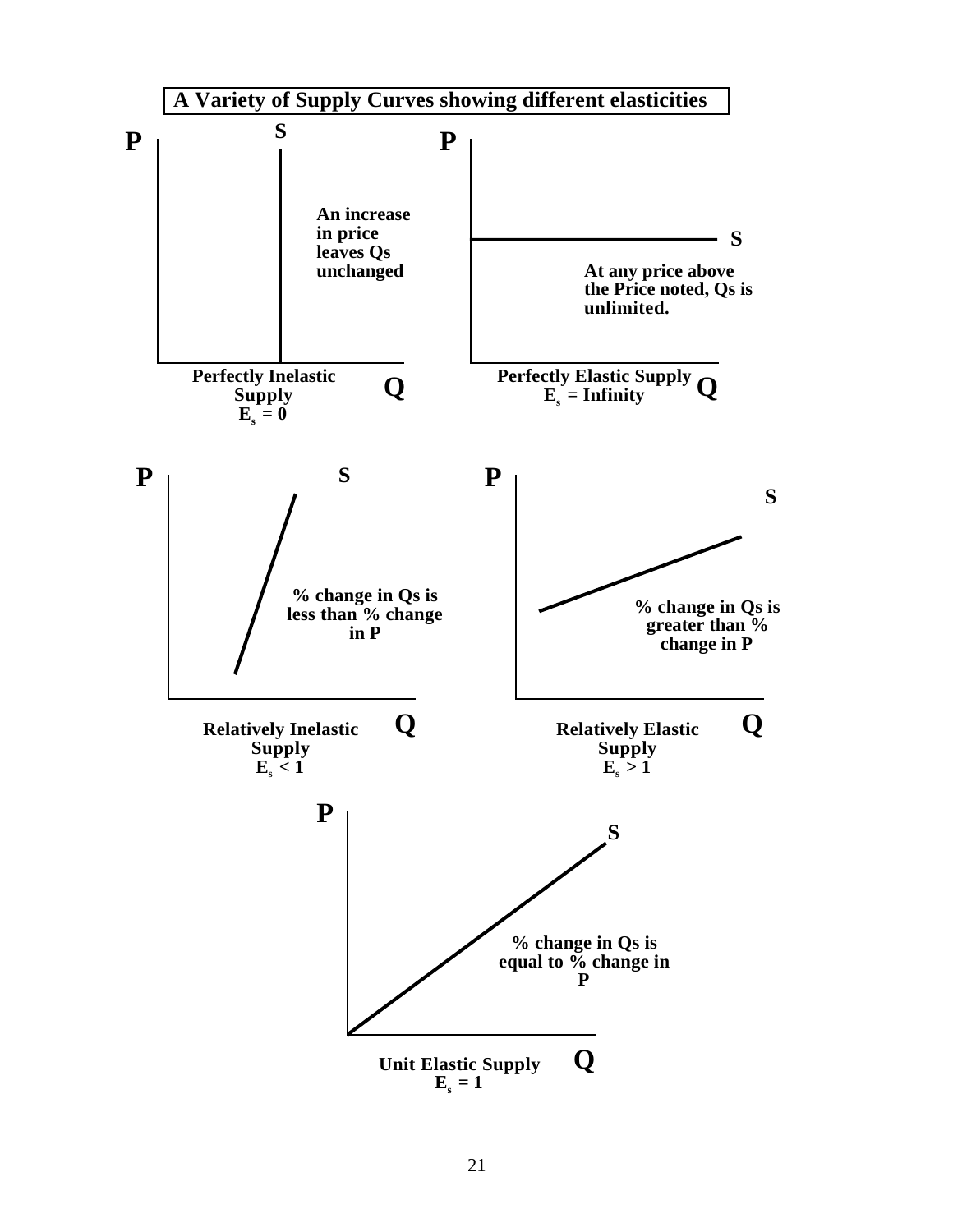#### **Government-controlled prices:**

 Not all markets are allowed to function freely. Supply and Demand may result in prices that are unfair to buyers or to sellers. **Government may set a price and it may differ from the equilibrium price that the market sets**.

 This action will **interfere with the "clearing function"** which equilibrium conditions create. A shortage (as in the case of a price that is below equilibrium) or a surplus (as in the case of a price that is above equilibrium) is the result of these government price setting actions.

• Economic behavior does not change when price floors and ceilings are set**. People will continue to make their best choices as they respond to the changes that alter the costs and benefits of the decision**. Since people make decisions usually in predictable ways, we can predict consequences of the price-setting laws.





The use of price floors and ceilings is a cost-benefit dilemma-both anticipated and unanticipated benefits and costs result. Rent controls may discourage housing construction and repair or interest-rate ceilings may deny credit to low-income families.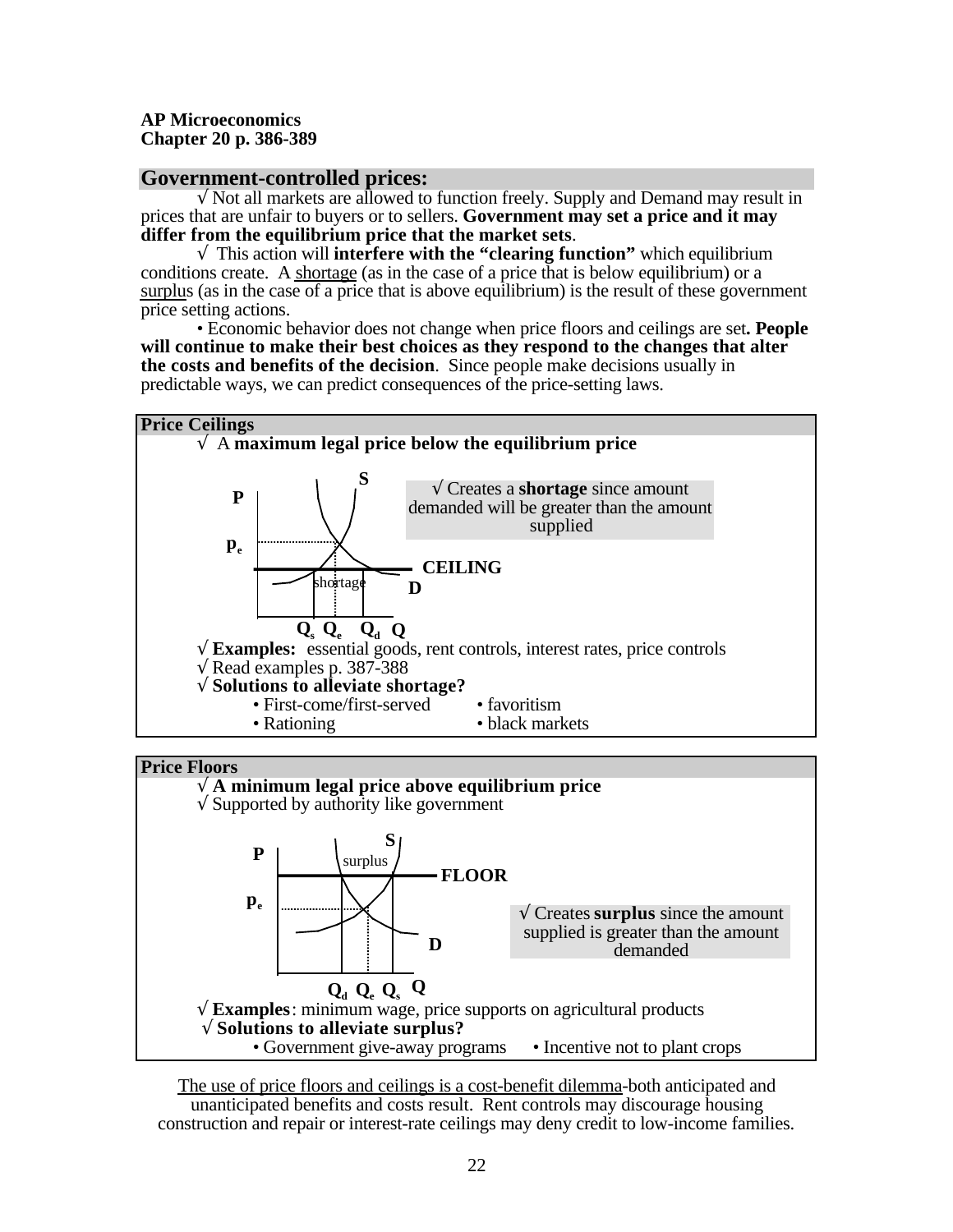## **Explanations of the Law of Demand**

1. **The Income and Substitution Effect** combine to make a consumer able and willing to buy more of a specific good at a low price than at a high price.

• Income effect is the Impact on a consumer's real income of a change in the price of a product and consequently the quantity of the produce demanded. When the price of a good decreases, people can buy more with the same income. We buy more with the same income.

• Substitution effect is the Impact has on its relative expansiveness of a change in the product's price and consequently on the quantity demanded. When the price decreases, the good is less expensive relative to other similar goods. We substitute with the now lower priced good.

2. **Law of Diminishing Marginal Utility** can be stated as the more a specific product consumer obtain, the less they will want more units of the same product.

 • Utility is want-satisfying power— it is the satisfaction or pleasure one gets from consuming a good or service. This is subjective notion. How?

• Total Utility is the total amount of satisfaction or pleasure a person derives from consuming some quantity

• Marginal Utility is the **EXTRA** satisfaction a consumer realizes from an additional unit of that product.

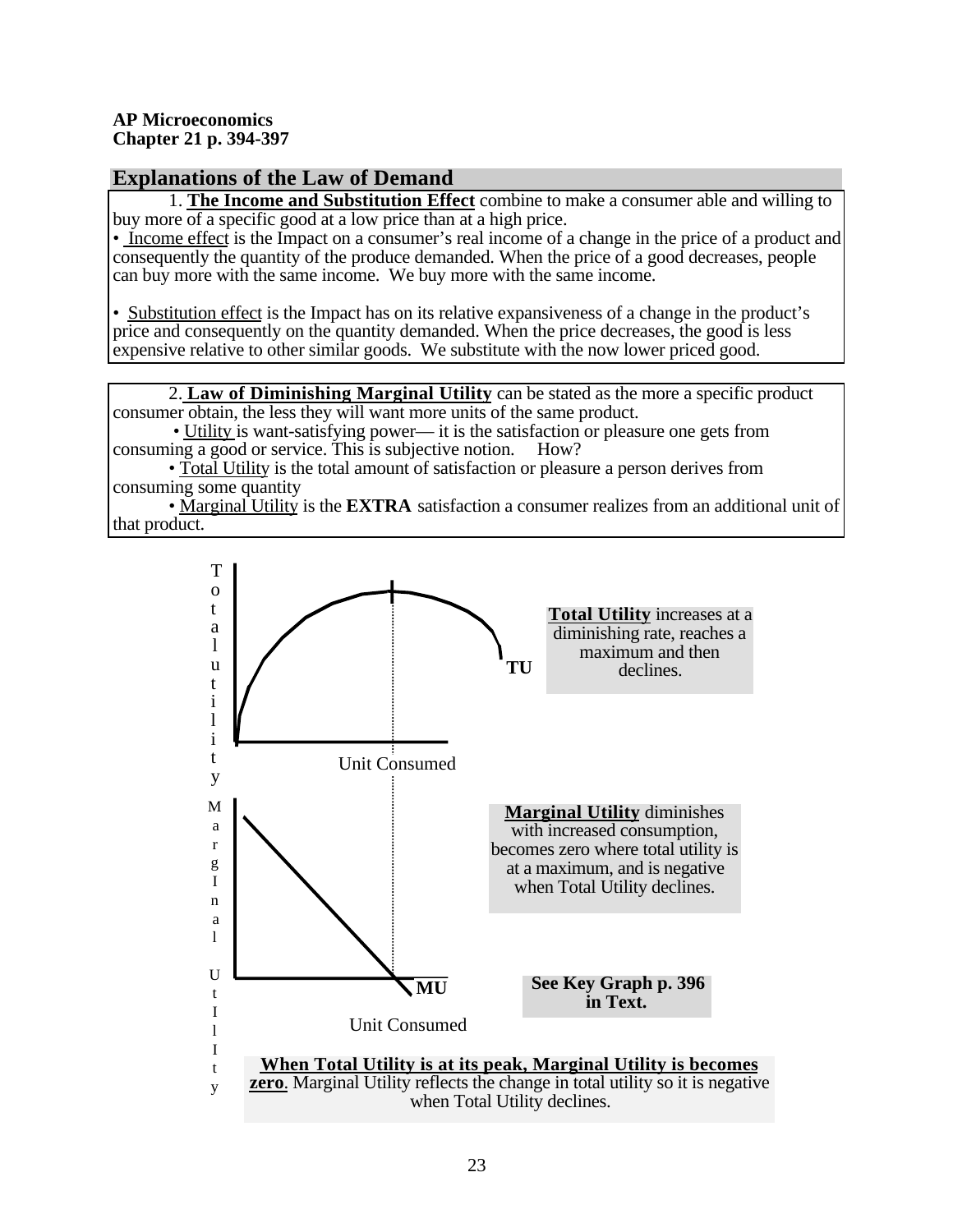#### **AP Microeconomics Chapter 21 p. 397-400**

## **Theory of Consumer Behavior**

## **Consumer Choice and Budget Restraints**

- Rational Behavior—derive the greatest satisfaction
- Preferences—based on marginal utility
- Budget Restraints—money income is limited
- Prices—signal scarcity, consumer must compromise

## **Utility-Maximizing Rule—Consumer Equilibrium**

• The consumer's money income should be allocated so that the last dollar spent on each product purchased yields the same amount of marginal utility.

| • The rational consumer must compare the extra utility with its added cost. |  |  |
|-----------------------------------------------------------------------------|--|--|

| <b>Units</b> | <b>Product A \$1</b> |       | <b>Product B \$2</b> |       |
|--------------|----------------------|-------|----------------------|-------|
|              | <b>MU</b> or utils   | MU/\$ | <b>MU</b> or utils   | MU/\$ |
| First        |                      |       | 24                   |       |
| Second       |                      |       | 20                   |       |
| Third        |                      |       |                      |       |
| Fourth       |                      |       |                      |       |
| Fifth        |                      |       |                      |       |
| Sixth        |                      |       |                      |       |
| Seventh      |                      |       |                      |       |

#### **Utility-Maximizing with Income of \$10**

**Allocation Rule:** consumer will maximize satisfaction when he allocates money income so that the last dollar spent on A, on B, etc. will yield equal amounts of marginal utility.

$$
MU of Product A =
$$

**MU of Product A = MU of Product B**

**Price of A How many of A and how many of B? What is the combinations of A and B that can be had with \$10?**

| Answer: 2 units of A and 4 units of B |                   |
|---------------------------------------|-------------------|
| $MU$ of Product A $= MU$ of Product B |                   |
| <b>Price of A</b>                     | <b>Price of B</b> |
| $8 = 16$                              |                   |
| $\$1 = \$2$                           |                   |

# **Think About this!**

 Reading the applications and extensions on page 402-404, think in terms of marginal utility and consumer choice.

 In the last decade or so there has been a dramatic expansion of small retail convenience stores (7-Eleven, Qt's, Casey's for example), although their prices are generally higher than those at large supermarkets. Can you explain their success?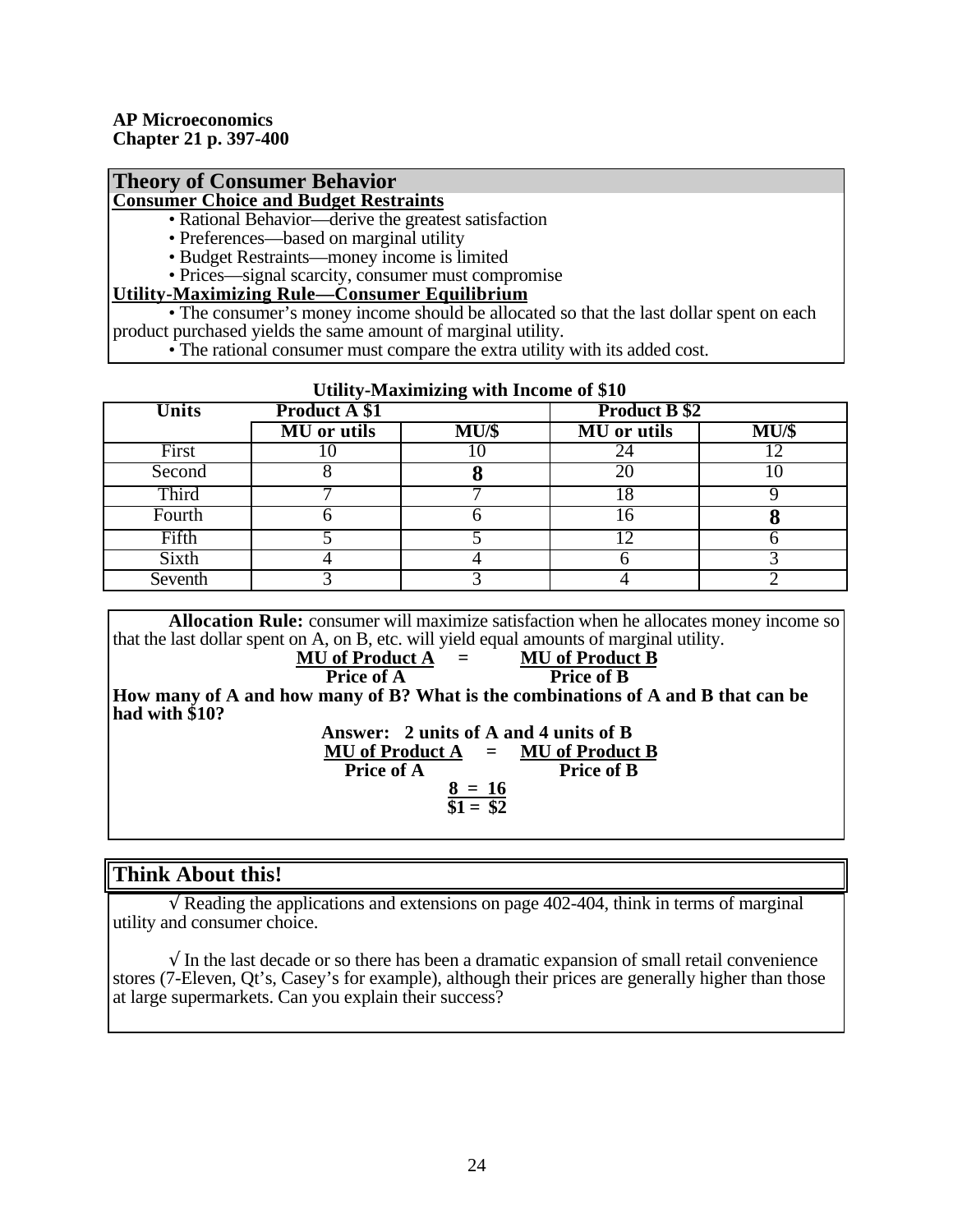#### **AP Microeconomics Chapter 22 p. 415-417**

#### **Costs of Production**

 All firms incur costs and those costs help determine how much a firm will produce as well as how high the price of the good or service will be. The area of economics which deals with production and pricing decisions firms make as well as other conditions in markets is called *Industrial Organization.*

#### **What are Costs?**

**The goal of a firm is to maximize its Profits. Profits are Total Revenue minus Total Costs. Total Revenue is Price times Quantity. • ECONOMIC COSTS**—payments a firm must make, or income it must pay to resource suppliers to attract those resources from alternative uses. This would mean all the opportunity costs.<br>• **EXPLICIT** pay payments to outsiders for labor, materials, services, fuel, transportation services, power, etc. Usually means an outlay of money.

• **IMPLICIT** costs of self-owned, self-employed resources

**ACCOUNTING PROFIT<br>
Revenues — Explicit Costs<br>
<b>ECONOMIC PROFIT**<br>
Revenue—Explicit and Imp Revenue—Explicit and Implicit Costs

**Economic Profit is often called "the pure profit"**. It keeps the entrepreneur in place and is the real reward for the risk-taking aspect of Entrepreneurship.



## **Short Run—FIXED PLANT**

Period of time too brief for firm to alter its plant capacity

 Output can be varied by adding larger or smaller amounts of labor, materials, and other resources.

 Existing plant capacity can be used more or less intensively **Long Run—VARIABLE PLANT**

 Period of time extensive enough to change the quantities of ALL resources employed, including plant capacity.

 Enough time for existing firms to dissolve and exit the industry OR for new firms to form and enter the industry.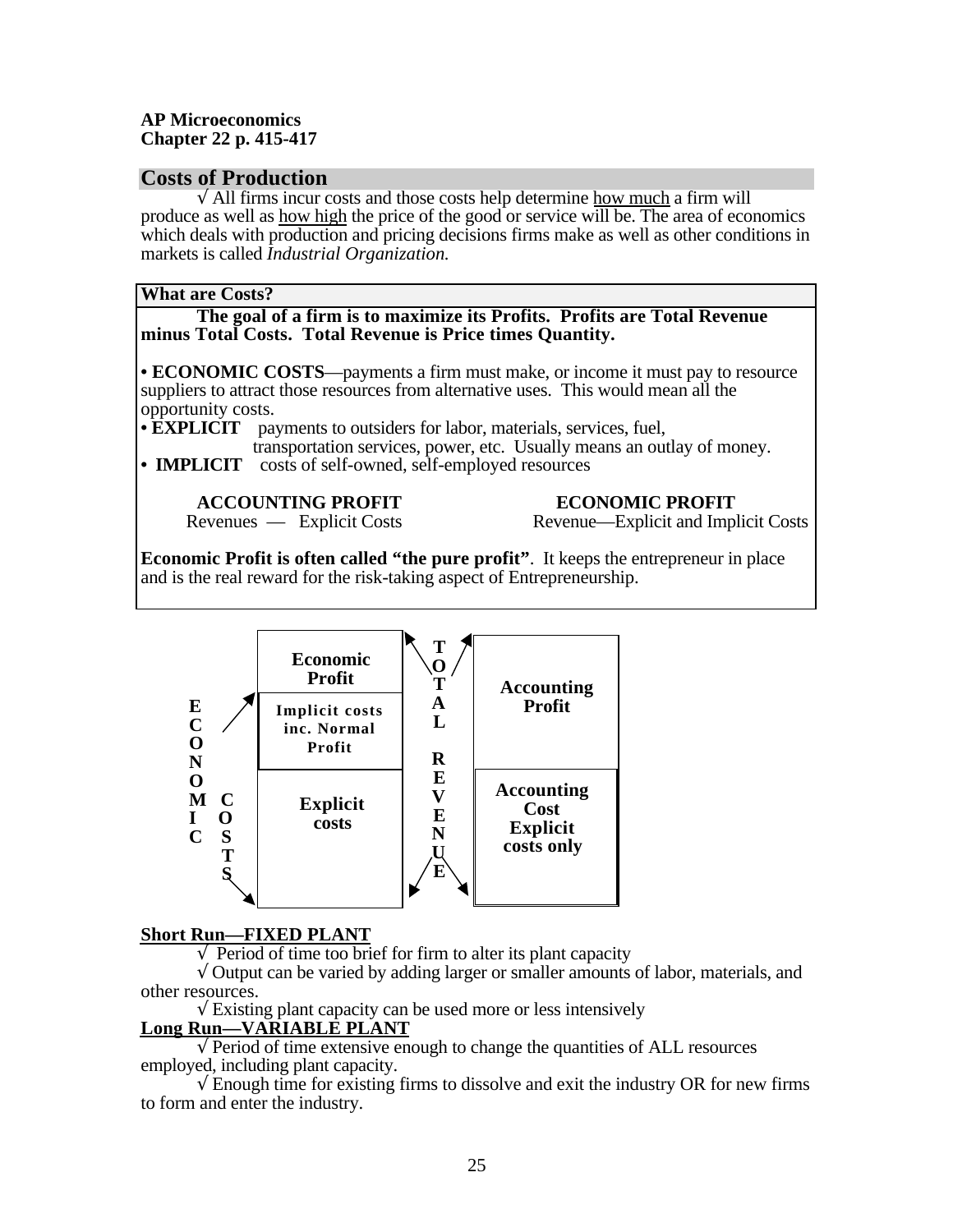#### **Short Run Relationships Terms Total Product** • total quantity or total output of a good produced **Marginal Product** • extra output or added product associated with adding a unit of a variable resource • change in total product OR in TP<br>change in labor input in labor input change in labor input **Average Product** • the output per unit of input, also called labor productivity • equals total product units of labor

#### **Law of Diminishing Returns**

 as successive units of a variable resource are added to a fixed resource beyond some point the extra or the marginal product will decline

 if more workers are added to a constant amount of capital equipment, output will eventually rise by smaller and smaller amount.

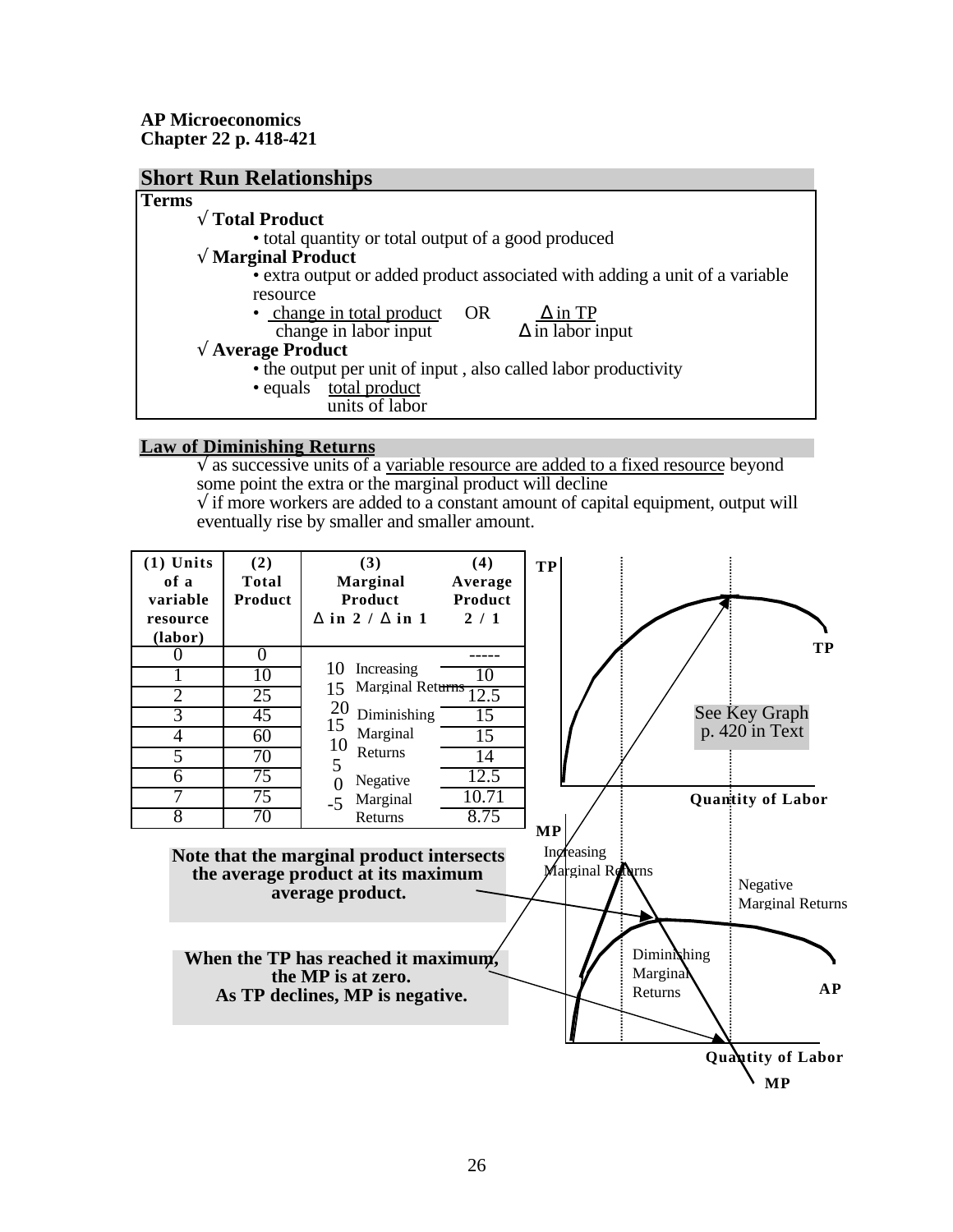#### **AP Microeconomics Chapter 22 p. 421-432**

## **Short Run Costs**

**FIXED COSTS** costs which in total do not vary with changes in the output; costs which must be paid regardless of output; constant over the output

examples—interest, rent, depreciation, insurance, management salary

**VARIABLE COSTS** costs which change with the level of output; increases in variable costs are not consistent with unit increase in output; law of diminishing returns will mean more output from additional inputs at first, then more and more additional inputs are needed to add to output; easier to control these types of costs

examples—material, fuel, power, transport services, most labor

 **TOTAL COSTS** are the sum of fixed and variable. Most opportunity costs will be fixed costs.

**PER UNIT OR AVERAGE COSTS** can be used to compare to product price<br>AFC = TFC/O AVC = TVC/O ATC = TC/O (or AFC + A)  $AVC = TVC/O$   $ATC = T\dot{C}/O$  (or  $AF\dot{C} + AVC$ ) **MARGINAL COSTS** the extra or additional cost of producing one more unit of output; these are the costs in which the firm exercises the most control

**MC = Change in TC / Change in Q**



## **Long Run relationships**

Firms in the long run can make all the resource adjustment they desire. As these changes are made, ATC changes and set of possible plant sizes produces varying sets of short run cost curves. If the number of possible plant sizes is large, the long-run ATC creates a smooth curve.



## **Read the applications on page 431-432 to understand economies of scale.**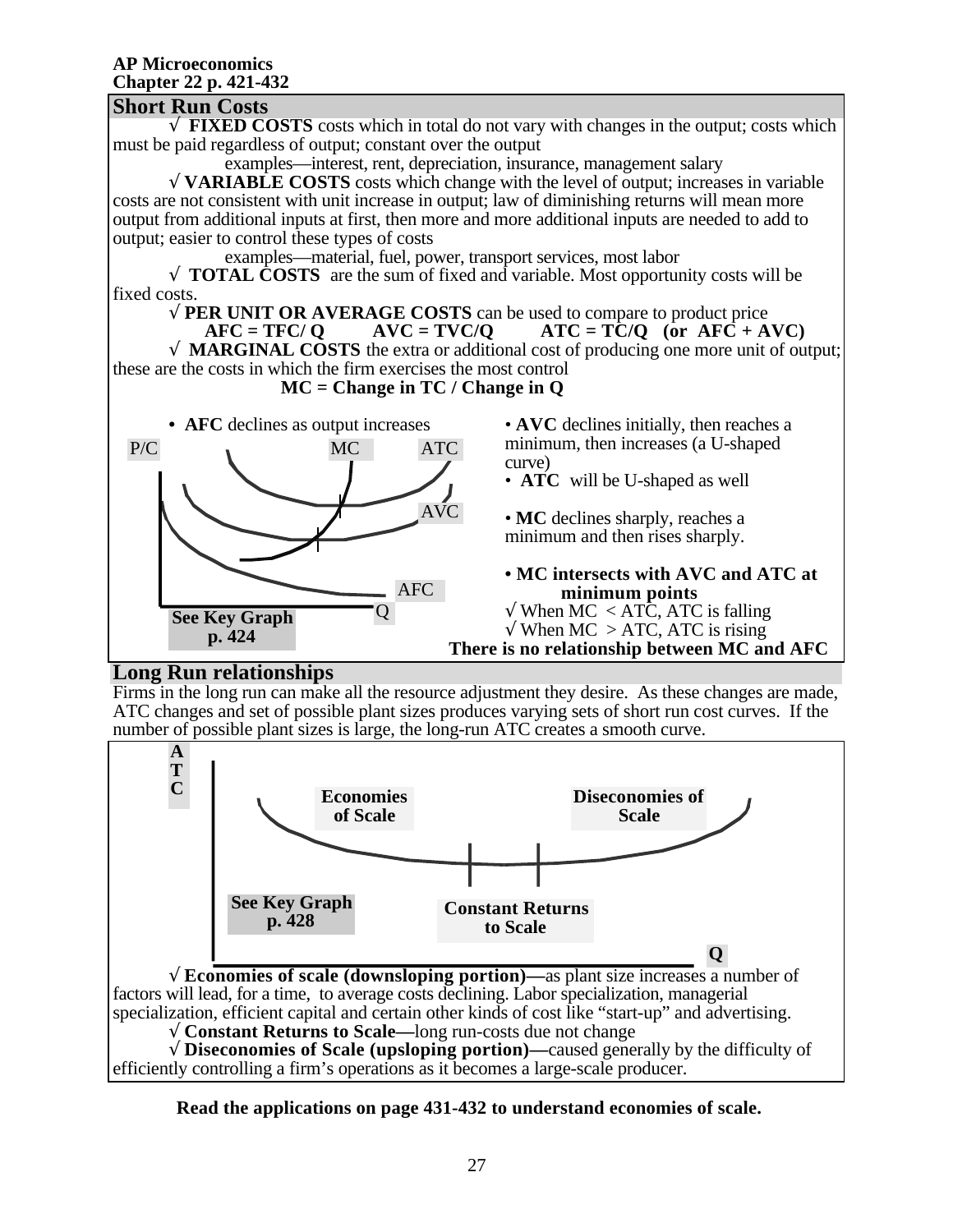# **AP MicroEconomics Chapter 23 p. 437-438**

| <b>Characteristics of Markets</b> |                              |                             |                    |                      |  |  |  |
|-----------------------------------|------------------------------|-----------------------------|--------------------|----------------------|--|--|--|
|                                   | <b>Purely</b><br>Competitive | Monopolistic<br>Competitive | <b>Oligopoly</b>   | <b>Pure Monopoly</b> |  |  |  |
|                                   |                              |                             |                    |                      |  |  |  |
| Number of                         | Very large number            | Large number of             | A few large        | A single producer    |  |  |  |
| firms                             | of businesses                | businesses                  | businesses         |                      |  |  |  |
| Type of                           | Standardized                 | Differentiated              | Standardized or    | Unique; no           |  |  |  |
| <b>Product</b>                    |                              |                             | Differentiated     | substitutions        |  |  |  |
| <b>Ability to</b>                 | None. Market                 | Some. The                   | More. Sellers can  | Most. Seller is      |  |  |  |
| <b>Set Price</b>                  | determines price             | degree of                   | act as monopoly    | only source of       |  |  |  |
|                                   | and the seller is the        | differentiation             | setting price or   | product and can      |  |  |  |
|                                   | Price Taker.                 | will affect the             | sellers can act    | act like Price       |  |  |  |
|                                   |                              | ability of the              | independently      | Maker.               |  |  |  |
|                                   |                              | seller to set               | and ability to set |                      |  |  |  |
|                                   |                              | price.                      | price is           |                      |  |  |  |
|                                   |                              |                             | determined by      |                      |  |  |  |
|                                   |                              |                             | differentiation.   |                      |  |  |  |
| <b>Product</b>                    | None. Products are           | Varies                      | Varies. Some       | None. Product is     |  |  |  |
| <b>Differentiati</b>              | identical.                   | depending on the            | industries may be  | unique.              |  |  |  |
| on                                |                              | industry.                   | identical; others  |                      |  |  |  |
|                                   |                              | Differences may             | may be             |                      |  |  |  |
|                                   |                              | be subtle.                  | differentiated.    |                      |  |  |  |
| <b>Ease of</b>                    | Relatively easy to           | Relatively easy             | Difficult. High    | Very difficult.      |  |  |  |
| Entry                             | start a new                  | to start a new              | start-up costs.    | Significant          |  |  |  |
|                                   | business.                    | business                    |                    | barriers to entry.   |  |  |  |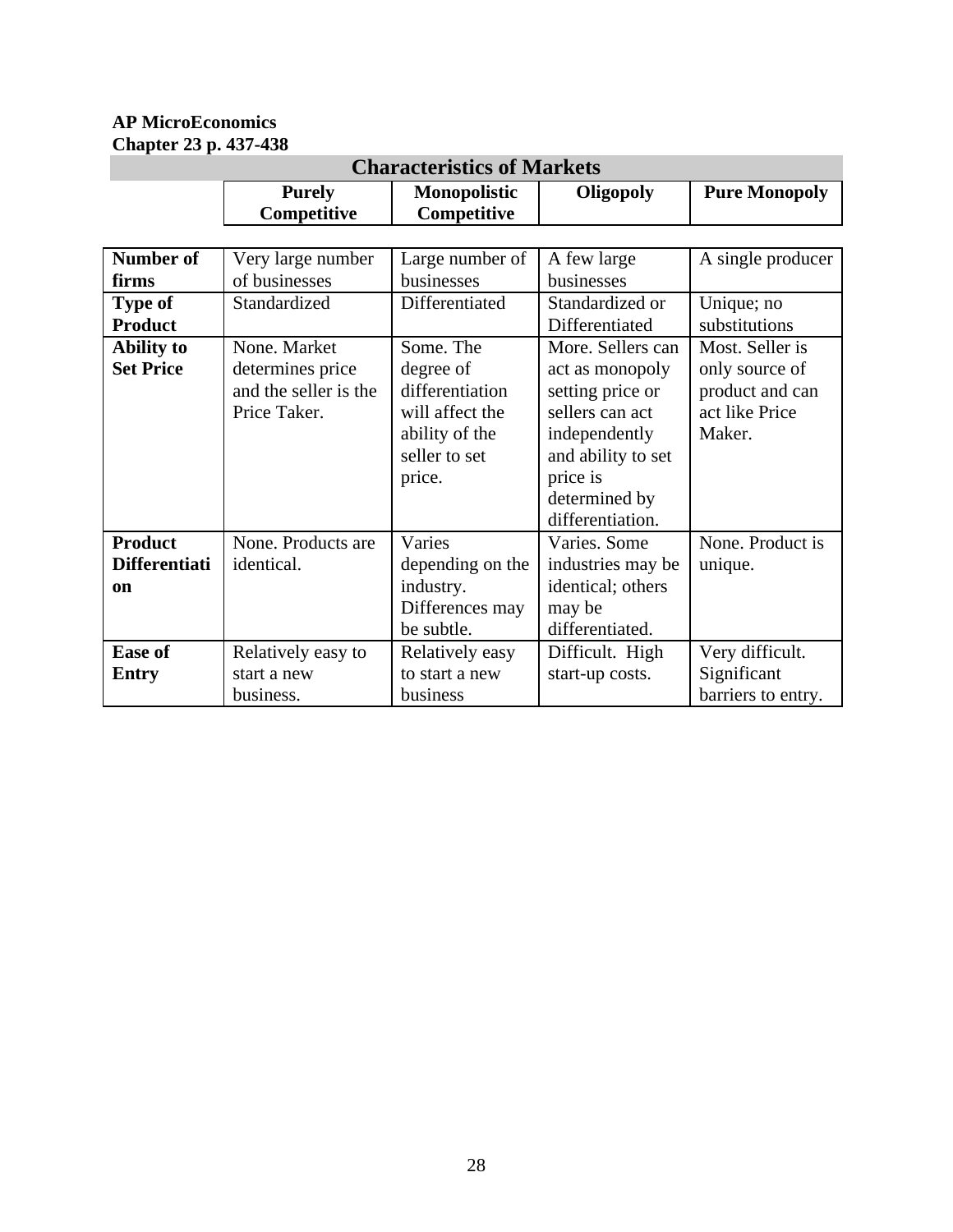#### **AP Microeconomics Chapter 23 p. 438-447**

#### **A Competitive Market is one with many sellers trading identical (standardized) products so that each buyer and seller is a price taker. There are no barriers so firms can freely enter and exit the industry and there is not non-price competition**.

Pure competition is very rare in the real world, yet by studying the model we can see how it creates efficiency in the market, while imperfect competition does not.

# **Demand as seen by a Purely Competitive Firm**

 PC firms are price takers; they are one firm among thousands and they have no effect on the price—they are price-takers. These firms must accept the price predetermined by the market.

 Technically, the **demand curve of the individual firm is perfectly elastic**—the firm cannot obtain a higher price by restricting its output; it does not have to lower its price to increase sales.

| $\mathbf{1}$   | $\overline{2}$ | 3                       | $\overline{\mathbf{4}}$    |
|----------------|----------------|-------------------------|----------------------------|
| Quantity       | Price          | <b>Total</b><br>Revenue | <b>Marginal</b><br>Revenue |
| Q              | P              | $Q \times P$            | TR/<br>Q                   |
| $\overline{0}$ | \$131          | 0                       | \$131                      |
| 1              | \$131          | \$<br>131               | \$131                      |
| $\overline{c}$ | \$131          | 262                     | \$131                      |
| 3              | \$131          | 393                     | \$131                      |
| 4              | \$131          | 524                     | \$131                      |
| 5              | \$131          | 655                     | \$131                      |
| 6              | \$131          | 786                     | \$131                      |
| 7              | \$131          | 917                     | \$131                      |
| 8              | \$131          | 1048                    | \$131                      |
| 9              | \$131          | 1179                    | \$131                      |
| 10             | \$131          | 1310                    | \$131                      |

## **The Revenue of a Competitive Firm**

 **These firms want to maximize profits by finding the output that gives the most profit (TR—TC).**

 The firm is a price taker and hence will only be able to sell its product at the given price. They can sell any or none of the product for the given price.

 This table shows that in columns 1 and 2. The Total Revenue derived is shown in Column 3.

 Marginal Revenue is the change in total revenue from an additional unit sold in Column 4.



**Quantity Demanded (sold)**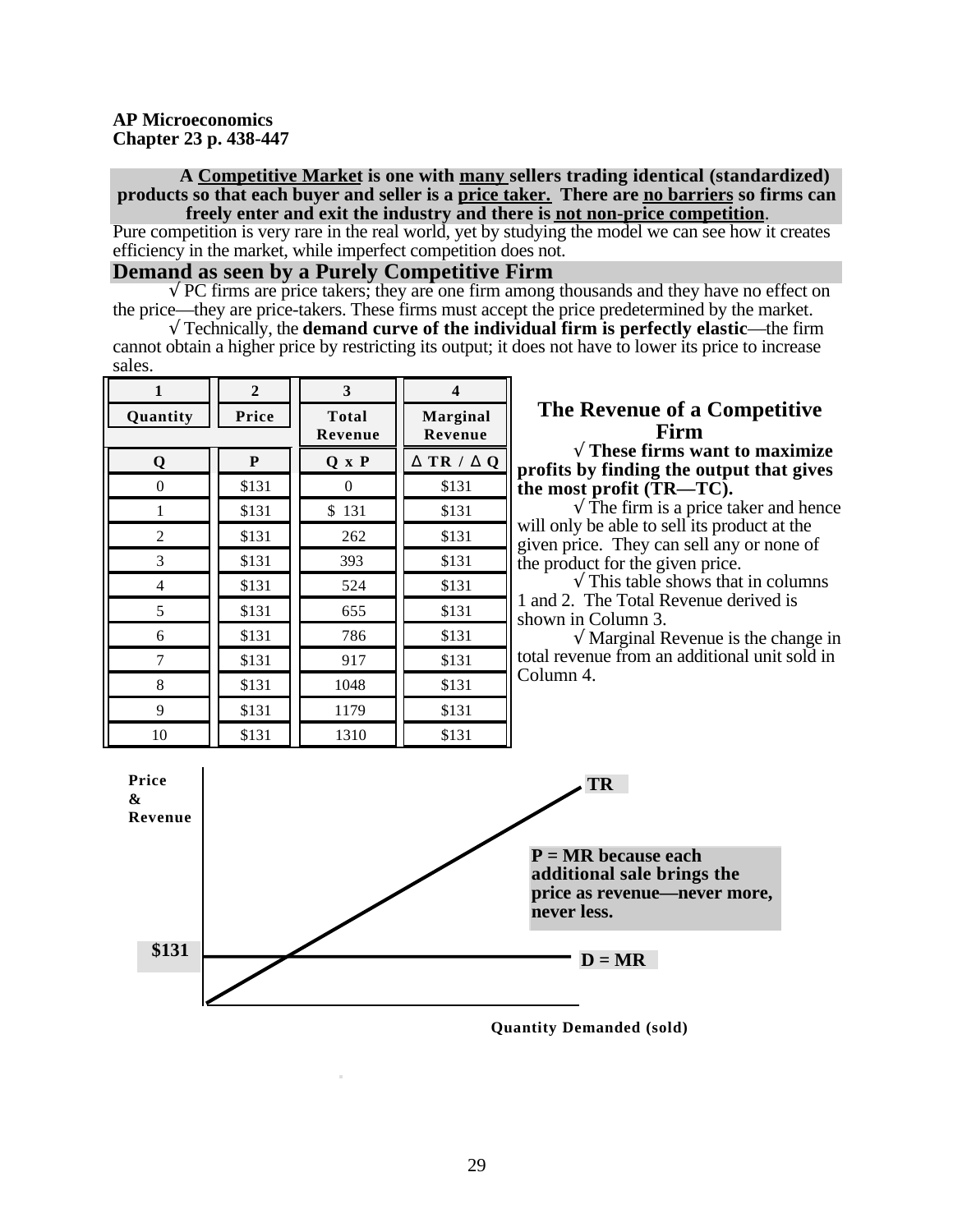# **Profit Maximization in the Short Run**

## **Total Revenue, Total Cost Approach**

 A PC firm can maximize its profits only by adjusting its output. In the short run, only variable costs can be changed, not fixed costs.

|                | $\overline{2}$ | 3               | 4            | 5            | 6         |                                  |
|----------------|----------------|-----------------|--------------|--------------|-----------|----------------------------------|
| Quantity       | <b>Total</b>   | <b>Total</b>    | <b>Total</b> | <b>Total</b> | Profit or |                                  |
|                | Fixed          | <b>Variable</b> | Costs        | Revenue      | Loss      | <b>Profit is</b><br>maximized at |
|                | Costs          | Costs           |              |              |           | 9 units of                       |
| $\mathbf Q$    | 0 x P          | <b>TC</b>       | $FC+VC$      | TR           | $TR - TC$ |                                  |
| $\theta$       | \$100          | \$0             | \$100        | \$0          | $$ -100$  | output where<br>\$299 is earned. |
| 1              | \$100          | 90              | 190          | 131          | $-59$     | <b>Total Costs are</b>           |
| $\overline{2}$ | \$100          | 170             | 270          | 262          | $-8$      | \$880; Total                     |
| 3              | \$100          | 240             | 340          | 393          | 53        | Revenue is                       |
| $\overline{4}$ | \$100          | 300             | 400          | 524          | 124       | \$1179.                          |
| 5              | \$100          | 370             | 470          | 655          | 185       |                                  |
| 6              | \$100          | 450             | 550          | 786          | 236       |                                  |
| $\overline{7}$ | \$100          | 540             | 640          | 917          | 277       |                                  |
| 8              | \$100          | 650             | 750          | 1048         | 298       |                                  |
| 9              | \$100          | 780             | 880          | 1179         | 299       |                                  |
| 10             | \$100          | 930             | 1030         | 1310         | 280       |                                  |
|                |                |                 |              | т            |           |                                  |

Profit is the difference between TC and TR. See the data in this table.



# **Think About This!**

Why does the purely competitive firm not sell above the market price?

Why does the purely competitive firm not sell below the market price?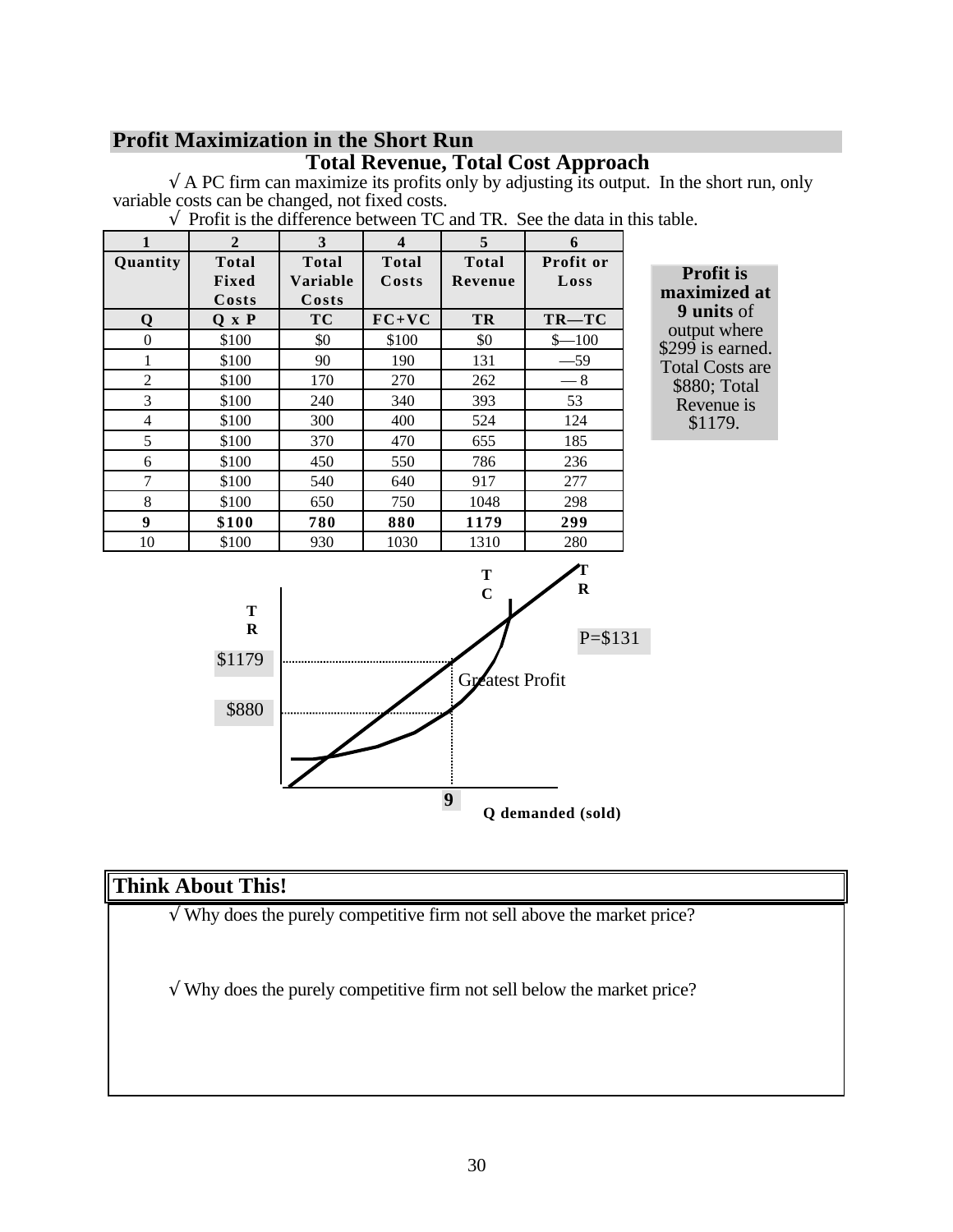## **Profit Maximization in the Short Run**

## **Marginal Revenue, Marginal Cost Approach**

Marginal Analysis as noted in Chapter 1 is a better, more precise approach to discovery of the profit maximizing output.

| 1                | $\mathbf{2}$     | 3                   | $\overline{\mathbf{4}}$ | 5               | 6                          | 7           |
|------------------|------------------|---------------------|-------------------------|-----------------|----------------------------|-------------|
| Quantity         | Average<br>Fixed | Average<br>Variable | Average<br>Total        | <b>Marginal</b> | $Price =$                  | Profit      |
|                  | Costs            | Costs               | Costs                   | cost            | <b>Marginal</b><br>Revenue | <b>or</b>   |
|                  |                  |                     |                         |                 |                            | Loss        |
| Q                | AFC              | <b>AVC</b>          | <b>ATC</b>              | <b>MC</b>       | $P=MR$                     | $TR - T$    |
|                  |                  |                     |                         |                 |                            | $\mathbf C$ |
| $\mathbf{0}$     |                  |                     |                         |                 |                            | $$ -100$    |
|                  | \$100            | \$90                | \$190                   | \$90            | \$131                      | $-59$       |
| $\mathfrak{D}$   | 50               | 85                  | 135                     | 80              | \$131                      | $-8$        |
| 3                | 33.33            | 80                  | 113.33                  | 70              | \$131                      | 53          |
| 4                | 25               | 75                  | 100                     | 60              | \$131                      | 124         |
| 5                | 20               | 74                  | 94                      | 70              | \$131                      | 185         |
| 6                | 16.67            | 75                  | 91.67                   | 80              | \$131                      | 236         |
| 7                | 14.29            | 77.14               | 91.43                   | 90              | \$131                      | 277         |
| 8                | 12.50            | 81.25               | 93.75                   | 110             | \$131                      | 298         |
| $\boldsymbol{9}$ | 11.11            | 86.67               | 97.78                   | 130             | \$131                      | 299         |
| 10               | 10               | 93                  | 103                     | 150             | \$131                      | 280         |

The MR=MC rule will determine the profit maximizing output. Observe the data in the table:

Note here that the **firm can maximize its profits where**  $MR = MC$ . This is the point of intersection.

 This determines the output of **9 units**. This position also determines the Price of \$131 and the cost per unit of \$97.78. This is per unit profit of \$33.22. That makes the total profit \$299. This is the short run since there is an AVC curve shown.

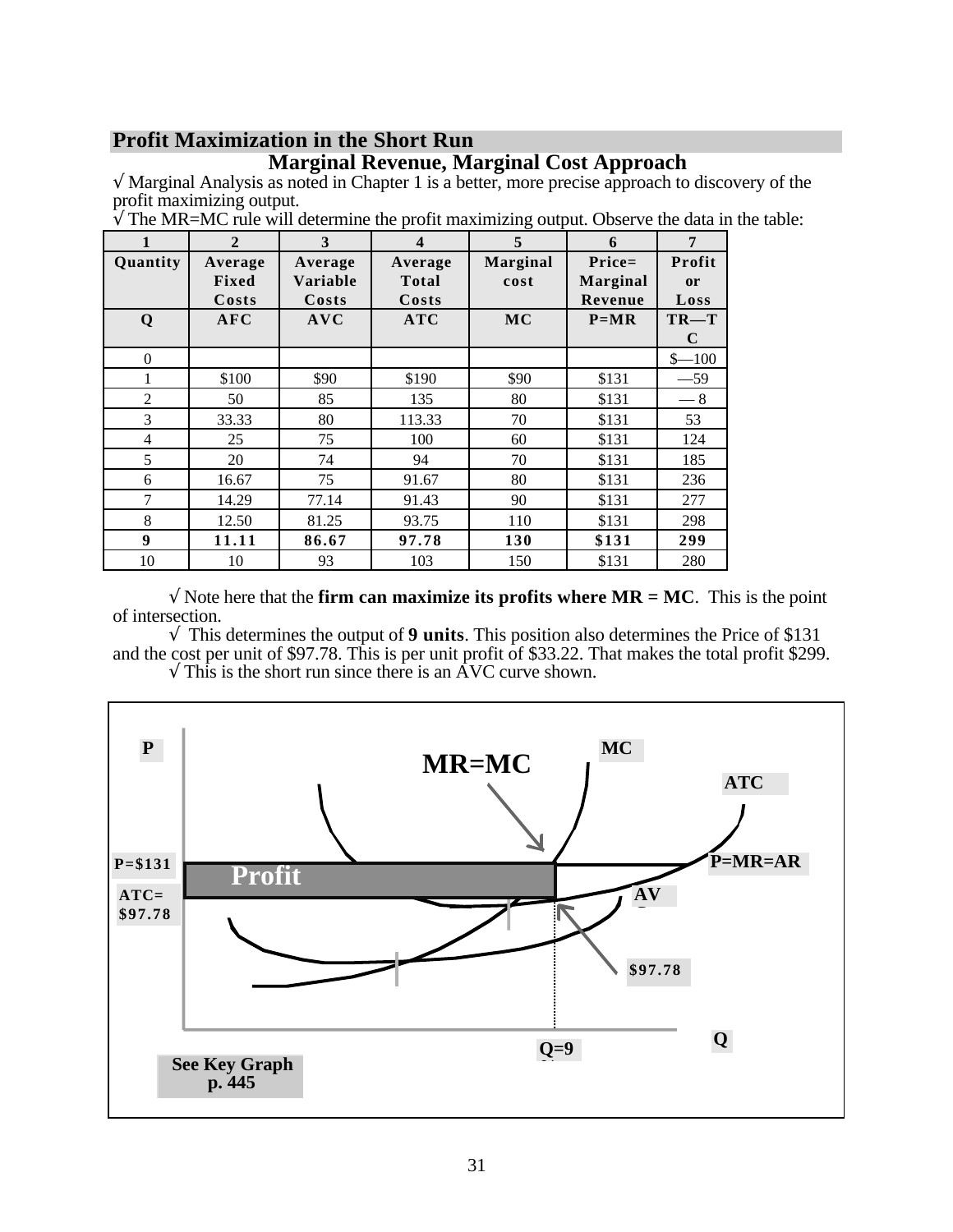## **Loss Minimizing for the Competitive Firm**

Is there a situation that a firm will choose to produce at a loss?

 The firm will produce at any output for which it covers all of its variable costs even if it does not cover its fixed costs. Think about the reason why?

• Suppose the price dropped to \$81, but the costs were the same. MR now is \$81 and MC is the same for each quantity of output. The firm will choose to produce 6 units and lose \$64, because it would lose \$100 if it chose to produce none. Six units will result in the minimum loss under these price conditions.

| 1        | $\mathbf{2}$     | 3                   | $\overline{\mathbf{4}}$ | $\overline{5}$   | 6                     | 7                 |
|----------|------------------|---------------------|-------------------------|------------------|-----------------------|-------------------|
| Quantity | Average<br>Fixed | Average<br>Variable | Average<br>Total        | Marginal<br>cost | $Price =$<br>Marginal | Profit<br>or Loss |
|          | Costs            | Costs               | Costs                   |                  | Revenue               |                   |
| Q        | <b>AFC</b>       | <b>AVC</b>          | <b>ATC</b>              | <b>MC</b>        | $P=MR$                | $TR - T$          |
|          |                  |                     |                         |                  |                       | $\mathbf C$       |
| $\Omega$ |                  |                     |                         |                  |                       | $$ -100$          |
|          | \$100            | \$90                | \$190                   | \$90             | \$81                  | $-109$            |
| 2        | 50               | 85                  | 135                     | 80               | \$81                  | $-108$            |
| 3        | 33.33            | 80                  | 113.33                  | 70               | \$81                  | $-97$             |
| 4        | 25               | 75                  | 100                     | 60               | \$81                  | $-76$             |
| 5        | 20               | 74                  | 94                      | 70               | \$81                  | —65               |
| 6        | 16.67            | 75                  | 91.67                   | 80               | \$81                  | -- 64             |
| 7        | 14.29            | 77.14               | 91.43                   | 90               | \$81                  | $-73$             |
| 8        | 12.50            | 81.25               | 93.75                   | 110              | \$81                  | $-102$            |
| 9        | 11.11            | 86.67               | 97.78                   | 130              | \$81                  | $-151$            |
| 10       | 10               | 93                  | 103                     | 150              | \$81                  | $-220$            |



**How long will the firm choose to produce at a loss? As long as it covers its variable costs and at least some of its fixed costs!**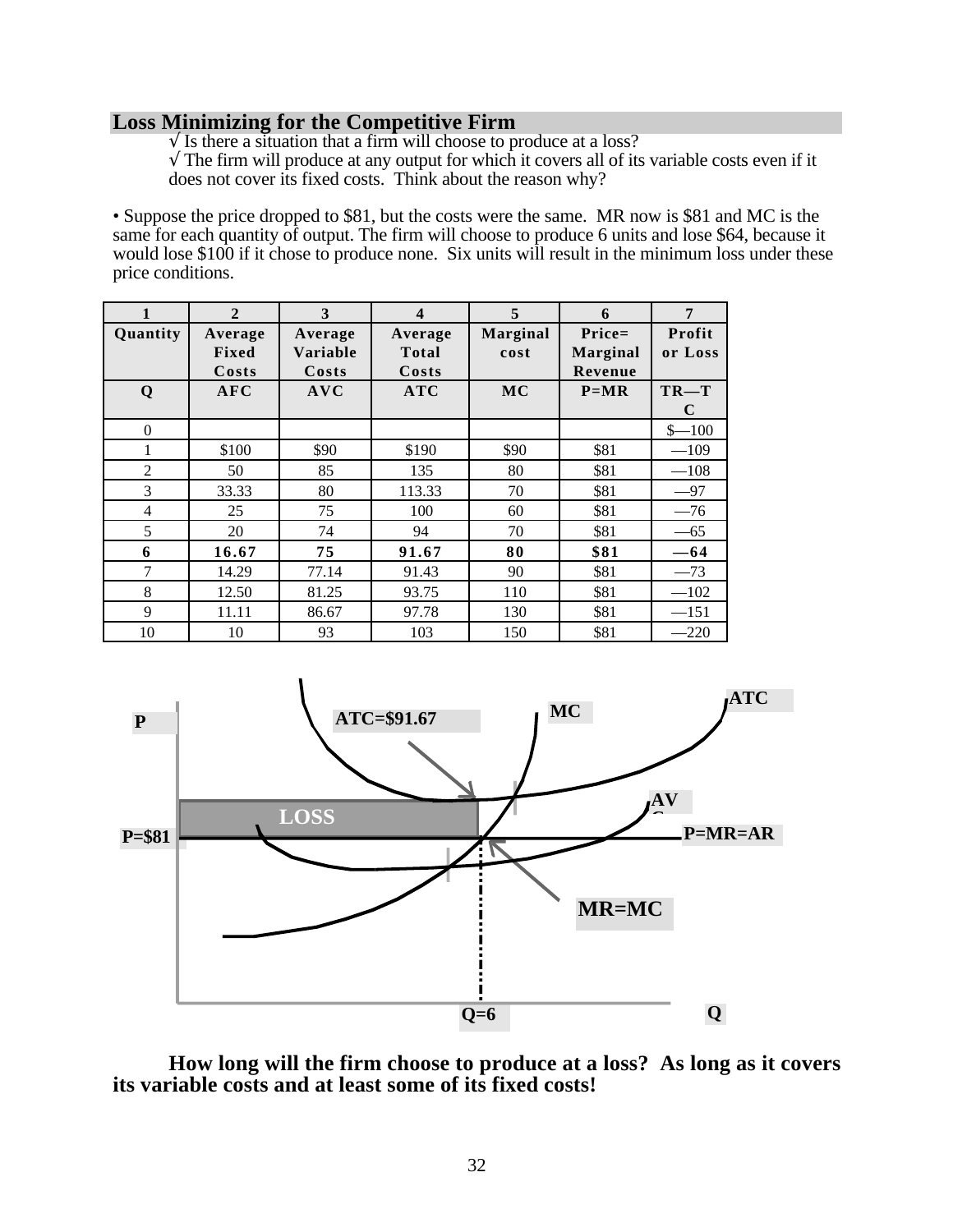

The price of \$71 is below every ATC. There is no level of output at which the firm can produce and realize a loss smaller than its total fixed costs of \$100**. Q**

|                | $\mathbf{2}$                  | 3                            | $\overline{\mathbf{4}}$       | 5                | 6                                | 7                 |
|----------------|-------------------------------|------------------------------|-------------------------------|------------------|----------------------------------|-------------------|
| Quantity       | Average<br><b>Fixed Costs</b> | Average<br>Variable<br>Costs | Average<br><b>Total Costs</b> | Marginal<br>cost | $Price =$<br>Marginal<br>Revenue | Profit or<br>Loss |
| Q              | <b>AFC</b>                    | <b>AVC</b>                   | <b>ATC</b>                    | <b>MC</b>        | $P=MR$                           | $TR - TC$         |
| $\bf{0}$       |                               |                              |                               |                  |                                  | $$ -100$          |
|                | \$100                         | \$90                         | \$190                         | \$90             | \$71                             | $-119$            |
| 2              | 50                            | 85                           | 135                           | 80               | \$71                             | $-128$            |
| 3              | 33.33                         | 80                           | 113.33                        | 70               | \$71                             | $-127$            |
| $\overline{4}$ | 25                            | 75                           | 100                           | 60               | \$71                             | $-116$            |
| 5              | 20                            | 74                           | 94                            | 70               | \$71                             | $-115$            |
| 6              | 16.67                         | 75                           | 91.67                         | 80               | \$71                             | $-124$            |
| $\overline{7}$ | 14.29                         | 77.14                        | 91.43                         | 90               | \$71                             | $-143$            |
| 8              | 12.50                         | 81.25                        | 93.75                         | 110              | \$71                             | $-182$            |
| 9              | 11.11                         | 86.67                        | 97.78                         | 130              | \$71                             | $-241$            |
| 10             | 10                            | 93                           | 103                           | 150              | \$71                             | $-320$            |

# **Think About This**

 Why is the equality of marginal revenue and marginal cost essential for profit maximization in all market structures?

 Explain why price can be substituted in the MR=MC rule when an industry is purely competitive.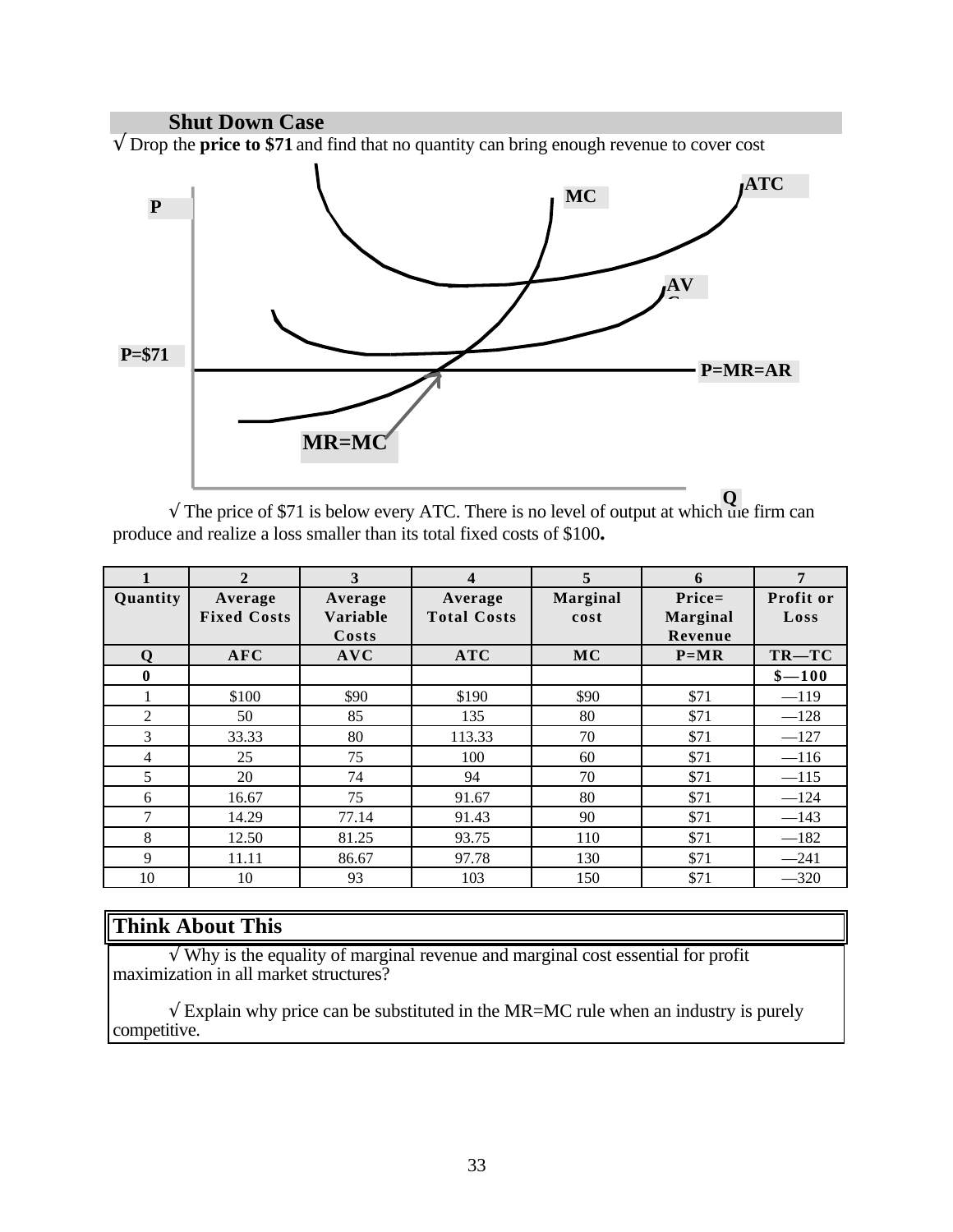# **Marginal Cost and SR Supply Curve—Purely competitive firm**

 Any price below the minimum AVC as in the Shutdown case (below \$74.00) will force the firm to shutdown. (such as point a)

 At a price of \$74.00 a firm will just cover the AVC, yet still lose the Fixed Cost. Here the firm would be indifferent as to operating or not. (point b)

 A price where the MC crosses the ATC (about 91.00) shows the break-even point for the firm (point d). Here the total revenue covers the total costs (including normal profit).

 At any MC point above the ATC, profits will be generated. (such as point e). Each of the various MR=P=D intersection points indicates a possible production price and corresponding quantity. These points locate the supply curve of the competitive firm.



 Because nothing will be produced at any price below the minimum AVC, we conclude that the **portion of the firm's MC curve which lies above its AVC curve is the SHORT-RUN SUPPLY CURVE.**

 Because of the law of diminishing returns, marginal costs eventually rise as more units are produced. **So…a PC firm must get higher and higher prices to entice it to produce additional units of output.**

 Higher product prices and marginal revenue encourage a PC firm to expand output. As it expands, its MC rises as a result of the law of diminishing returns. **At some now greater output, this higher MC now equals this higher P=MR and profit is again maximized but at a greater output.**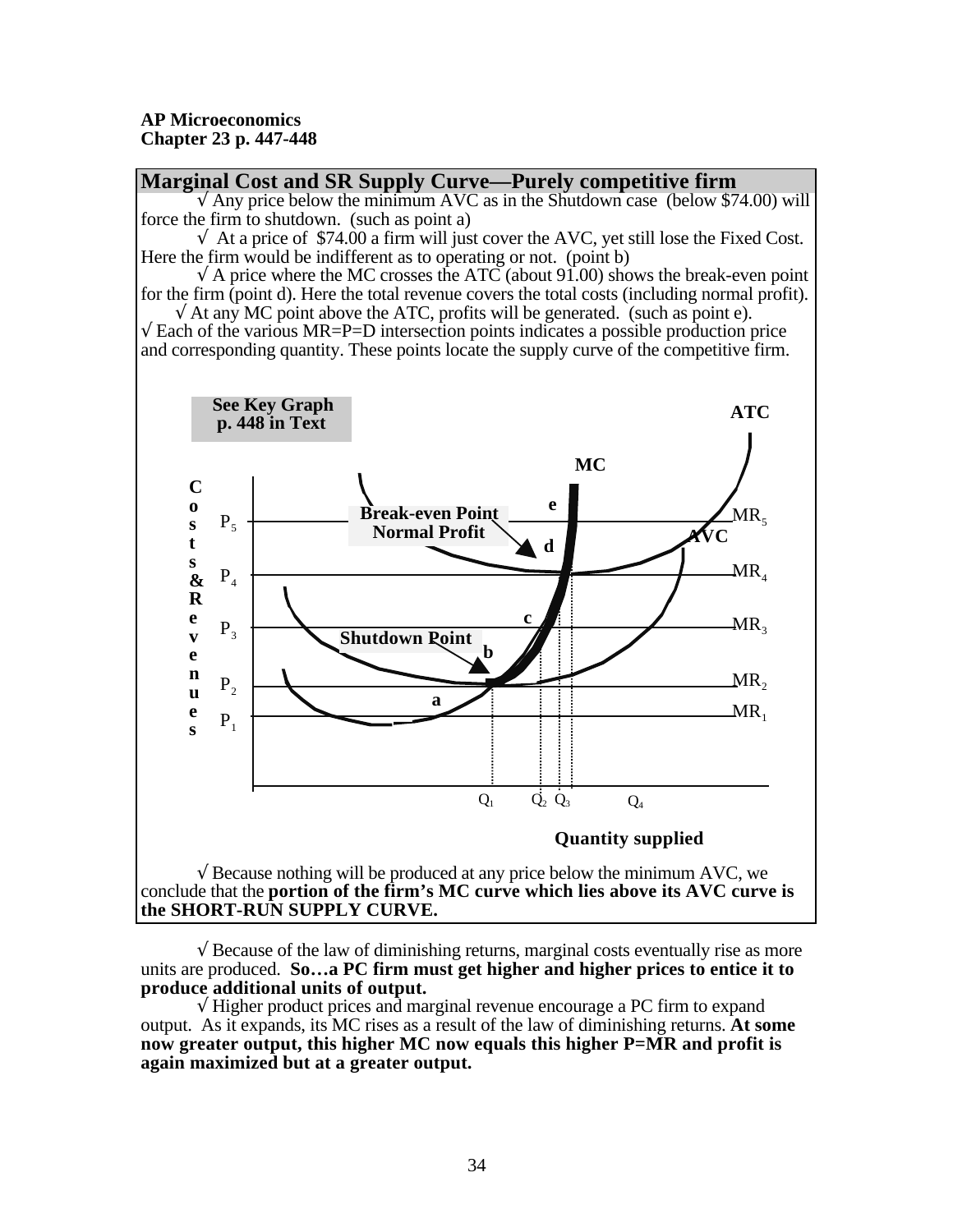### **Supply Curve Shifts**

 Supply shifts for the reasons stated in Chapter 3, among them changes in costs and technology. Since the MC above the AVC is the Supply curve, it can shift when costs change.



**Supply shifts to right to show a decrease in costs.**

**In this case of a decrease in AVC and hence ATC, the MC moves to MC2 and shows that the Quantity** increases to Q<sub>2</sub>

## **Summary of Approaches to Determining the Profit Maximizing Output**

|                                                                  | <b>Total Revenue-Total Cost</b>                                                                                    | <b>Marginal Revenue-Marginal Cost</b>                              |
|------------------------------------------------------------------|--------------------------------------------------------------------------------------------------------------------|--------------------------------------------------------------------|
| Should the<br>Firm produce?                                      | YES, if TR exceeds TC or<br>if TC exceeds TR by some<br>amount less than fixed cost.                               | YES, if price is equal to, or<br>greater than minimum than<br>AVC. |
| What quantity<br>should be<br>produced to<br>maximize<br>profit? | TR over TC is a maximum or<br>where the excess of TC over<br>TR is a minimum (and less<br>than total fixed costs). | Produce where MR or price equals MC.                               |
| Will production<br>result in<br>economic<br>profit?              | YES, if TR exceeds TC.<br>NO, if TC exceeds TR.                                                                    | YES, if price exceeds ATC<br>NO, if ATC exceeds price.             |

### **Think about This!**

Why would a firm ever want to produce an output on which it takes a loss?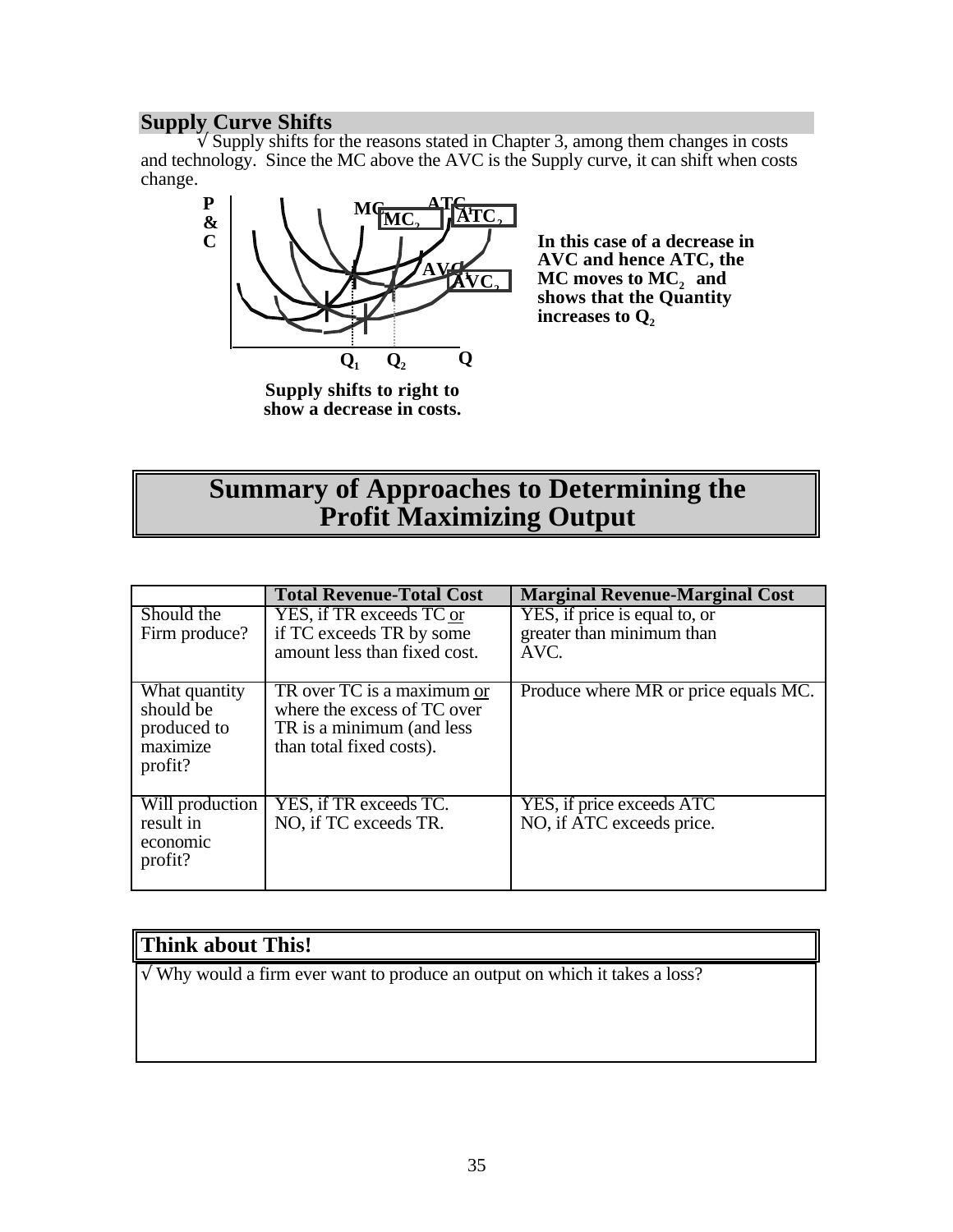### **AP Microeconomics**

```
Chapter 23 p. 448-453
```
### **Firm and Industry**

**Market price is determined by the demand and supply** for a particular product. In the discussion above, the firm was the price taker—taking it from the market.

 To determine the market equilibrium price, and output, the total supply data must be used with the total demand data. This is the industry data.

| $Q_s$ single firm | total $Q_s$<br>1000 firms | <b>Product Price</b> | Total $Q_{\rm D}$ |
|-------------------|---------------------------|----------------------|-------------------|
| 10                | 10000                     | \$151                | 4000              |
|                   | 9000                      | 131                  | 6000              |
|                   | 8000                      | 111                  | 8000              |
|                   | 7000                      | 91                   | 9000              |
|                   | 6000                      | 81                   | 11000             |
|                   |                           |                      | 13000             |
|                   |                           | 61                   | 16000             |

### **Profit Maximization in the Long Run**

**• Assume**: Only adjustment in this analysis is the entry and exit of new firms All firms have identical cost curves

Industry is cost-constant (entry and exit will not affect resources prices)

### **• Conclusion:**

 When long-run equilibrium is achieved, **product price will be exactly equal to minimum ATC and production will occur at that level of output.**

- Why? Firms want profits When prices rise, profit appear—new firms enter
	- Increased supply will drive price back down to minimum ATC.
	- When prices fall, losses result and firms will exit
	- Decreased supply will result in price moving back to min. ATC
- ÿ In the **short run, firms can earn economic profits if the price from the market is above the average total cost**. The gray shaded area on the firm graph is the profit. The output is found where MR=MC, and the price come from the market. **MC**

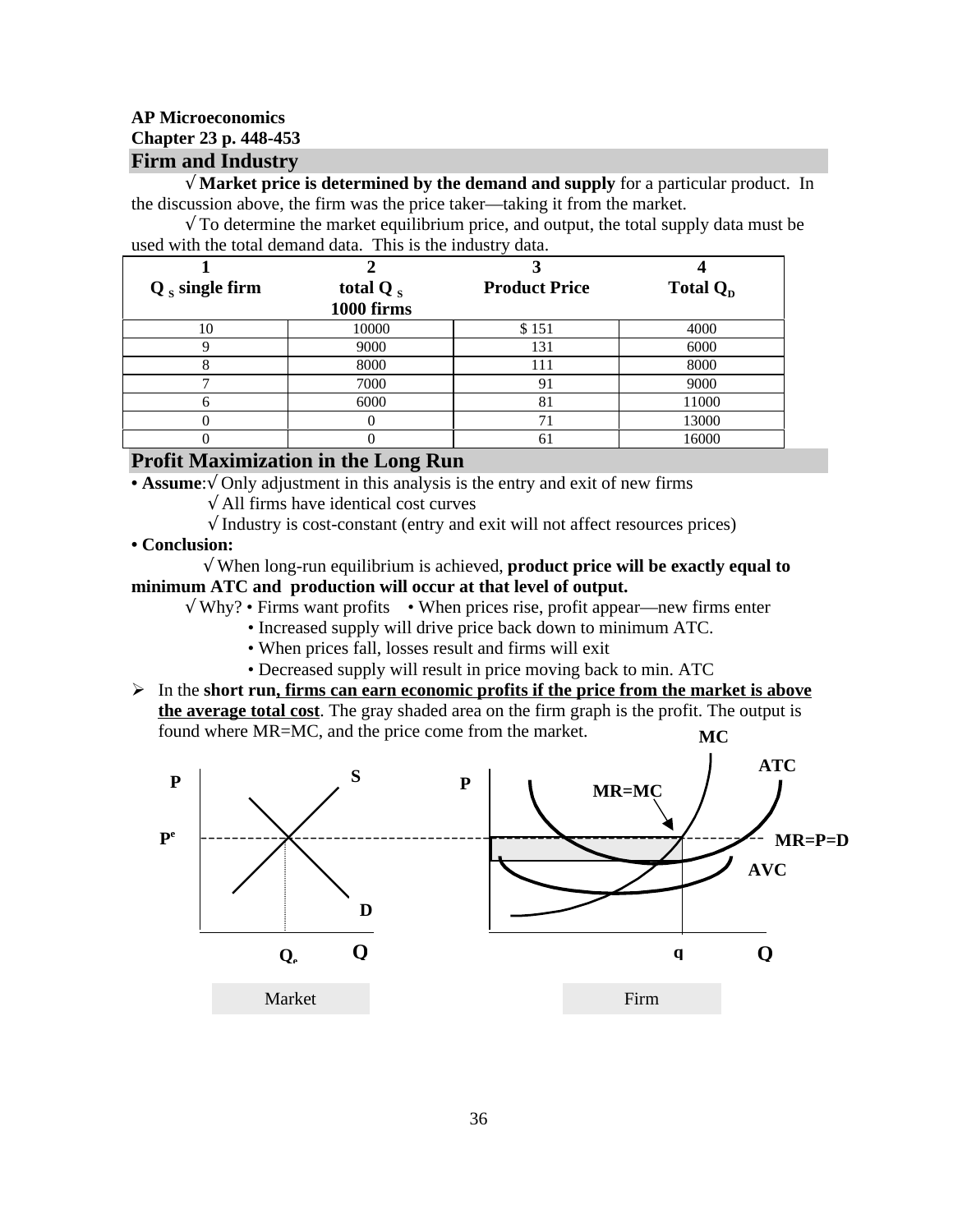ÿ In **the short run, firms can earn suffer losses if the price is below the total average cost**. Perhaps the price in the market falls (as in this example, demand falls) or costs for the firm rise. They will continue to operate if the price is greater than the average variable costs. In the short run, variable costs can be changed to affect changes in this loss situation.



 $\triangleright$  If the **price falls below the average variable costs at all levels of output**, the **firm must shut down** since it cannot even cover its fixed costs. Price has fallen in the market or the firm's costs have risen. In this example, too many new firms enter and force this firm to shut down.

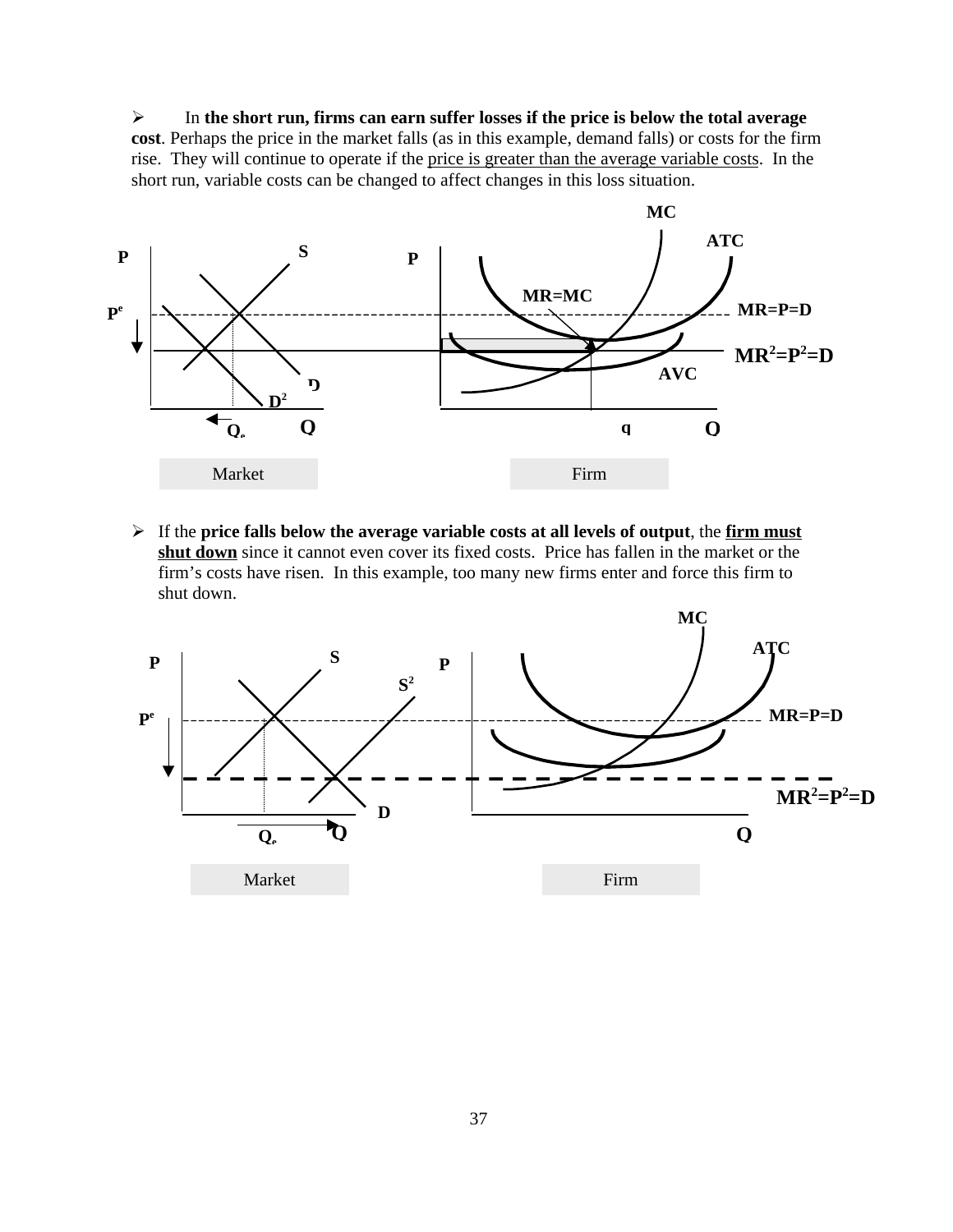$\triangleright$  In the **long run**, after all the changes in the market (more demand for the product, firms entering in search of profit, and then firms exiting because economic profits are gone), long run equilibrium is established. In the long run, a purely competitive firm earns only normal profit since:



**MR=P=D=MC at the lowest ATC Both Allocative and Productive efficiency!**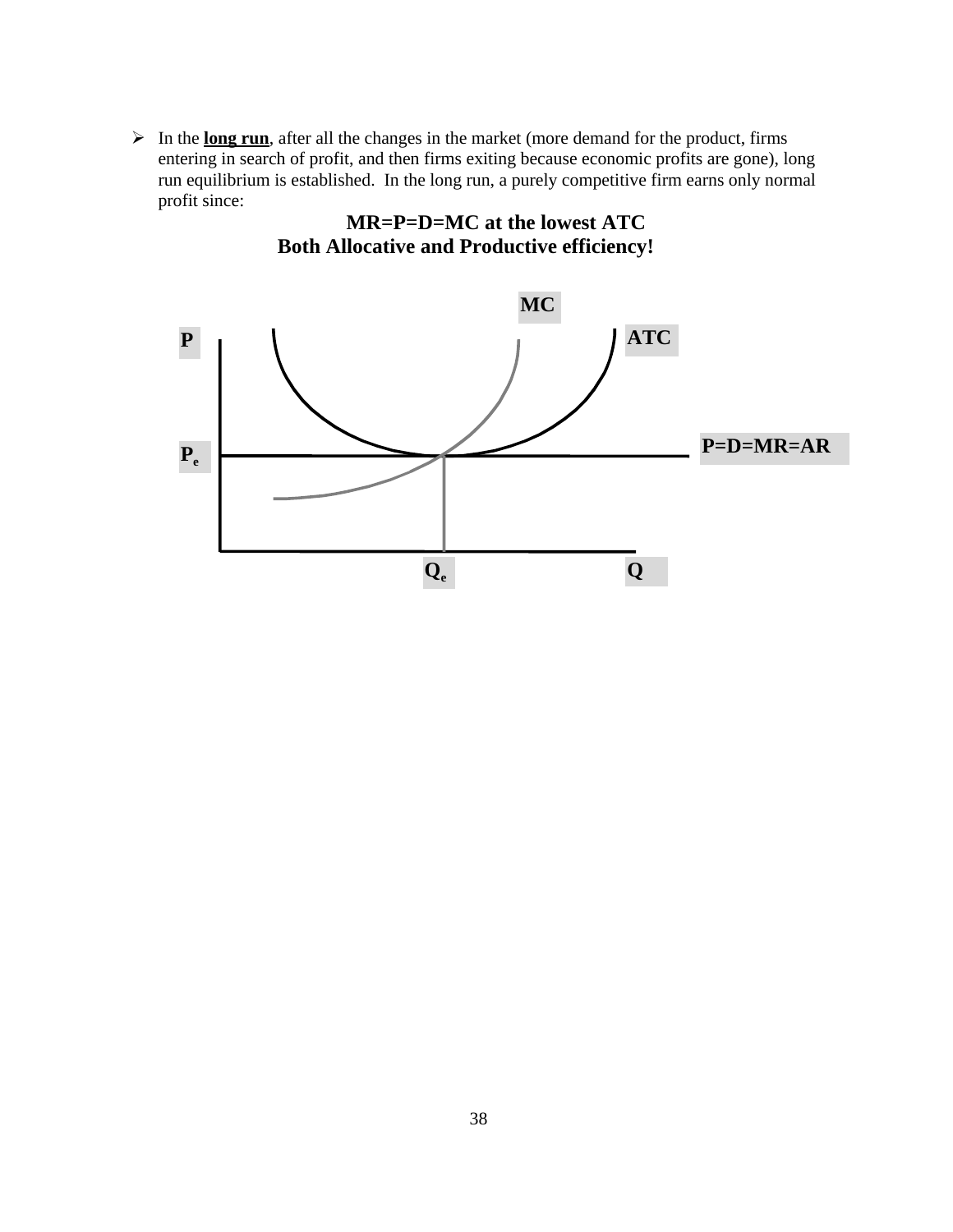### **AP Microeconomics Chapter 23 p. 453-455**

Short run supply curves are derived from the MC portion above the AVC. In the long run, the supply curve has industry characteristics based on the influence that changes in the number of firms in the industry have on the costs of the individual firms.

### **Long-Run Supply for Constant -Cost Industry**

 Entry of new firms does not affect resource prices. Graphically, the position of the long-run average cost curves of individuals firms does not change.

 Why? When the industry's demand for resources is small in relation to the total demand for those resources. This is most likely in industries that employ unspecialized resources which are being demanded by many other industries.



### **Long-Run Supply for Increasing-Cost Industry**

• Average cost curves shift upward as the industry expands and downward when the industry contracts. Entry of new firms will bid up resource prices and raise unit cost.

• This happens in industries using specialized resources whose initial supply is not readily augmented. They are using a significant portion of some resource whose total supply is not readily increased.



### **Think About This!**

 Is there the possibility of a long run supply curve for a decreasing cost industry? What would be its characteristics?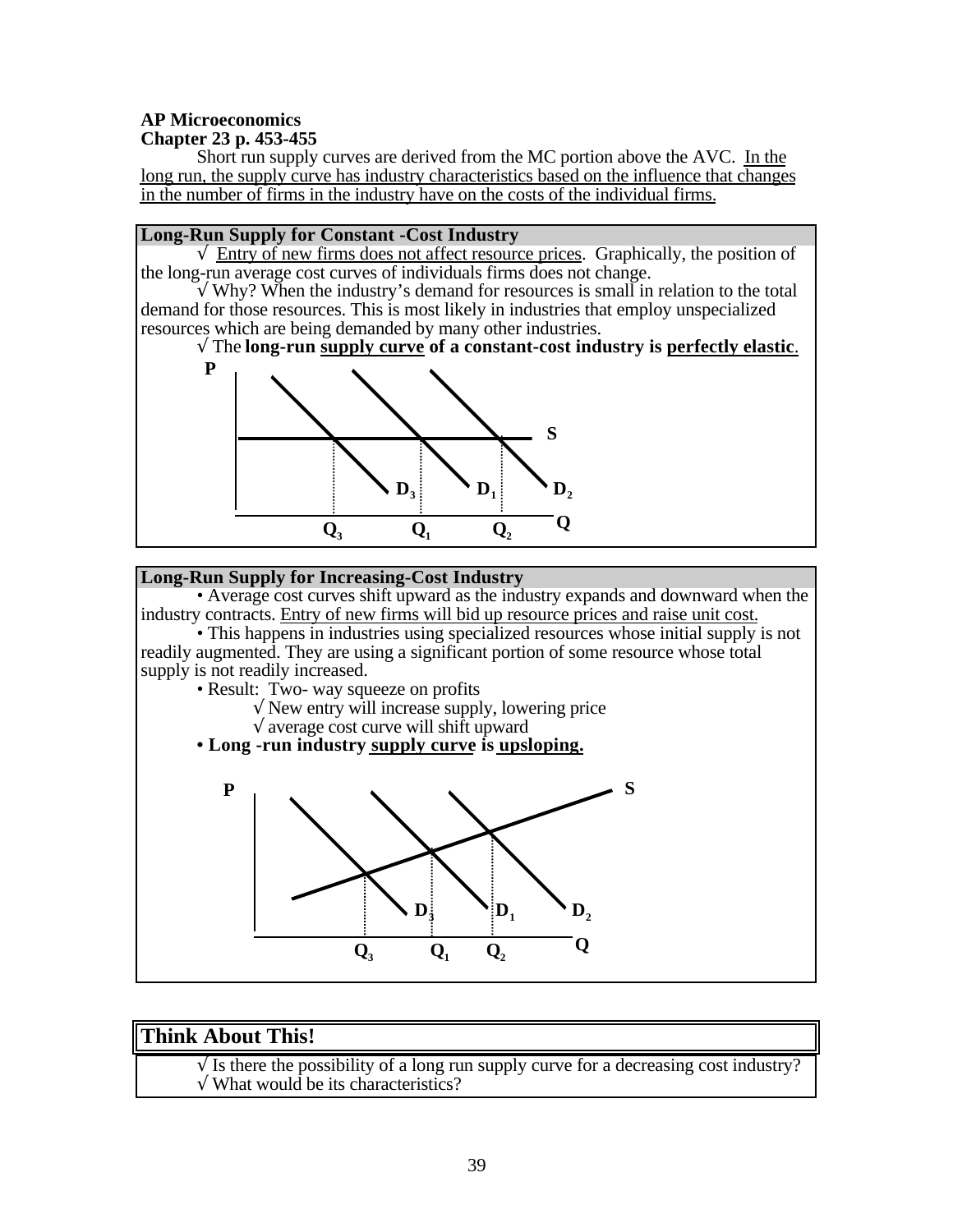

**This triple equality shows that a purely competitive firm cannot earn economic profit in the long run; it can earn normal profit.**

### **In terms of efficiency, two types emerge from this diagram.**

### **Productive Efficiency**

Each good must be produced in the least costly way

When firms produce most efficiently, they will do so at the least cost point.

 For consumers, this is desirable; firms must use the best available (least cost) technology or they will not survive.

 $\mathbf{P} = \text{minimum} \mathbf{A} \mathbf{C}$ 

### **Allocative Efficiency**

 Resources are allocated among firms and industries to obtain the particular mix of products most wanted by consumers

 The money price of any product is society's measure or index of the relative worth of that product at the margin. Hence, the MC of producing a product is the value, or relative worth of the other goods the resources used could otherwise have produced.  $P = MC$  is efficient

 The money price of any product is really the measure of its Marginal Benefit (MB); the purely competitive firm P equals the MC. But, at times…

**• P>MC underallocation of resources to this product:** society values additional units of this product more highly than alternative ones that the resources could produce. **MB<MC**

**• P < MC overallocation of resources to this product:** society is sacrificing products it would value higher than the ones being produced with the available resources: **MB>MC**

### • **Dynamic Adjustment**

 A change in demand or supply will disrupt the allocative efficiency and change the alignment of resource use. This is will have an effect on price, output and profit. Expansion and contraction of the industry will eventually move to a new output and cost structure so that  $P=MC$ and allocation efficiency is restored.

### • **"Invisible Hand"**

 It organizes the **private interests** of producers in a way that is in accord with **society's interest** in using scarce resource efficiently.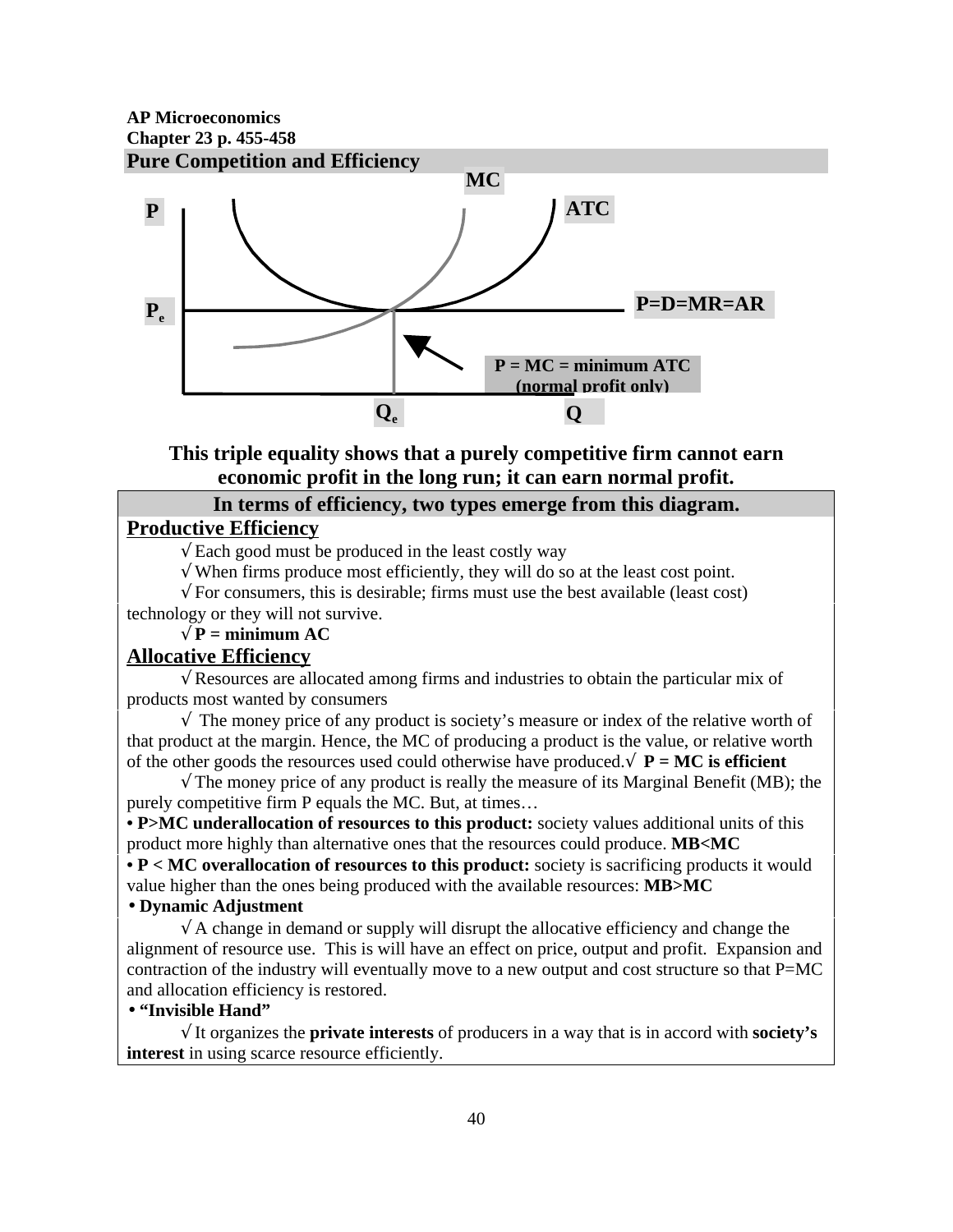### **Monopoly characteristics and Barriers to Entry**

**Monopoly** exists when a **SINGLE** firm is the sole producer of a product for which there are no close substitutes.

**single seller**—industry and firm synonymous

**no close substitutes—**unique product; no reasonable alternative

**price maker**—firm exercises considerable control over price

**some degree of nonprice competition**, generally advertising

**blocked entry**—barriers to entry created by monopolist or government **Examples:**

I. **Government-owned monopolies**—TVA power, municipal water

II. **Regulated monopolies**—gas, electric, water, cable, phone

III. **Private Unregulated monopolies**—De Beers Diamond Syndicate, Professional Sports Leagues

IV. **Local monopolies**—airline, bank, movie, bookstore

### **Importance of Monopoly**

**5 to 6 % of** domestic output study will lead to **better understanding** 

of other types of imperfect competition

### **Barriers to entry:**

1**. Economies of Scale: Costs**

**Large Scale** Production is **efficient**

2. **Public Utilities: natural monopolies**

 Competition is impractical, inconvenient, or unworkable  **Natural Monopoly** is the extreme example in which market demand

curve intersects the long run ATC where the ATC is still declining.



### 3. **Legal Barriers: patents and licenses**

 patents awarded by government to encourage research; historically, patents were for 17 years, 1995 GATT agreement made it standard 20 years worldwide.

 Licenses given to guarantee safety or limit competition so that economic profit can be earned in order for the product to be provided by the private sector.

### 4**. Ownership of Raw material**

 Using the concept of private property rights, ownership of necessary material can block others

### 5. **Pricing and Other Strategic Barriers**

lowering price or aggressive advertising

- Aggressive Cutthroat tactics:
- product disparagement
- pressure on resource supplier
- aggressive price cutting
- dumping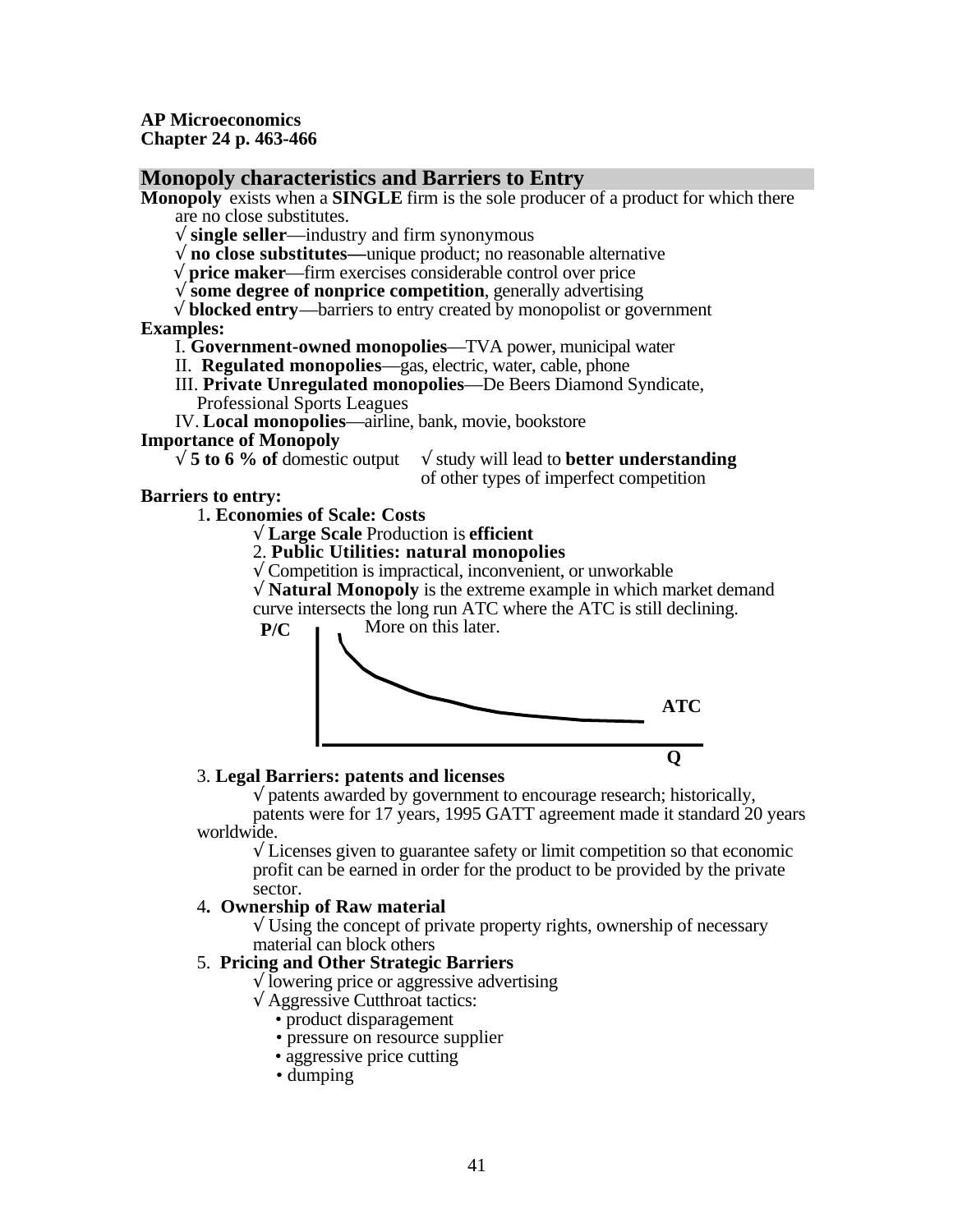### **AP Microeconomics Chapter 24 p. 466-469 Unregulated Monopoly**

### **Assumptions:**

 Monopoly status secured by patents, economies of scale or resource ownership Firm is not regulated

 The firm is a single-price monopolist charging the same for all units of output. **Demand Curve:**

 Firm is the industry so it can dictate price, but demand is not perfectly elastics, so the demand curve is downsloping.

| 1              | $\overline{2}$ | 3                       | 4                          | 5                                | 6                    | 7                       | 8                 |
|----------------|----------------|-------------------------|----------------------------|----------------------------------|----------------------|-------------------------|-------------------|
| Quantity       | Price          | <b>Total</b><br>Revenue | <b>Marginal</b><br>Revenue | Average<br><b>Total</b><br>Costs | <b>Total</b><br>Cost | <b>Marginal</b><br>Cost | Profit<br>or Loss |
| Q              | $P = AR$       | $PXQ=TR$                | <b>MR</b>                  | $FC+VC$                          | <b>TC</b>            | <b>MC</b>               | $TR - T$          |
|                |                |                         |                            |                                  |                      |                         | $\mathbf C$       |
| $\Omega$       | \$172          | \$0                     |                            | \$100                            | \$100                |                         | $$ -100$          |
|                | 162            | 162                     | 162                        | 190                              | 190                  | 90                      | $-28$             |
| $\overline{2}$ | 152            | 304                     | 142                        | 135                              | 270                  | 80                      | 34                |
| 3              | 142            | 426                     | 122                        | 113.33                           | 340                  | 70                      | 86                |
| 4              | 132            | 528                     | 102                        | 100                              | 400                  | 60                      | 128               |
| 5              | 122            | 610                     | 82                         | 94                               | 470                  | 70                      | 140               |
| 6              | 112            | 672                     | 62                         | 91.67                            | 550                  | 80                      | 122               |
| 7              | 102            | 714                     | 42                         | 91.43                            | 640                  | 90                      | 74                |
| 8              | 92             | 736                     | 22                         | 93.75                            | 750                  | 110                     | —14               |
| 9              | 82             | 738                     | 2                          | 97.79                            | 880                  | 130                     | $-142$            |
| 10             | 72             | 720                     | $-18$                      | 103                              | 1030                 | 150                     | $-310$            |

**Why does unregulated monopoly face a downward sloping Demand Curve?** To sell more of his goods, the monopolist knows that he must lower his price. This puts a constraint of his ability to profit from his market power. This is why a monopolist does not charge the highest price he wants! Instead he charges the highest price he can!

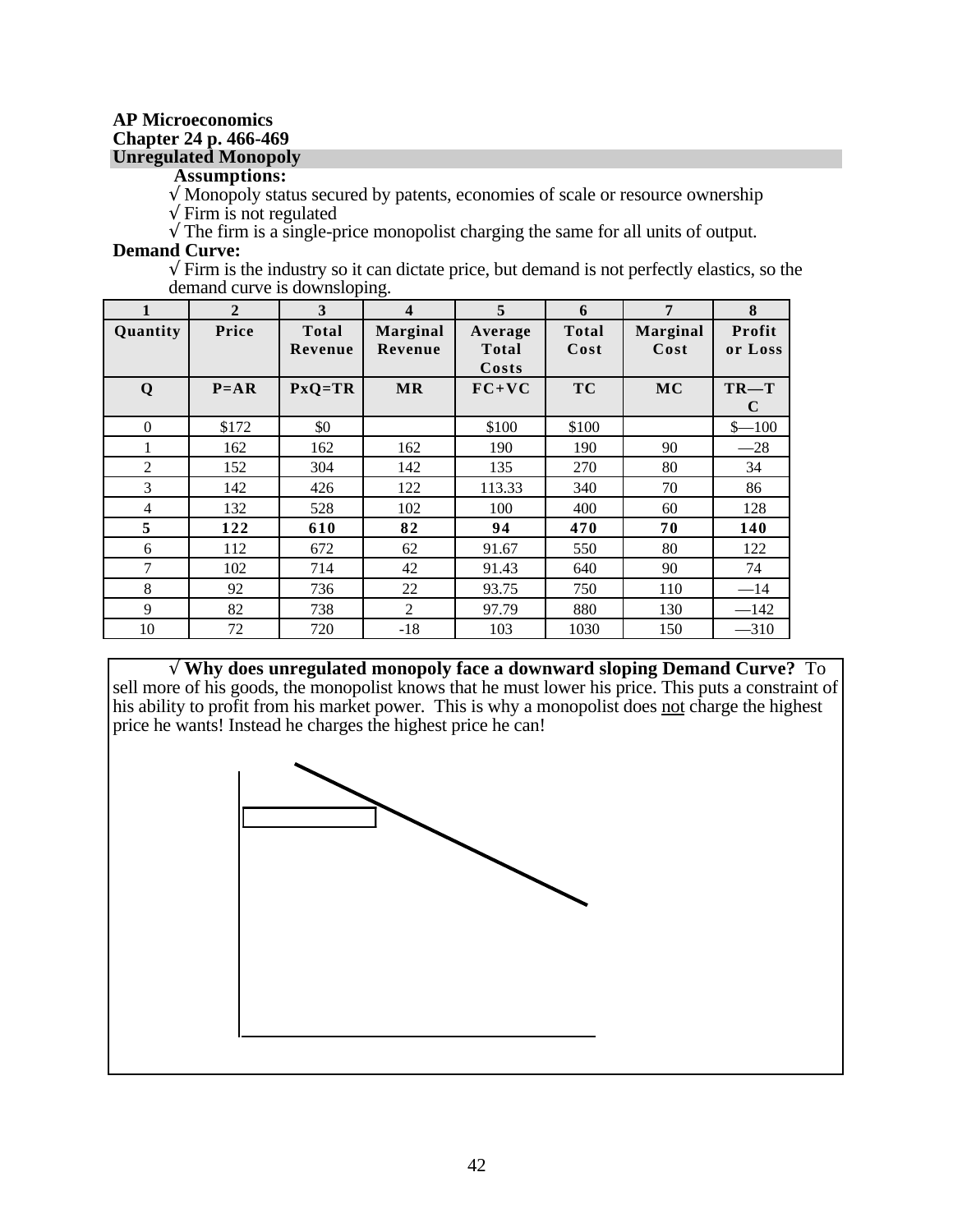

**The monopolist will operate in the ELASTIC portion** of the demand since in the inelastic region, it must lower price. Recall that total revenue will decline if a product demand is inelastic.

### **Think About This!**

How does the demand curve faced by a purely monopolistic seller differ from that confronting a purely competitive firm?

Why does it differ? Of what significance is the difference?

Why is the pure monopolist's demand curve not perfectly inelastic?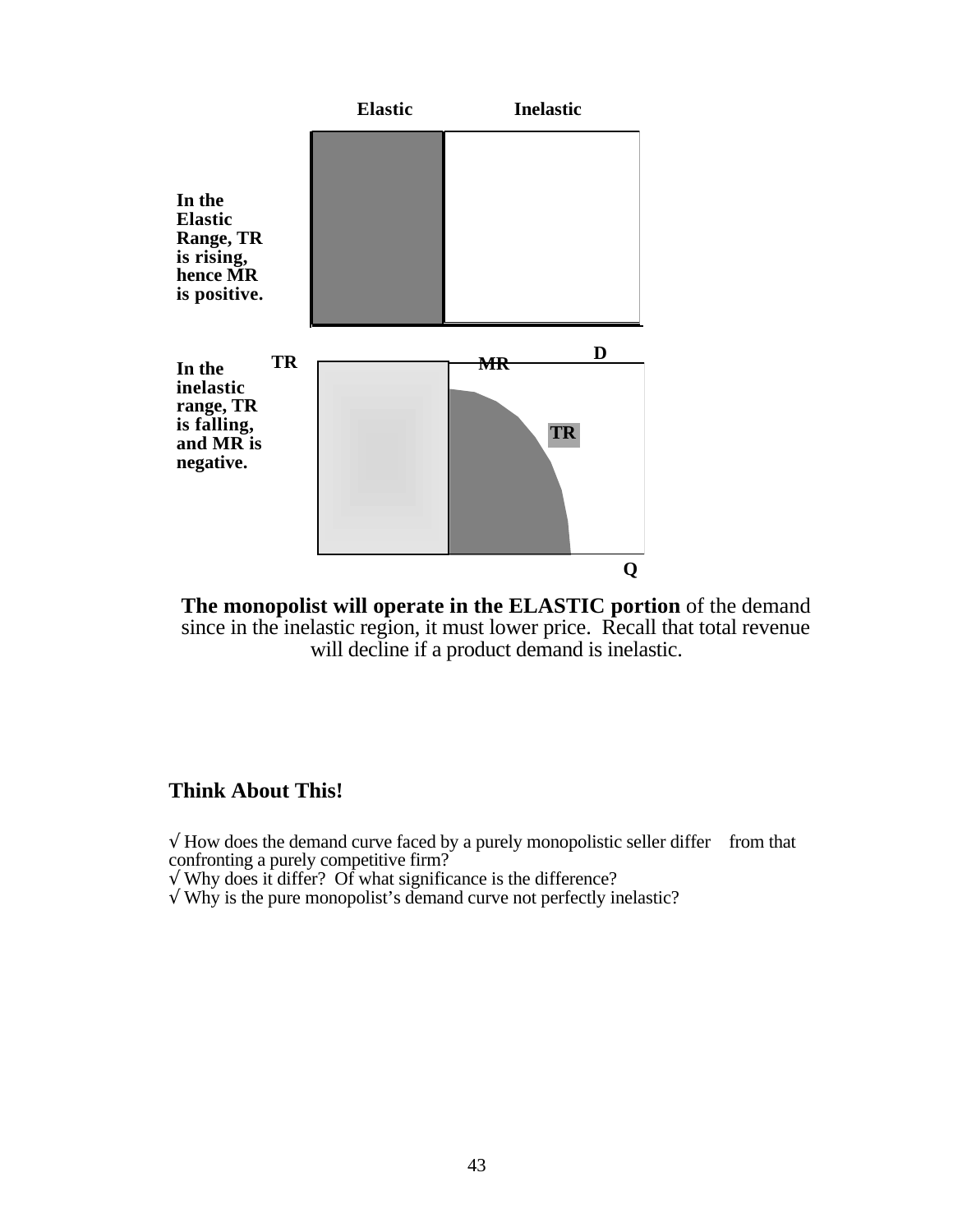

for the same output.

|        | Steps for Graphically determining profit-maximizing output, price and economic<br>profit for pure monopoly |  |  |  |  |  |
|--------|------------------------------------------------------------------------------------------------------------|--|--|--|--|--|
| Step 1 | Use the MR=MC rule to determine output.                                                                    |  |  |  |  |  |
| Step 2 | Extend the vertical line upward from the quantity to the                                                   |  |  |  |  |  |
|        | demand curve to determine the price.                                                                       |  |  |  |  |  |
| Step 3 | Use one of two methods to determine the economic profit                                                    |  |  |  |  |  |
|        | Per unit profit times quantity $=$ Economic profit                                                         |  |  |  |  |  |
|        | Total cost of output = $ATC$ times Q                                                                       |  |  |  |  |  |
|        | Total revenue of output = $P$ times $Q$                                                                    |  |  |  |  |  |
|        | $TR - TC = Economic profit$                                                                                |  |  |  |  |  |

### **Misconceptions**

**Not Highest price**—selling at prices higher than MR=MC output will yield smaller than maximum total profit.

**Total not Unit Profit**—seeking the most profit not the most per unit profit. **Monopoly Losses?**

**Not immune** from changes in demand, or higher resource costs.

Look at data to show that the example given losses money at 8 units and greater.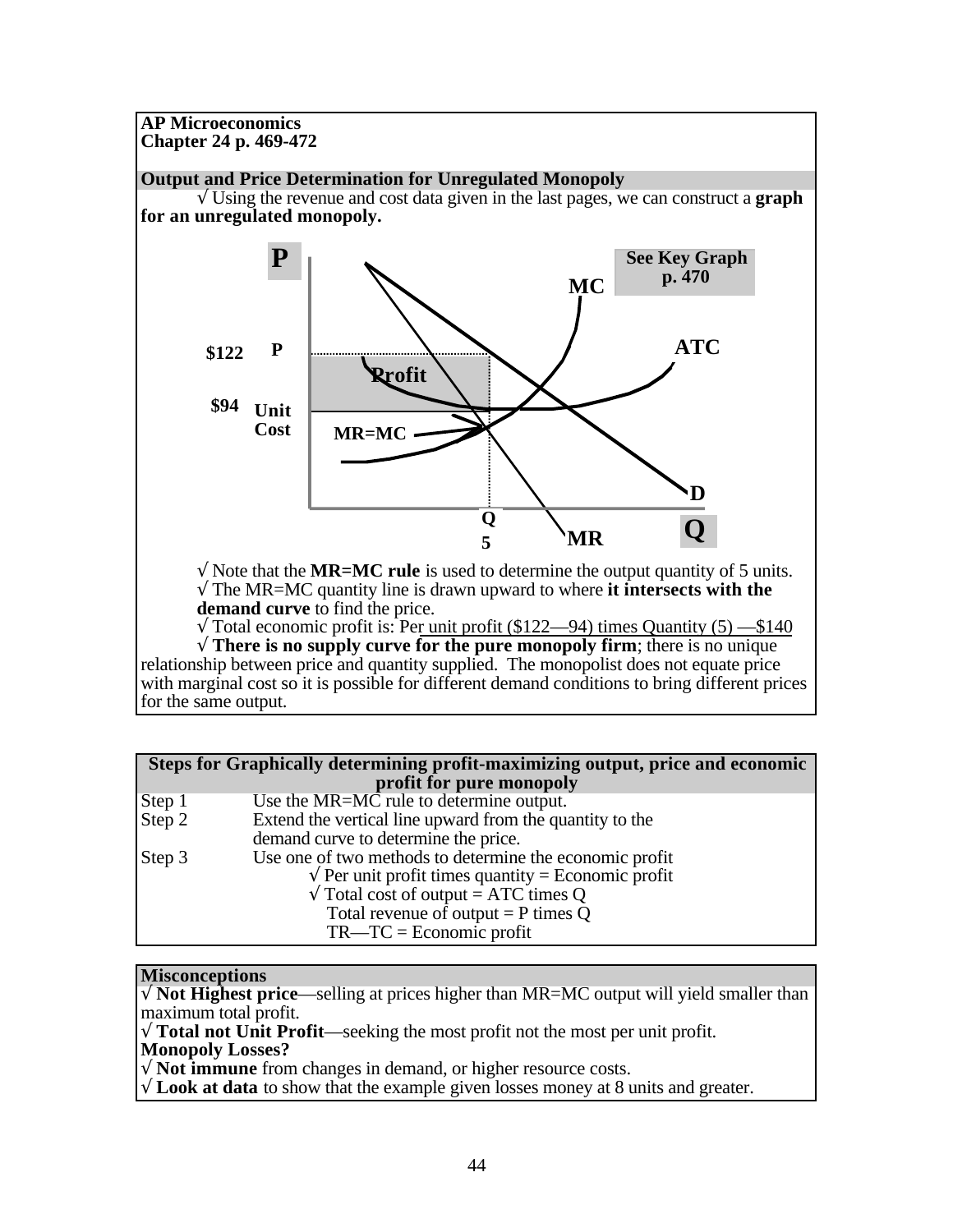### **Economic Effects of Pure Monopoly**



**A pure monopolist will charge a higher price and a lower quantity is sold. Note that costs are identical since the MC curve is in the same position. In Pure Monopoly**, **P > MC and P > minimum ATC**.

### **• Income Transfer**

 Contributes to **inequality in income distribution** by "levying a private tax" on consumers to obtain economic profit.

 These profits are **not widely distributed** because corporate stock ownership is largely concentrated in the hands of upper-income groups. Thus these firms and their owners tend to be enriched at the expense of the consumer.

### **• Cost Complications**

In the diagram, **costs are identical, yet the costs of a monopolist may vary**:

• Economies of scale—reduced output may result in inefficiencies that would cause the firm to have a higher ATC than its minimum.

• X-inefficiency—occurs when a firm's actual cost of producing an output is greater than its lowest possible cost of producing it. Monopolistic firms tend more to Xinefficiency; no rivals are pushing them to lower cost, and entry barriers are usually greater than in pure competition.

• Rent-Seeking Expenditures—rent-seeking involves cost associated with maintaining the monopoly so as to earn the greatest economic profits. Expenses to gain the monopoly (costs to gain favorable legislation) are examples. This is part of the higher costs.

• Technological Advance—most economists feel that pure monopolist are not technology progressive because of absence of competitors and their tendency to be slow to change.

### **• Policy Options**

### **What should society do about monopoly?**

 Anti-trust litigation can thwart monopoly firms if they are grossly inefficient (Microsoft) Regulation of natural monopoly

Technology advance may solve the problem without government action.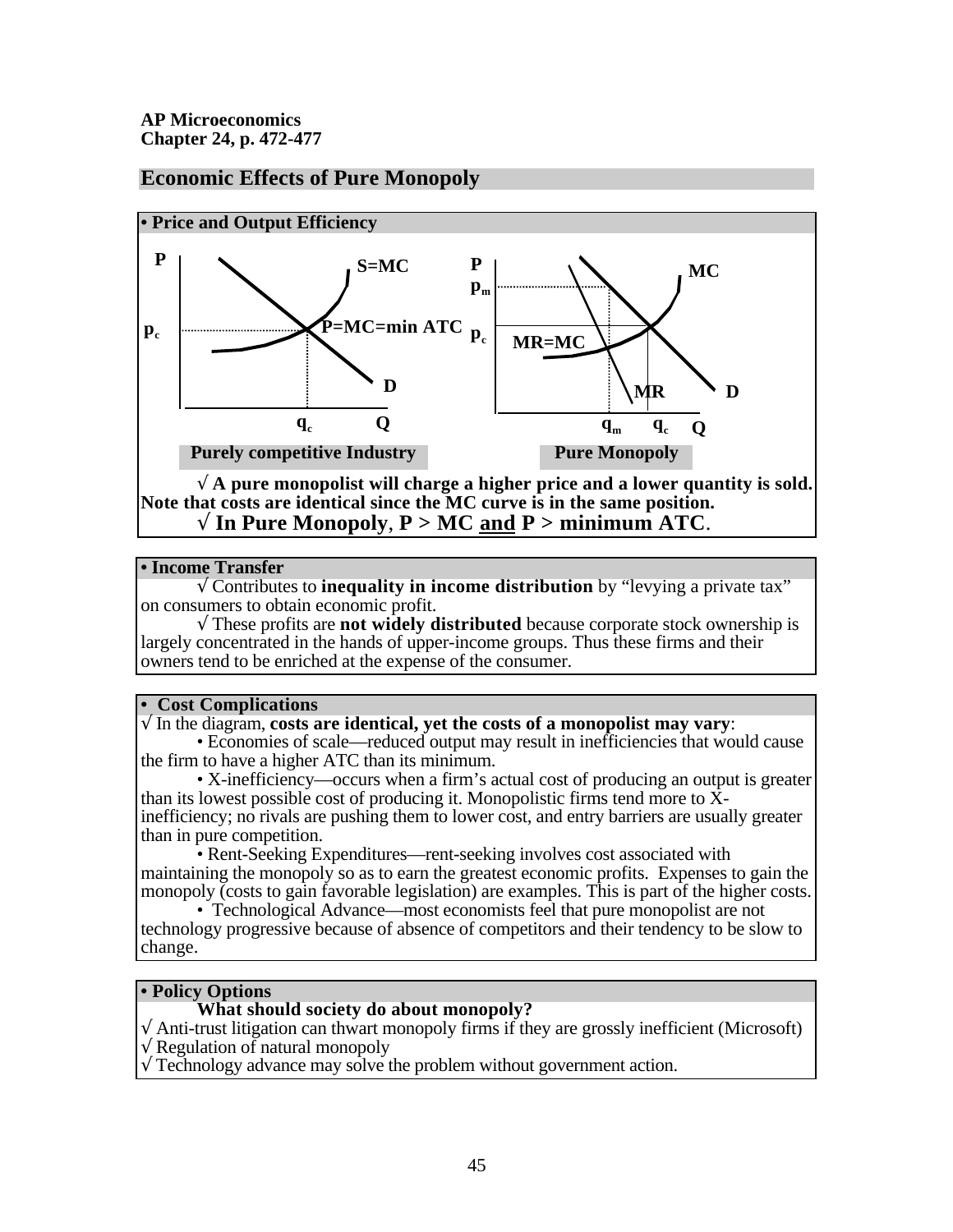### **AP Microeconomics**

### **Chapter 24**

### **Consumer Surplus**

**Welfare Economics…** the study of how the allocation of resources affects economic well being. The equilibrium of demand and supply in a market maximizes total benefits received by buyer and seller.

**Consumer Surplus…**a buyer's willingness to pay minus the amount the buyer actually pays.

• If four people, John, Paul, George and Ringo show up at an Elvis auction, each has a limit that they are willing to pay for the Elvis album to be sold.

| <b>Buyer</b> | <b>Willingness to pay</b> |
|--------------|---------------------------|
| John         | \$100                     |
| Paul         | ווא                       |
| George       | 70                        |
| Ringo        |                           |

As bidding reaches \$80, three of the buyers are not willing to pay more than this amount. John pays \$80 and gets the album.

**John gains a consumer surplus of \$20 (\$100 - 80)**

**Consumer Surplus measures the benefit to buyer by participating in a market.** • Now, let's assume that two identical Elvis albums are available for sale, and no one buyer wants more than one, and the two will sell for the same price.

**Where does the bidding stop?** \$70

**What is the consumer surplus of the two bidders?** \$30 for John and \$10 for Paul—a total of \$40.

### **Using Demand Curve to Measure Consumer Surplus**

| Price           | <b>Buyers</b>          | <b>Quantity Demanded</b> |
|-----------------|------------------------|--------------------------|
| More than \$100 | None                   |                          |
| \$80 to \$90    | John                   |                          |
| \$70 to \$80    | John and Paul          |                          |
| \$50 to \$70    | John, Paul and George  |                          |
| \$50 or less    | John, Paul, George and |                          |
|                 | Ringo                  |                          |

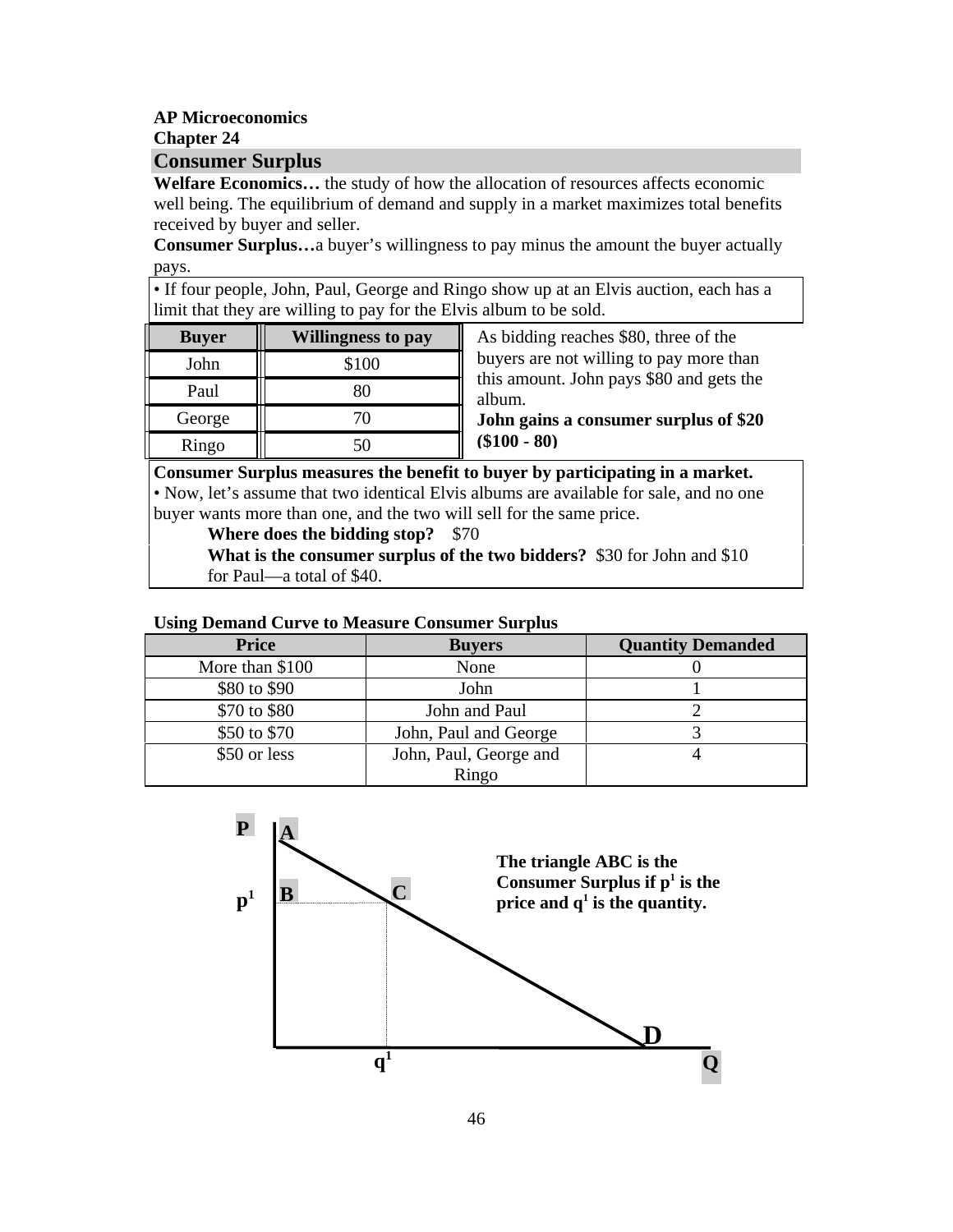

### **Using Supply Curve to Measure Producer Surplus**

 Producer surplus…the amount a seller is paid for a good minus the seller's cost. We can use a similar analysis as demand and consumer surplus to see the producer surplus.



**the price and**  $q^1$  **is the** 

**quantity.**

**• Rectangle ADEC** is the additional producer surplus for the initial producer

**q 2**

**S**

**Q**

**C**

 $\mathbf{q}^1$ 

New

**• Triangle CEF** is the producer surplus for the new producer

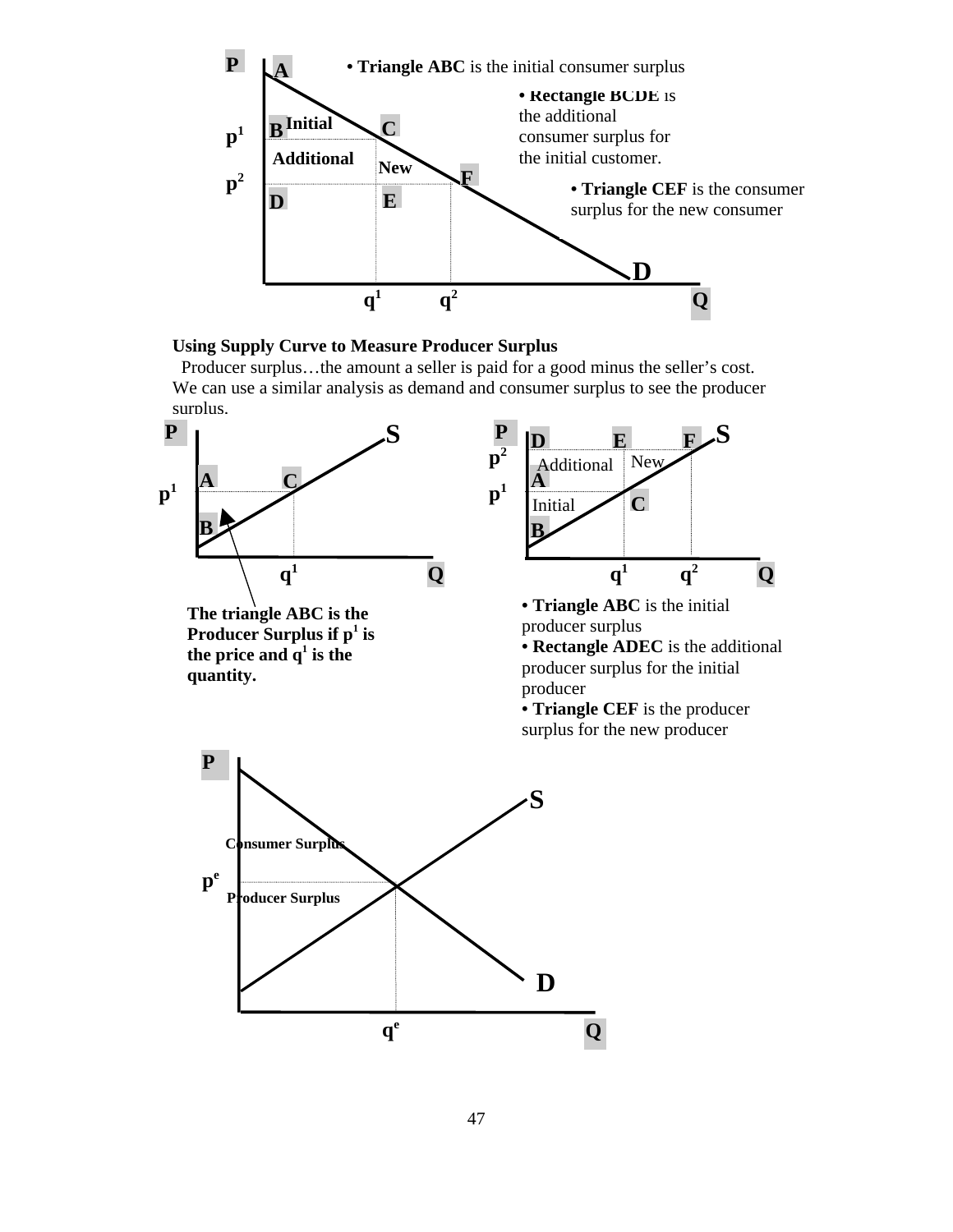### **Price Discrimination**

**Selling a given product for more than one price and these price differences are not justified by cost differences.**

### **Three conditions are realized:**

• Seller must be a monopolist or at least have **some degree of monopoly power** (ability to control output and price)

• Seller must be able to **segment the market** so that each has a different willingness and ability to pay for the product (based on different elasticities of demand)

• Original purchaser **cannot resell the product or service**. This suggests that service industries are especially susceptible to price discrimination

**Examples**: think of elastic vs. inelastic demand

- Telephone service reduced rates in evening and weekend
- Electric utilities raise rates during peak use
- Movie Theater Rush hour rates
- Golf courses green fees
- Bulk discounts for shipping on RR
- Airline tickets bought in advance or family rates vs. business rate
- Hotel and restaurant discounts to seniors
- In international trade, the practice is called "dumping".

#### **Consequences**:

• Higher profits for discriminating monopolists (some buyers will be willing and able to buy at the MR=MC price)

• Larger output by discriminating monopolists (marginal revenue and price are now equal since the reduced price applies to only the additional units sold not the prior, and the monopolist will now find it profitable to produce more)

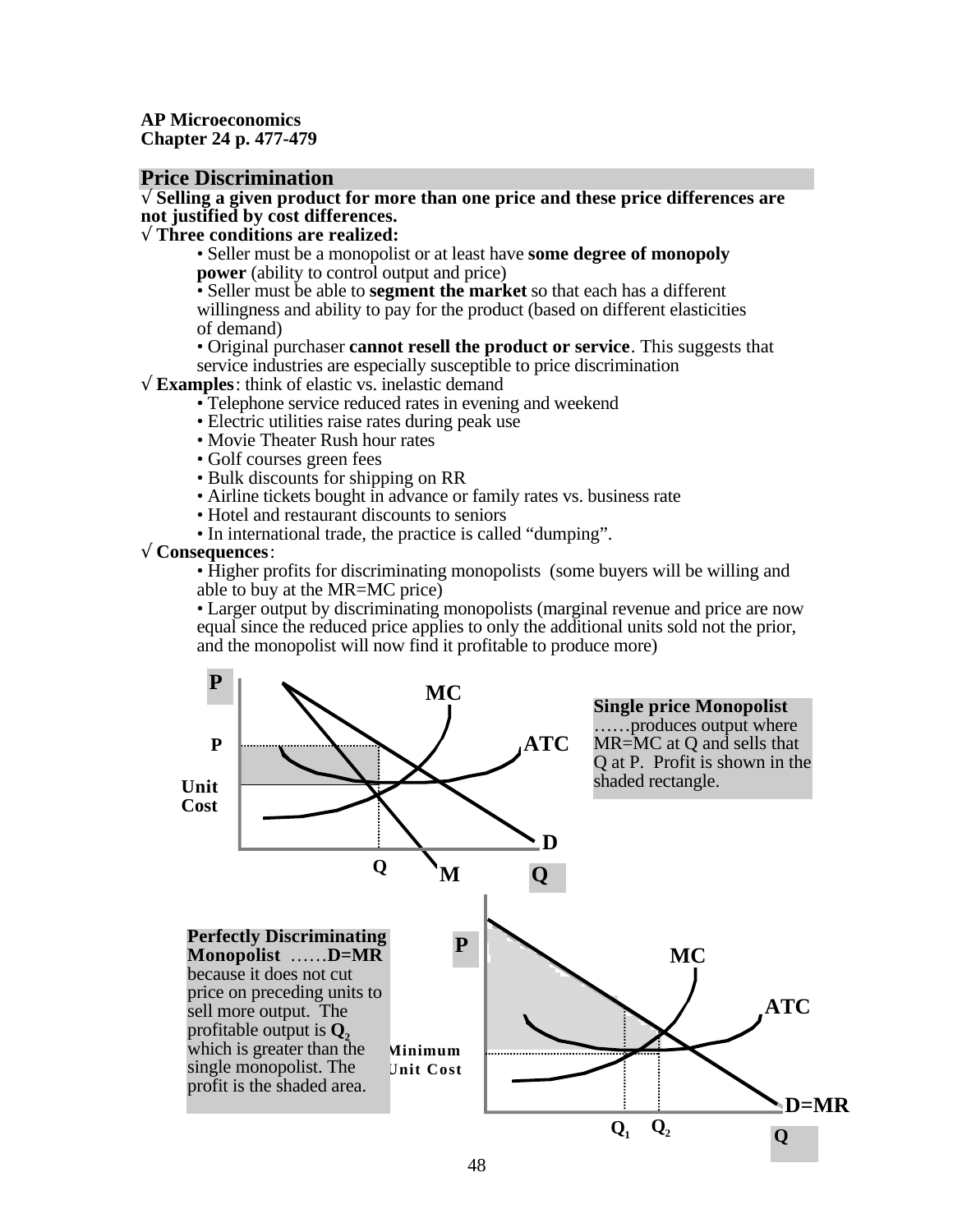**Elasticity of Demand** …is the reason some buyers will pay more. The more inelastic the demand, the higher price that can be charged by the seller. Think about the elasticity of demand and the cause of it in each of the examples above.



### **Think About This!**

Is there any fairness to this idea of price discrimination?

Comment on the desirability of price discrimination from the viewpoint of the seller.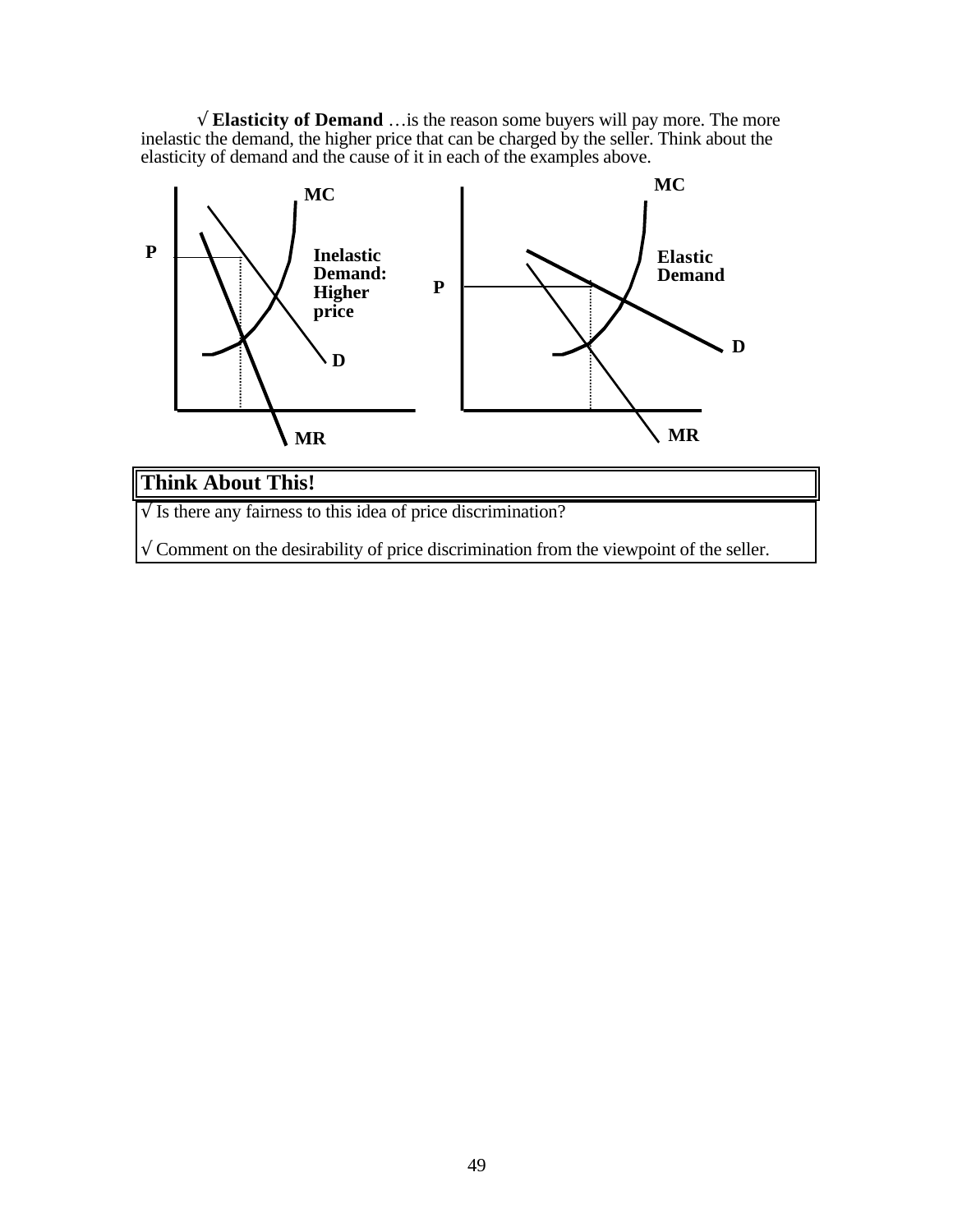### **REGULATED MONOPOLIES**

**• Most natural monopolies are regulated.**

 In certain lines of production, existing technology may be such that a firm must be a large-scale producer in order to realize the lowest unit costs of production.

 This suggests that, given demand, a small number of producers who are efficient and large-scale will be needed. Existing mass-production economies would be lost with more producers.

 Because of heavy fixed costs, the demand curve will cut the average cost curve at a point where the average cost is still falling.

 The relationship between market demand and costs is such that low unit costs presume usually one producer.

 The application of MR=MC for the unregulated monopolist would allow for a substantial economic profit. Further, price exceeds marginal costs which indicates misallocation of resources.



An **unregulated monopoly** would charge P**m** and produce output Q**m.**

#### **Socially optimal price: P=MC**

• To achieve allocative efficiency, the legal ceiling price for monopoly should be where P=MC. This is point **r** as noted on diagram.

• At this point **r** the monopolist must produce  $Q_{so}$  since MR( $P_{so}$ ) =MC since the demand curve has become perfectly elastic since the monopolist can not charge above  $P_r$ 

• Allocative efficiency is attained when production takes place where  $P_r = MC$ . This may result in losses, and shown in this case.

#### **Fair Return Price: P=AC**

• Since public utilities must be ready for the peak uses and hence incur heavy fixed equipment costs. The market demand curve cuts the marginal cost at a point to the left of the marginal-cost-average-total-costs intersection so that the socially optimal price is below AC. Losses would result in the long run.

• To solve the dilemma, most regulatory agencies establish a "fair-return" price. This is noted by point **f** were price equals the AC and will allow the monopolist to break even, though some misallocation of resources is tolerated.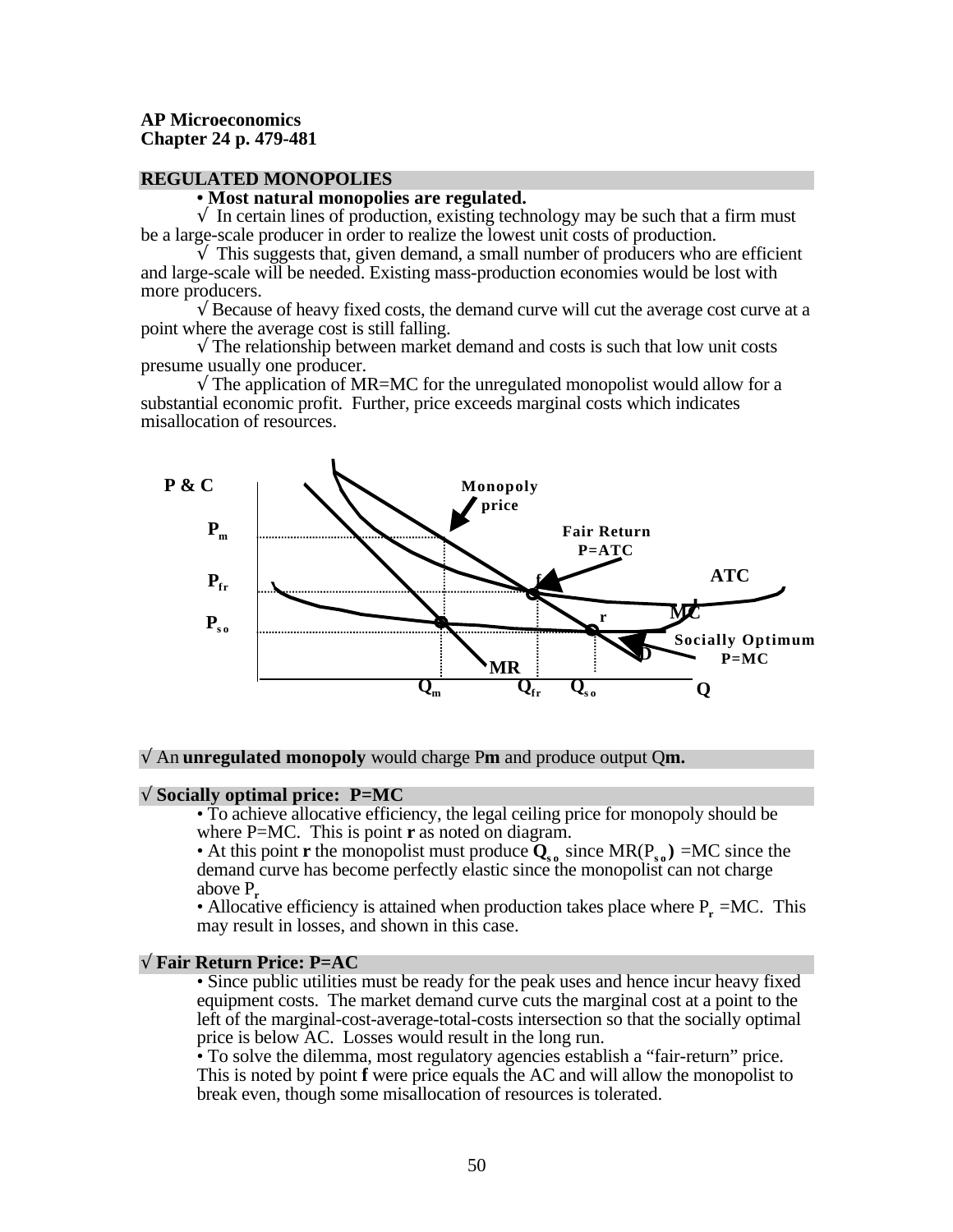**Monopolistic Competition**

| <b>MOROPORSIIC COMPUTION</b>                                                           |                           |
|----------------------------------------------------------------------------------------|---------------------------|
| Market situation in which a relatively large number of small producers are             |                           |
| offering similar but not identical products.                                           |                           |
| Each firm has small percentage of total market                                         |                           |
| Collusion (concerted action by firms to rig price and production output) is not likely |                           |
| No feeling of mutual interdependence (each firm makes its own decisions without        |                           |
| consideration of reaction by rival firms                                               |                           |
| Product Differentiation causing buyers to pay higher price to satisfy those            |                           |
| preferences:                                                                           |                           |
| • Product Quality and Attributes                                                       | • Services offered        |
| • Location                                                                             | • Brand Names & Packaging |
| • Some control over price                                                              |                           |
| Easy entry and exit—economies of scale small and low capital requirements              |                           |
| Non Price Competition                                                                  |                           |
| • Trademarks • Advertising • Brand Names                                               |                           |
| Examples: Retail, light manufacturing (Table 25.1 on p. 488)                           |                           |
|                                                                                        |                           |
|                                                                                        |                           |

### **Price and Output Determination**

 The **demand curve** faced by MC seller is **highly but not perfectly elastic**. There are many substitutes, but there are not perfect since product differentiation is high. The amount of price elasticity will depend on the number of rivals and the degree of product differentiation.

**Short run profits and losses**—using MR=MC rule if the firm's price is above the ATC, then profit; if firm's price is below the ATC, then loss. Firms will enter to gain profits and firms will exit to avoid losses.

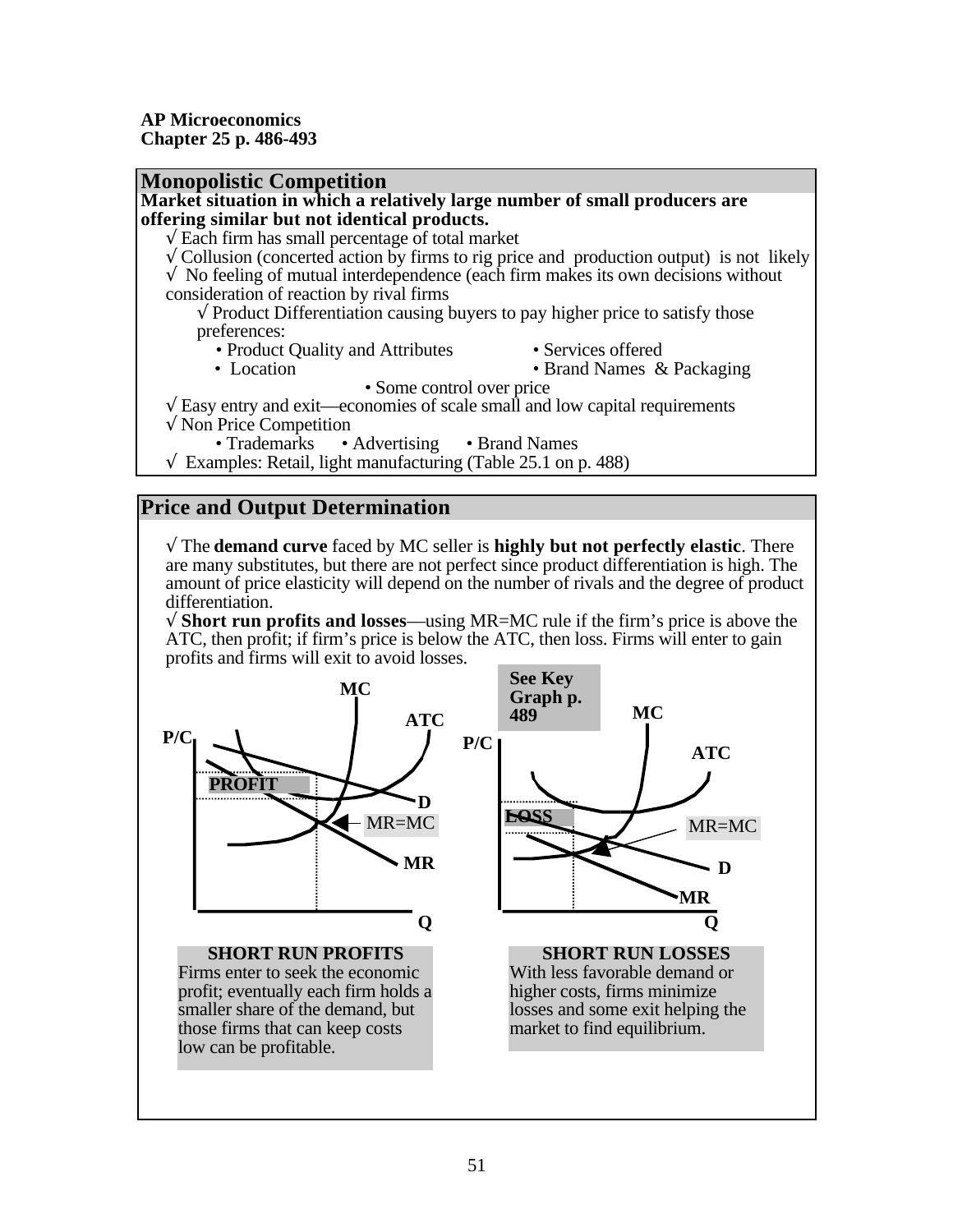### **Long Run Equilibrium**

…after profits and losses, the equilibrium will be established where there will be no economic profits, just the normal profits. The ATC is tangent to the Demand curve at the point where MR=MC. Price exceeds the minimum ATC and exceeds MC. There is underallocation of resources to the production; consumers do not get the product at the lowest possible price.





# **Advertising:**

To increase market share To create customer loyalty

| <b>Case for Advertising</b>                        | <b>Case Against Advertising</b>                   |  |
|----------------------------------------------------|---------------------------------------------------|--|
| • Provides information                             | • Persuades rather than inform                    |  |
| • Supports communication industry                  | • Diverts human and property resources from other |  |
|                                                    | areas                                             |  |
| • Stimulant to product development                 | • Significant external costs                      |  |
| • Promotes competition                             | • Tends to be self-canceling                      |  |
| • Promotes full employment by inducing high        | • Promotes the growth of monopoly                 |  |
| levels of consumer spending                        |                                                   |  |
| • Successful advertising can expand production and | • Is advertising an important determinant of the  |  |
| increase economies of scale                        | levels of output and employment?                  |  |
|                                                    |                                                   |  |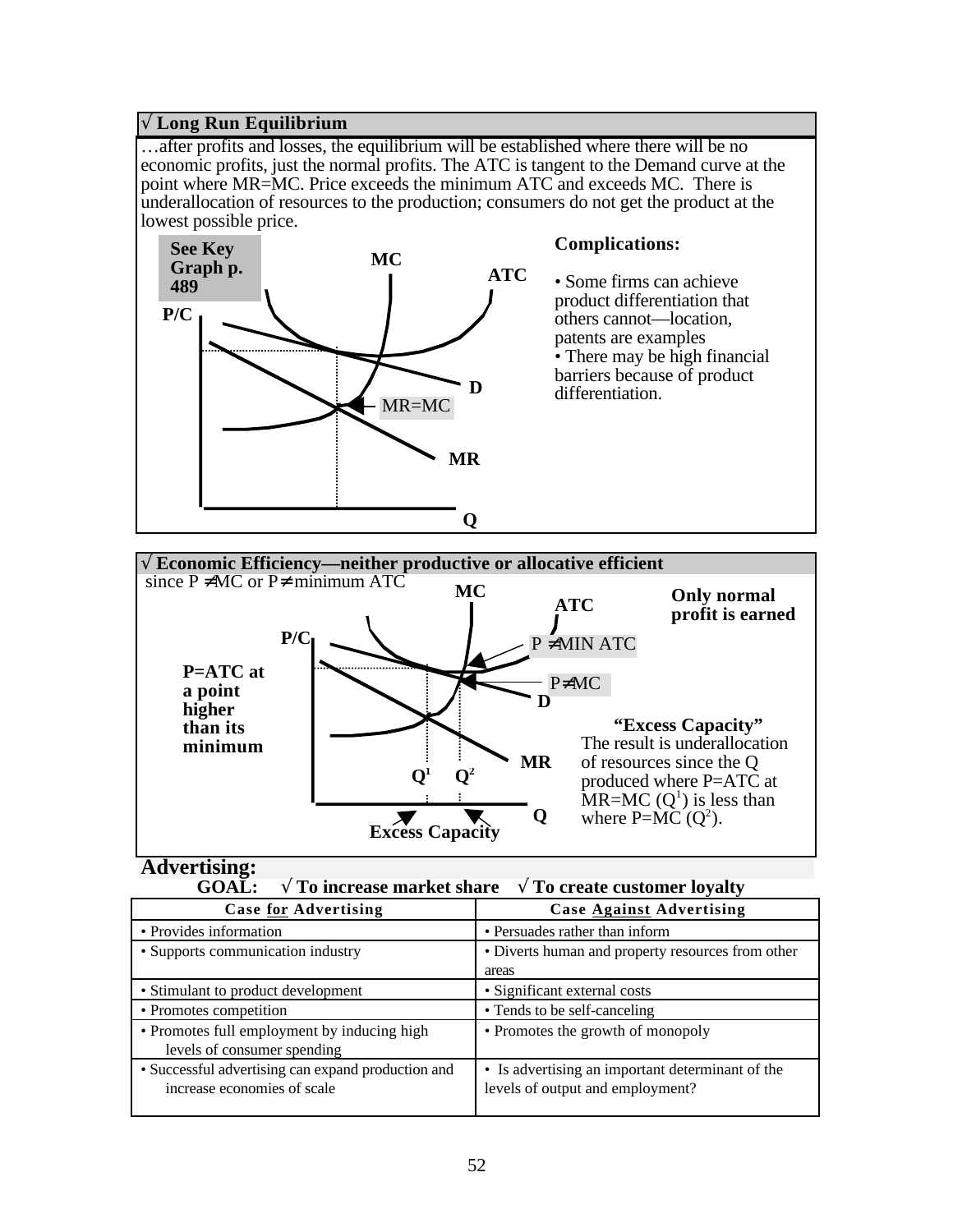### **Oligopoly**

**A relatively small number of firms producing either homogeneous (standardized) or differentiated products dominate the market**

### **Characteristics**

**Few large producers**—vague term generally meaning 2-4 firms that dominate an industry **Homogeneous** (industrial products like steel, zinc, copper, etc) or **differentiated** products (consumer products like autos, tires, household appliances, etc.). Differentiated oligopolies will engage in more nonprice competition.

**Control over price with mutual interdependence**—some monopoly pricing power but each oligopoly must consider how its rival will react to any change in its price, output, product characteristics or advertising.

### **Entry barriers**

- Economies of scale are substantial and attained if large production capacity and output.
- The level of demand will dictate how many firms are needed. The desire to lower cost
- will force firms to grow larger and will come at the expense of the other competitors.
- Ownership of patents will be a barrier
- Large advertising budgets to move demand upward are costly.
- Ownership or control of raw materials will give monopoly power
- Urge to merge for greater profit will aid firms in internal growth.

### **Measures of Industry Concentration**

 **Concentration ratio**–percentage of total industry sales accounted for by the four largest firms in the industry (Table 25-2, p. 495)

• **When four firms control 40 or more of the market, the industry is considered oligopolistic**—one-half of all US manufacturing industries are oligopolisitic.

• **Shortcomings**— pertains to entire nation, some markets are localized; does not show interindustry competition or import competition; does not show actual market performance in terms of degree of competition and technological progress

**Herfindahl Index** helps to show dominance of major firm

- sum of the squared percentage market share of all firms in the industry
- greater weight is given to larger firms

• larger the index number, the greater the market power within an industry (See Table 25-2,

p. 495)

### **Oligopoly Behavior**

### **Pricing behavior has the characteristics of a game of strategy—game theory.**

This way of thinking forces you to make decisions knowing that there are other active decisionmakers in your environment, and their decisions impact your goal and strategies, and vice versa. Game theory examines oligopolistic behavior as a series of strategic moves and counter moves by rival firms. It analyzes the behavior of decision makers, whose choices affect one another. The focus is on the players' incentives to cooperate or to compete.

### **Game theory reveals that oligopolies show:**

•**Mutual Interdependence**–situation in which the actions of one firm can and will affect the fortunes of another

• **expectation of reaction**—match a price decrease but ignore a price increase

• **collusive tendencies**—cooperation among rivals can result in profits and/or smaller losses; "price wars" are good for consumer but not for seller.

• **unpredictability of reaction**—incentive to cheat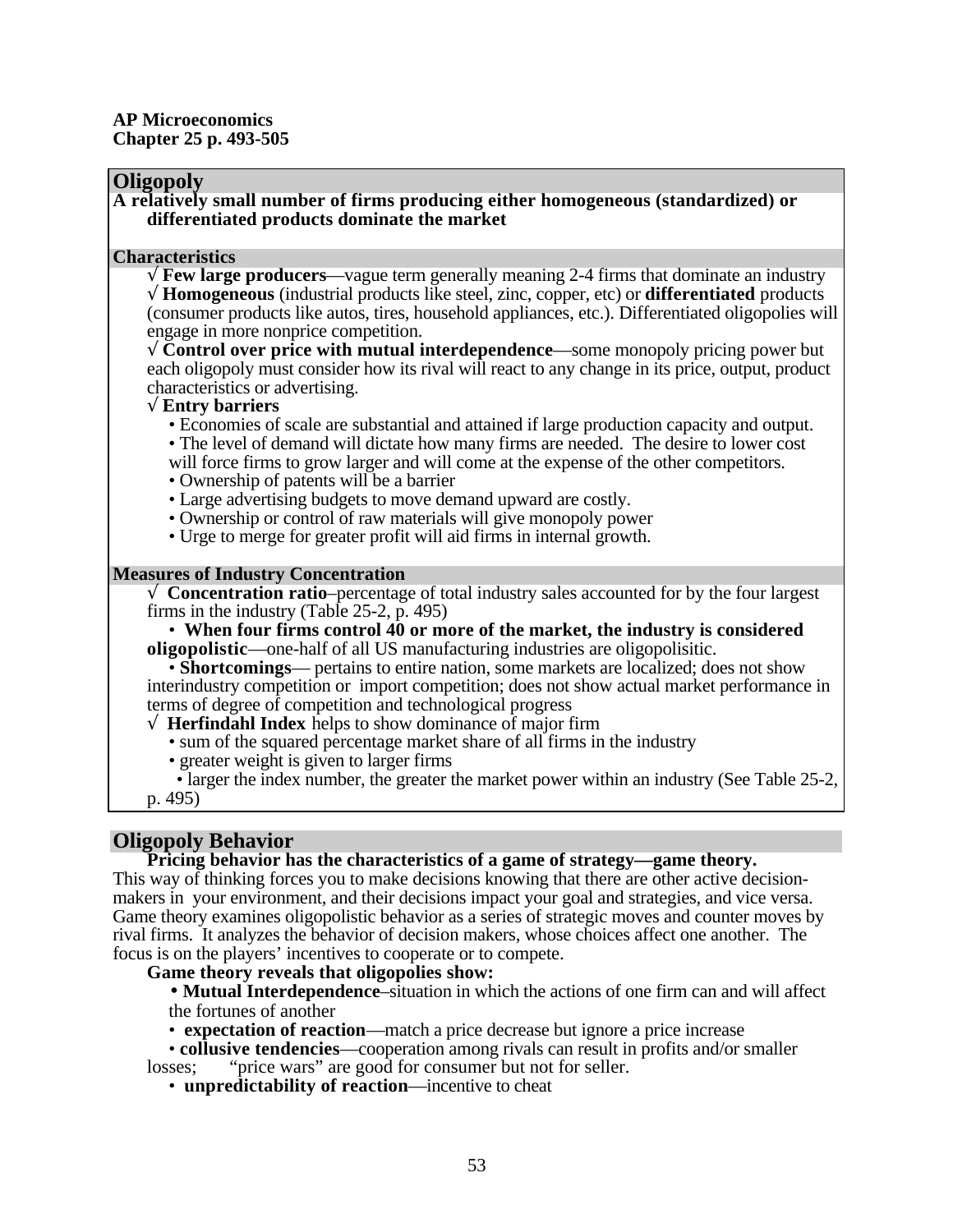### **Profit Payoff for two-firm oligopoly (a duopoly)**

### **A payoff matrix is a table listing the profits or payoffs, that each of two rival firms can expect based on the strategy that each firm adopts.**

• Two firms: RareAir and Uptown • Two pricing strategies: High and Low

• Profit earned will depend on the strategy it chooses and the strategy its rival chooses.

• Each lettered cell of this four-cell payoff matrix represents one combination of a RareAir strategy and an Uptown strategy and shows the profit that combination would earn for each firm.

|               | <b>Cell A</b>                 | <b>Cell B</b>                | Cell C            | <b>Cell D</b>    |
|---------------|-------------------------------|------------------------------|-------------------|------------------|
|               | $\mathbf{High}(U)$<br>High(R) | $\mathbf{High}(U)$<br>Low(R) | Low(U)<br>High(R) | Low(U)<br>Low(R) |
| <b>Uptown</b> | \$12                          | \$6                          | \$15              | 8<br>\$          |
| RareAir       | 12                            |                              |                   |                  |

• **Oligopoly firms can increase profits and affect rival's profit by changing their pricing strategy**. This **is mutual interdependence**.

If **Uptown chooses High**, it earns \$ 12M only if **RareAir chooses High**.

 If **Uptown chooses High** and **RareAir chooses Low**, RareAir will capture more of the market and earn \$ 15 M while Uptown only gets \$ 6M.

• If either firm chooses the **low price strategy**—Cell C for Uptown and Cell B for RareAir, each could increase profits.

Uptown to \$ 15M (Cell C) or RareAir to \$ 15M (Cell B).

 But…note in Cell C, RareAir reduces its profits to \$ 6M and in Cell B, Uptown would reduce its profits to \$ 6M.

 The **high priced firm would be better off it adopted the low-price strategy**. (Cell D). Both firms would reap profits of \$ 8M.

So…movement from Cell A (\$12M for both) to Cell D (\$8M for both) is the effect!

• **Oligopoly firms can benefit from collusion— cooperation among rivals.** The two firms could decide together to establish the high pricing strategy and each earn **\$12M**. There is temptation to cheat since the extra profit possible if you trick your rival is present by with low price strategy.

### • **Collusive Oligopoly**

**Cartels**— agree on production limits and set a common price to maximize profits as if each were **acting like a unit of a single monopoly**.

- Overt Collusion: OPEC example p. 531
- Covert Collusion: Electrical Equipment Conspiracy p. 531
	- Tacit Collusion: Gentlemen's agreements

### **• Price Leadership**

 type of implicit understanding to coordinate prices without outright collusion. one firm is dominant and initiates price changes which others follow

### **• ECONOMIC EFFICIENCY:**

**Traditional View**–acts like monopoly (higher price, lower output); no productive or allocative efficiency; some view it worse than monopoly because government tends to discourage monopoly development

### **Qualifications:**

• Increased foreign competition—breaking down price leadership and bringing more competitive pricing

• Limit pricing—low prices are an entry barrier and benefits consumers

• Technological advance—large economic profit is used for R&D and barriers give some assurance that money for R&D is well spent.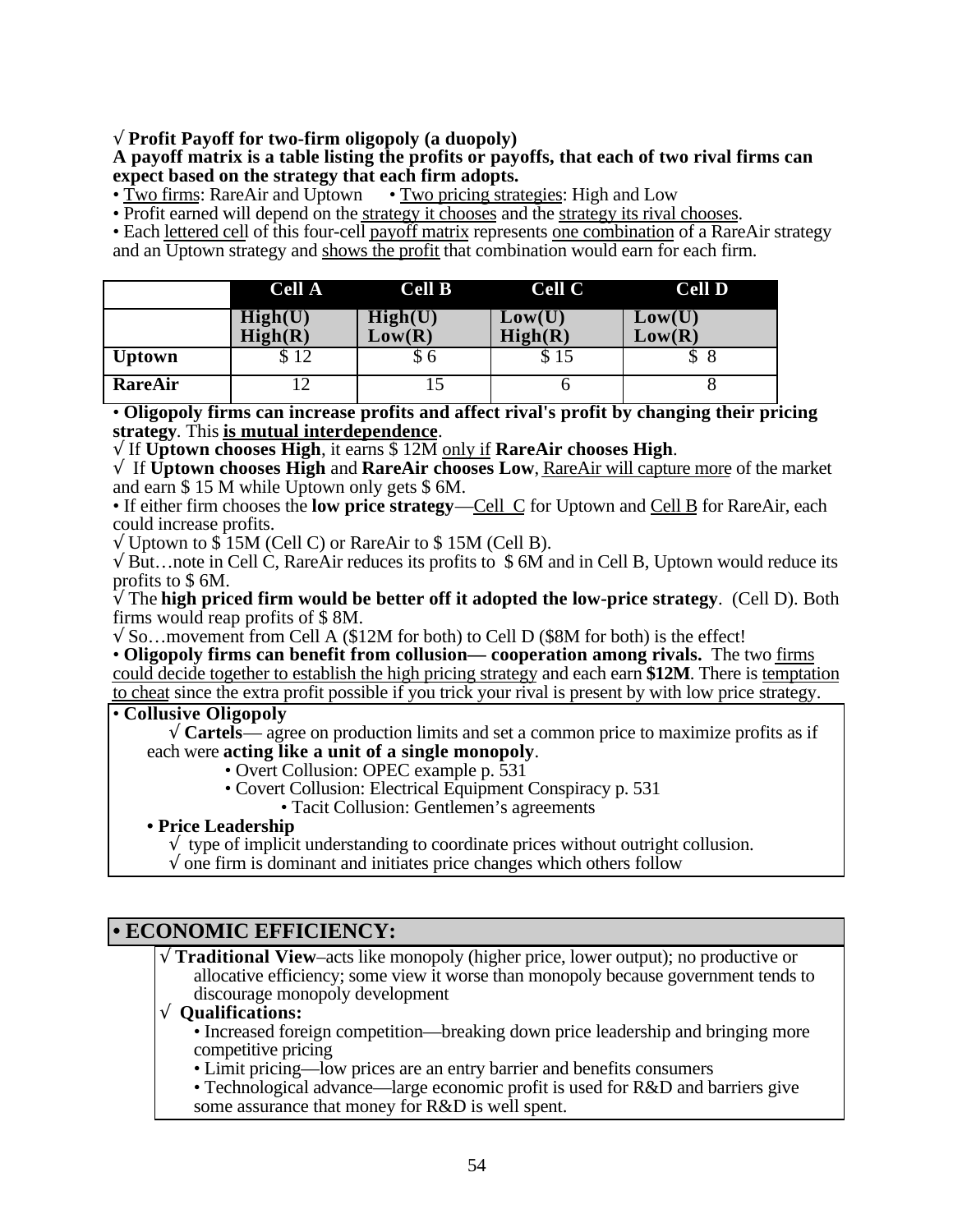### **AP Microeconomics Chapter 27 p. 532-537**

### **• Why Study Resource pricing?**

Money Income determination: resources are major source

Resource Allocation: prices allocate scarce resources

Cost Minimization: best combination of resources will be most efficient

Ethical questions and Policy Issues: the unequal distribution of income, etc.

### **• Marginal Productivity Theory of Resource Demand**

 Derived Demand—demand for resources is derived from the products which those resources help produce.

 Marginal Revenue Product (MRP)—Demand for resource depends on • productivity of resource

| The acmana of fabor, pure competition in the said of the product |                                     |                     |                         |                         |                                    |
|------------------------------------------------------------------|-------------------------------------|---------------------|-------------------------|-------------------------|------------------------------------|
| Units of<br><b>Resource</b>                                      | Total<br><b>Product</b><br>(Output) | Marginal<br>Product | <b>Product</b><br>Price | <b>Total</b><br>Revenue | Marginal<br><b>Revenue Product</b> |
|                                                                  |                                     | <b>MP</b>           | P                       | <b>TR</b>               | <b>MRP</b>                         |
| 0                                                                |                                     |                     | \$2                     |                         |                                    |
|                                                                  |                                     |                     | \$2                     | 14                      | 14                                 |
| ◠                                                                | 13                                  | 6                   | \$2                     | 26                      | 12                                 |
| 3                                                                | 18                                  |                     | \$2                     | 36                      | 10                                 |
| $\overline{4}$                                                   | 22                                  | 4                   | \$2                     | 44                      | 8                                  |
|                                                                  | 25                                  | 3                   | \$2                     | 50                      | 6                                  |
| 6                                                                | 27                                  | $\mathfrak{D}$      | \$2                     | 54                      | 4                                  |
|                                                                  | 28                                  |                     | \$2                     | 56                      | っ                                  |

### • market value or price of good produced **MRP=MP x P The demand or labor: pure competition in the sale of the product**

 MRP is the increase in total revenue resulting from the use of each additional variable input (like labor)

• The MRP curve is the resource demand curve. Location of curve depends on the productivity and the price of the product.

• MRP is demand schedule

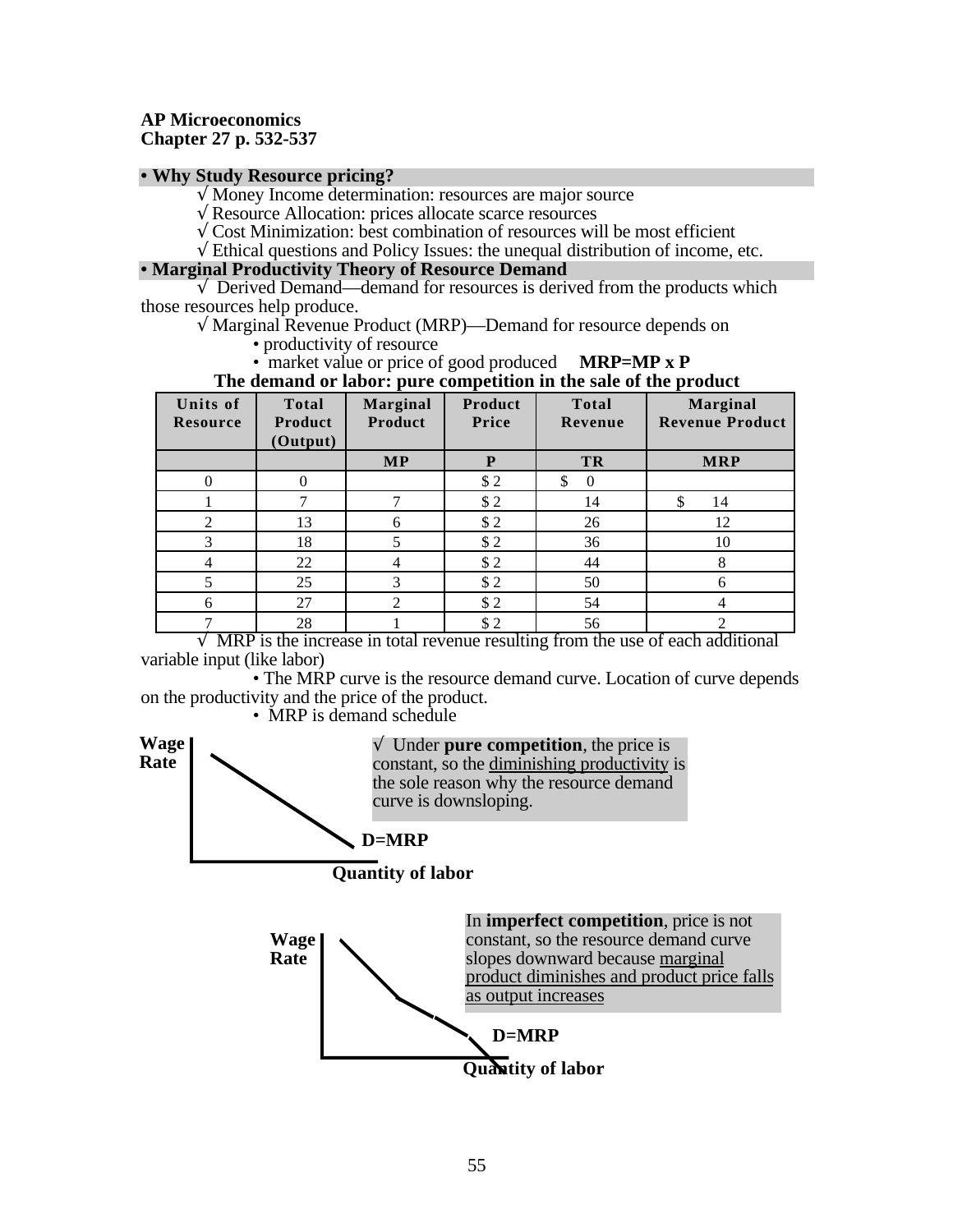| Units of<br><b>Resource</b>                                                  | <b>Total</b><br><b>Product</b><br>(Output) | Marginal<br><b>Product</b> | Product<br>Price | <b>Total</b><br>Revenue | Marginal<br><b>Revenue Product</b> |
|------------------------------------------------------------------------------|--------------------------------------------|----------------------------|------------------|-------------------------|------------------------------------|
|                                                                              |                                            | <b>MP</b>                  | P                | <b>TR</b>               | <b>MRP</b>                         |
| 0                                                                            |                                            |                            | \$2.80           | \$<br>$\Omega$          |                                    |
|                                                                              |                                            | 7                          | \$2.60           | 18.20                   | 18.20                              |
| 2                                                                            | 13                                         | 6                          | \$2.40           | 31.20                   | 13.00                              |
| 3                                                                            | 18                                         | 5                          | \$2.20           | 39.60                   | 8.40                               |
| $\overline{4}$                                                               | 22                                         | 4                          | \$2.00           | 44.00                   | 4.40                               |
| 5                                                                            | 25                                         | 3                          | \$1.85           | 46.25                   | 2.25                               |
| 6                                                                            | 27                                         | $\mathfrak{D}$             | \$1.75           | 47.25                   | 1.00                               |
| ⇁<br>$M_{\text{normalized}}$ $D_{\text{canonical}}$ $C_{\text{est}}$ $(MDC)$ | 28                                         |                            | \$1.65           | 46.20                   | $-1.05$                            |

### **The demand for labor: Imperfect Competition in the sale of the product**

### **• Marginal Resource Cost (MRC)**

 MRC is the increase in total cost resulting from the employment of each additional unit of a resource; so for labor, the MRC is the wage rate.

### **• MRP=MRC is the rule**.

 It will be profitable for a firm to hire additional units of a resource up to the point at which that resource's MRP is equal to its MRC. (Compare this to the MR=MC rule in terms of the market models of the previous chapters. Recall that it was profitable to produce the output that added revenue until the added cost was greater.)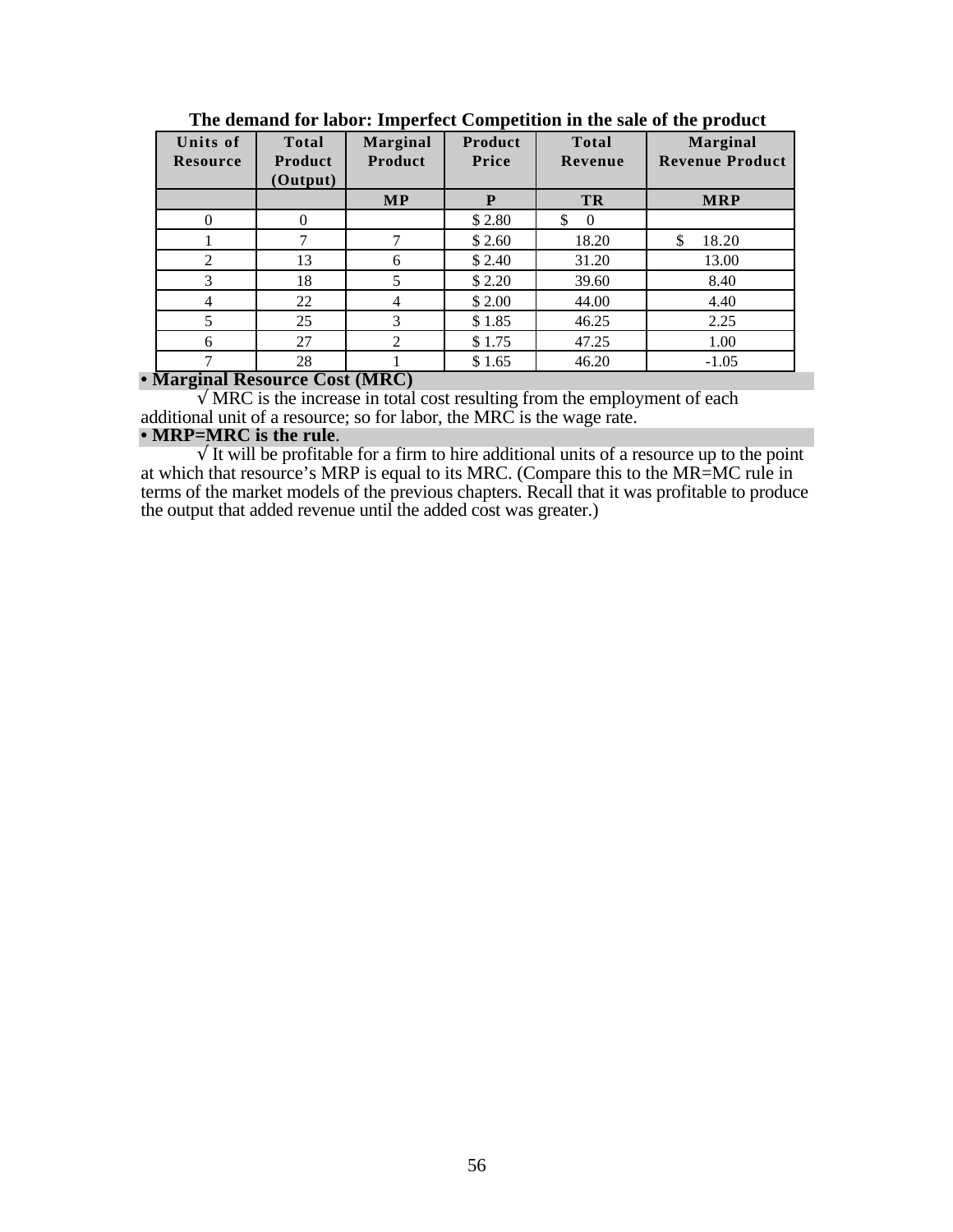### **AP Microeconomics**

**Chapter 27 p. 537-542**

### **Determinants of Resource Demand (location of demand curve MRP)**

**Changes in Product Demand**

• Recall Derived Demand—changes in Demand for the product produced by the resource will cause change in the resource demand in the same direction

### **Changes in Productivity**

• Quantities of other resources used—adding capital to labor raises productivity more than if labor is added to labor

• Technological Progress—the better the quality of the capital, the greater the productivity of the labor used with it

 • Quality of the variable resource— improvements in the quality of the resource will raise its marginal productivity and hence raise demand

#### **Changes in Prices of Other Resources**

| <b>Relationship of</b><br>inputs $(1)$ | Increase in the price of capital (2)                            |                                                                                      |                                                                                                                                                      |  |  |
|----------------------------------------|-----------------------------------------------------------------|--------------------------------------------------------------------------------------|------------------------------------------------------------------------------------------------------------------------------------------------------|--|--|
|                                        | <b>Substitution Effect</b><br>(a)                               | <b>Output Effect</b> (b)                                                             | <b>Combined Effect (3)</b>                                                                                                                           |  |  |
| <b>Substitutes in</b><br>production    | Labor substituted for<br>capital                                | Production costs up, output<br>goes down, and less of both<br>capital and labor used | $DL$ increases if the substitution<br>effect exceeds the output<br>effect; $DL$ decreases if the<br>output effect exceeds the<br>substitution effect |  |  |
| production                             | <b>Complements in   No substitution of</b><br>labor for capital | Production costs up, output<br>goes down, and less of both<br>capital and labor used | $Dr$ decreases                                                                                                                                       |  |  |

### **Occupational Employment Trends: p. 539**

Table 27.5 p, 540 and Table 27.6, p. 541

| <b>Examples of Determinants of Labor Demand</b> |                                                                                                                                                                                                                                                                                                                                                                                                                                               |  |  |  |
|-------------------------------------------------|-----------------------------------------------------------------------------------------------------------------------------------------------------------------------------------------------------------------------------------------------------------------------------------------------------------------------------------------------------------------------------------------------------------------------------------------------|--|--|--|
| <b>Determinant</b>                              | <b>Examples</b>                                                                                                                                                                                                                                                                                                                                                                                                                               |  |  |  |
| Change in product<br>demand                     | • Gambling increases in popularity, increasing the demand for<br>workers at casinos<br>• Consumers decrease their demand for leather coats, decreasing the<br>demand for tanners                                                                                                                                                                                                                                                              |  |  |  |
| <b>Change in</b><br>productivity                | • An increase in the skill level of glassblowers increases the demand<br>for their services.<br>• Computer-assisted graphic design increases the productivity of and<br>the demand for graphic artists                                                                                                                                                                                                                                        |  |  |  |
| Changes in the price<br>of another resource     | • An increase in the price of electricity increases the cost of<br>producing aluminum and reduces the demand for its workers.<br>• The price of security equipment used by businesses to protect<br>against illegal entry falls, decreasing the demand for nigh guards<br>• The price of telephone switching equipment decreases, greatly<br>reducing the cost of telephone service, which in turn increases the<br>demand for telemarketers. |  |  |  |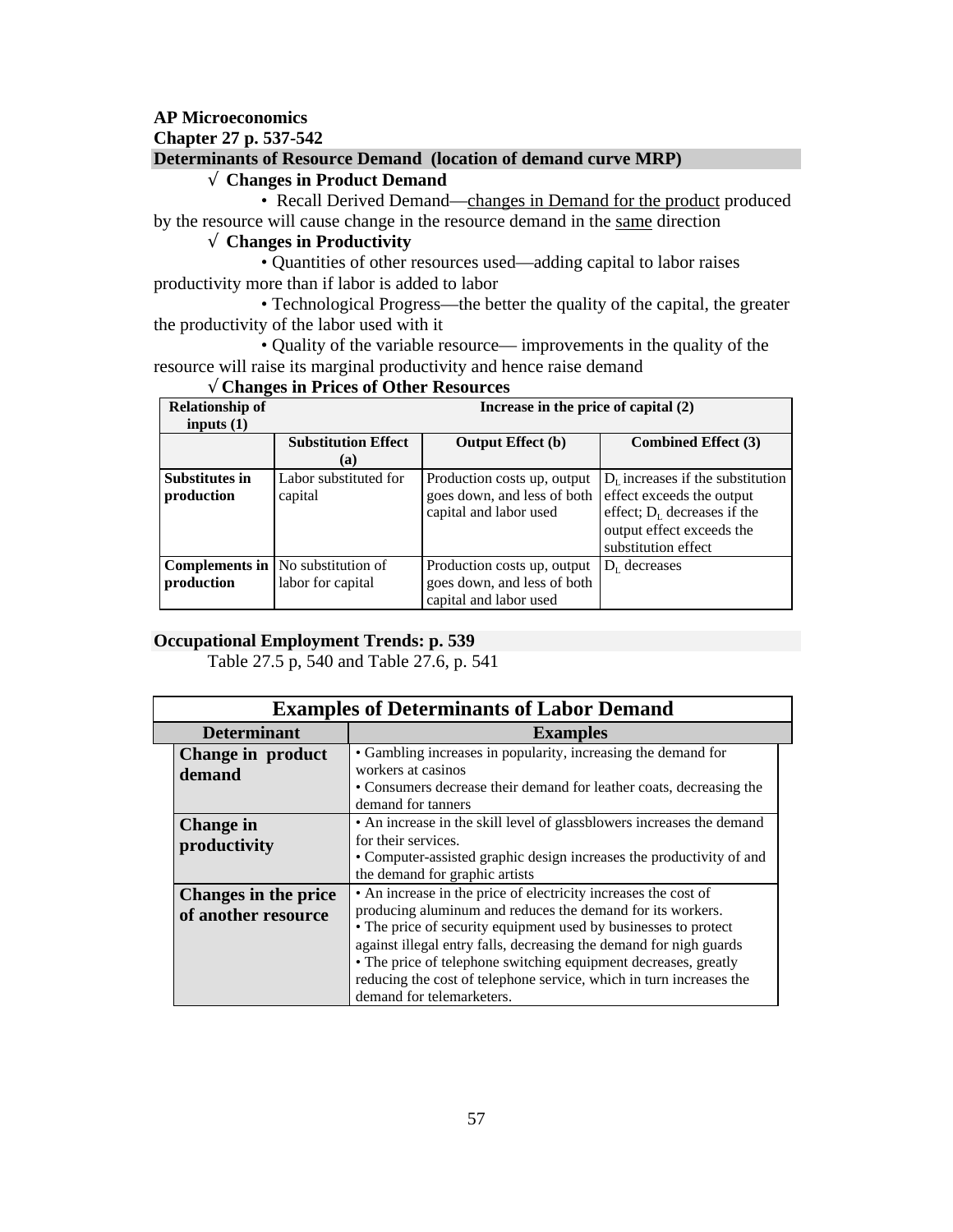### **Elasticity of Resource Demand**

**The sensitivity of producers to changes in resource price is measured by the elasticity of resource demand.**

 $E_{rd}$  =  $\frac{\%}{\%}$  change in resource quantity  **% change in resource price**  $\mathbf{E}_{\text{rd}} > 1$  elastic  $\mathbf{E}_{\text{rd}} = 1$  unit-elastic  $\mathbf{E}_{\text{rd}} < 1$  inelastic

### **Factors that determine the sensitivity of producers to changes in resource prices: Elasticity of Resource Demand**

#### **• Rate of MP decline:**

 if MP of labor declines slowly as it is added to a fixed amount of capital, the MRP, (demand curve for labor) will decline slowly and tend to be highly elastic; a small decline in the price of a resource will yield a relatively large increase in the amount of labor demanded.

 if MP of labor declines sharply, the MRP (labor demand curve) will decline rapidly and hence tend to be inelastic; a relatively large decline in the wage rate will be accompanied by a very modest increase in the amount of labor hired.

### **• Ease of Resource Substitutability**

 the larger the number of good substitute resources available, the greater the elasticity of demand for a particular resource

wood substitutes and aluminum

use airline pilots, railroad crews and truck drivers as example of time element

#### **• Elasticity of Product Demand**

 the greater the elasticity of product demand, the greater the elasticity of resource demand; derived demand is reason

 recall the elasticity of demand curves for resources by perfect and imperfect competitors

### **• Labor Cost-Total Cost Ratio**

 the larger the proportion of total production cost accounted for by a resource, the greater will be the elasticity of demand for that resource.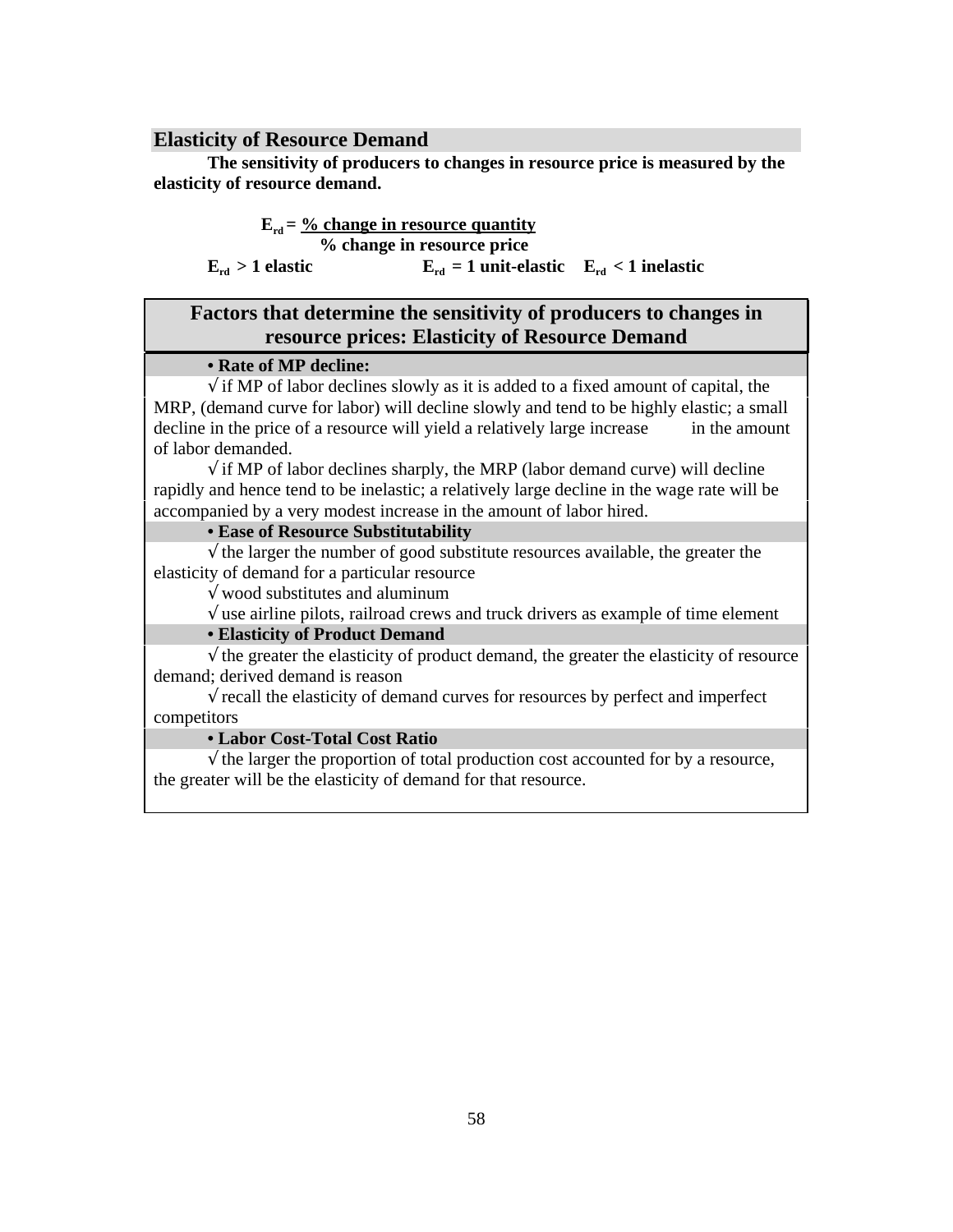### **AP Microeconomics Chapter 27 p. 542-545**

### **Optimum combination of Resources**

Consider two interrelated questions: What is the least combination of resources and what is the combination of resources that will maximize a firm's profit?

| <b>Least-Cost Rule</b><br>• The cost of any output is minimized when the marginal product (MP) per<br>\$'s worth of each resource is the same.<br>$\frac{\text{MP of labor}}{\text{Price of labor}} = \frac{\text{MP of capital}}{\text{Price of capital}}$ |                |          |           |     |                                                                      |                           |          |                |     |            |
|-------------------------------------------------------------------------------------------------------------------------------------------------------------------------------------------------------------------------------------------------------------|----------------|----------|-----------|-----|----------------------------------------------------------------------|---------------------------|----------|----------------|-----|------------|
| <b>Labor Price=\$8</b>                                                                                                                                                                                                                                      |                |          |           |     |                                                                      | <b>Capital Price=\$12</b> |          |                |     |            |
|                                                                                                                                                                                                                                                             | O              | TP       | <b>MP</b> | TR  | <b>MRP</b>                                                           | $\bf{O}$                  | TP       | <b>MP</b>      | TR  | <b>MRP</b> |
|                                                                                                                                                                                                                                                             | $\Omega$       | $\Omega$ |           | \$0 | \$0                                                                  | $\Omega$                  | $\theta$ |                | \$0 | \$0        |
|                                                                                                                                                                                                                                                             |                | 12       | 12        | 24  | 24                                                                   | 1                         | 13       | 13             | 26  | 26         |
|                                                                                                                                                                                                                                                             | $\overline{2}$ | 22       | 10        | 44  | 20                                                                   | $\mathfrak{D}$            | 22       | 9              | 44  | 18         |
|                                                                                                                                                                                                                                                             | 3              | 28       | 6         | 56  | 12                                                                   | 3                         | 28       | 6              | 56  | 12         |
|                                                                                                                                                                                                                                                             | 4              | 33       | 5         | 66  | 10                                                                   | 4                         | 32       | 4              | 64  | 8          |
|                                                                                                                                                                                                                                                             | 5              | 37       | 4         | 74  | 8                                                                    | 5                         | 35       | 3              | 70  | 6          |
|                                                                                                                                                                                                                                                             | 6              | 40       | 3         | 80  | 6                                                                    | 6                         | 37       | $\mathfrak{D}$ | 74  | 4          |
|                                                                                                                                                                                                                                                             | 7              | 42       | 2         | 84  | $\overline{4}$                                                       | 7                         | 38       |                | 76  | 2          |
| For 50 units of output<br><b>Example:</b>                                                                                                                                                                                                                   |                |          |           |     | # of units is given since cost is the issue!<br>3 labor<br>2 capital | 6/8<br>9/12               |          |                |     |            |

### **Profit Maximization Rule**

• When hiring two resources in competitive markets, a firm realizes the profitmaximizing combination of resources when each input is employed up to the point at which its price equal its MRP.

| $MRP = MRP_C =$ |  |
|-----------------|--|
|                 |  |

 $\frac{\text{MRP}_{\text{L}}}{\text{P}_{\text{L}}}$ 

 $P_{\rm L}$   $P_{\rm C}$ 

# of units is not given since profit is the issue.

**Example:**  $MRP_1 = MRP_2$   $3 capital$   $12/12$  $=$   $\frac{\text{MRP}_C}{P_C}$  3 capital

| Can a firm be least cost and profit maximizing? |                                             |                          |  |  |  |
|-------------------------------------------------|---------------------------------------------|--------------------------|--|--|--|
|                                                 | <b>Least cost</b>                           | <b>Profit maximizing</b> |  |  |  |
| 5 labor                                         | 4/8                                         | 8/8                      |  |  |  |
| 3 capital                                       | 6/12                                        | 12/12                    |  |  |  |
| How many units?<br>5 labor produce 37           | 3 capital produce $28 = 65$ units of output |                          |  |  |  |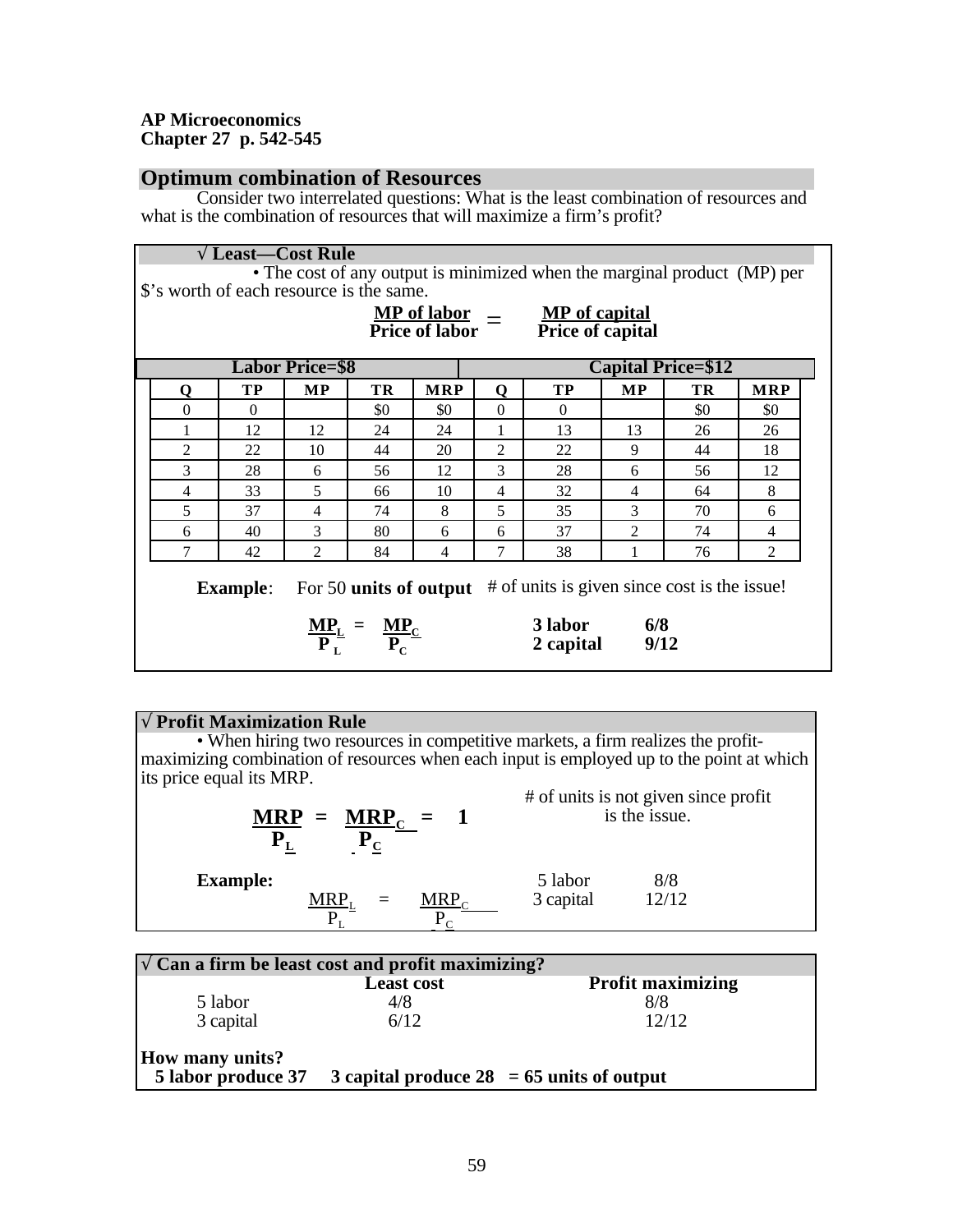### **Labor, Wages and Earnings**

 **Labor** means 1) blue and white-collar workers, 2) professional workers, 3) owners of small businesses who provide their labor in operating.

**Wages and wage rates** are the price paid for labor. Wage is said to mean some wage rate per unit of time. Weekly or monthly salaries, bonuses, royalties, commissions are also forms of wages.

**Nominal wage** is the amount of money received per hour, per day or whatever the time frame. Sometimes called gross earnings. (wage rate x time worked)

**Real wage** is the quantity of goods and service a person can obtain with nominal wages; purchasing power of nominal wages. **Nominal wages—inflation% = real wage General Level of Wages**

 **Wages differ** among nations, regions, occupations and individuals. The general level of wages is a composite concept that includes average wages of all workers**.**

**Wages in the US** are relatively high compared to international wages. This demand for labor in advanced economies is quite large relative to the supply of labor.

Demand for labor depends on **Productivity:**

• **Plentiful capital**—total capital available per worker in US is about \$75,000

• **Access to abundant natural resources**—domestic or imported, the US has arable land, minerals, and sources of energy. The growth of

agriculture is a good example of abundant land and capital.

• **Advanced Technology**—use of technologically superior equipment and scientific study and research.

**• Labor quality**—high living standards in health and education give us an edge

**• Intangible factors**—efficiency and flexibility of management,

business, social and political environment, vast size of market.

**Examine Figure 28.1 p. 532 and Figure 28.2, p. 533** to find Output per hour and real hourly wages and the long-run trend of real wages in US

### **Purely Competitive Labor Market**

### **In a purely competitive market:**

large number of firms hiring a specific type of labor

numerous qualified, independent workers with identical skills

Wage taker behavior—no ability to control wage on either side

**Market Demand**: sum of labor demand curves of the individual firms—their MRP curves **Market Supply**: assume no union, slopes upward because as a group, the firms must pay higher wage rates to obtain more workers; workers have some alternatives.  **The supply of labor:**

| r ure competition in the line of fabor |              |                        |                                                    |  |  |
|----------------------------------------|--------------|------------------------|----------------------------------------------------|--|--|
| Unit of<br>Labor                       | Wage<br>Rate | Total<br>Labor<br>Cost | <b>Marginal</b><br><b>Resource</b><br>Cost<br>—MRC |  |  |
|                                        | \$6          | \$0                    |                                                    |  |  |
|                                        | \$6          | 6                      | \$6                                                |  |  |
| 2                                      | \$6          | 12                     | \$6                                                |  |  |
| 3                                      | \$6          | 18                     | \$6                                                |  |  |
| 4                                      | \$6          | 24                     | \$6                                                |  |  |
| 5                                      | \$6          | 30                     | \$6                                                |  |  |
| 6                                      | \$6          | 36                     | \$6                                                |  |  |

### **Pure competition in the hire of labor**

**When the resource price is given to the firm, their MRC is constant and is equal to the wage rate. Each new worker adds his wage rate to the total wage cost.**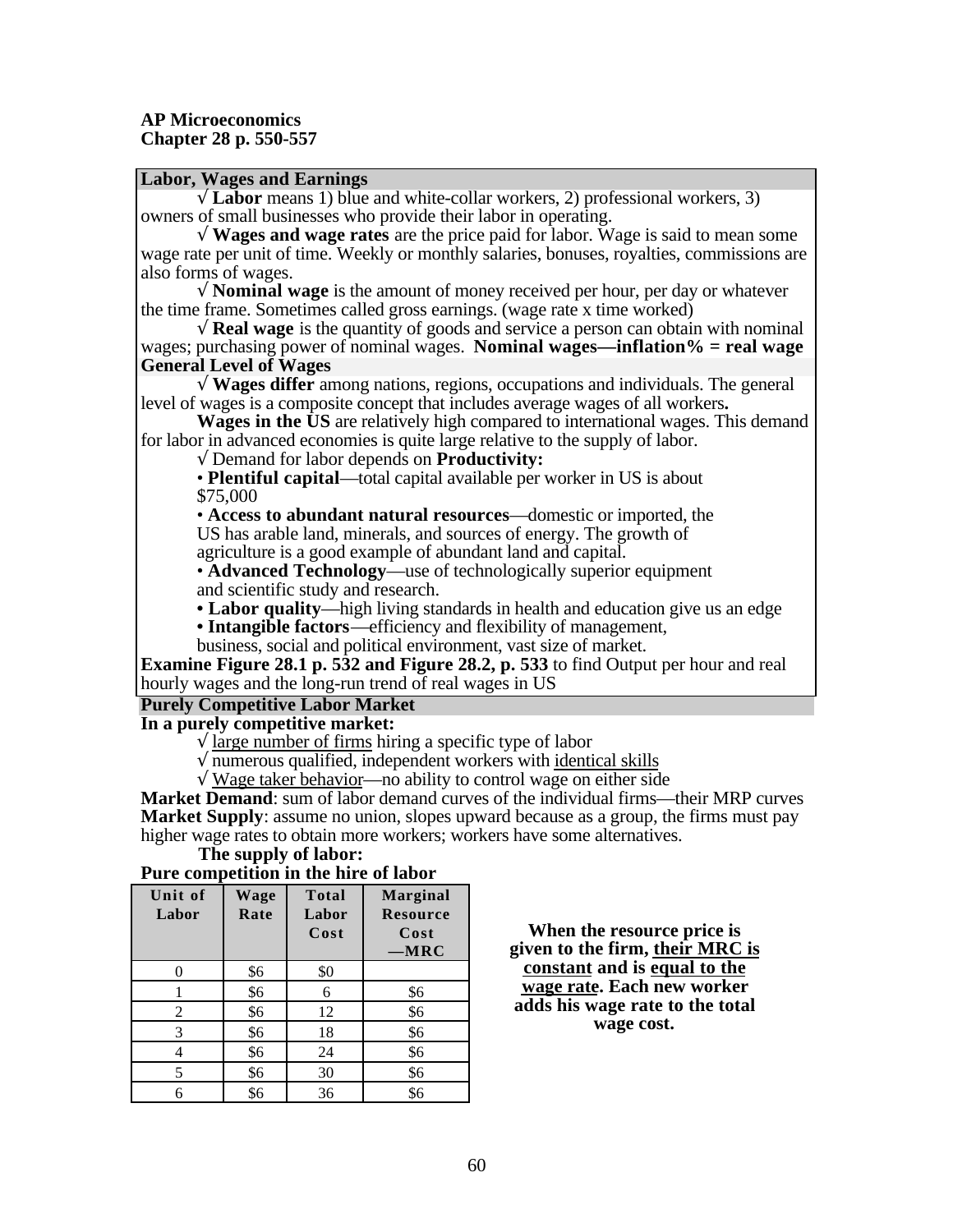**For the firm, MRC (S) is perfectly elastic and MRP is downsloping**. Each firm will find it **profitable to hire labor up to the point at which MRP=MRC**. The firm's get their price from the market equilibrium of demand and supply of labor.



**For the firm,** the **shaded area** is total wage cost; the **triangle** above the shaded area is the nonlabor cost, or payments to the suppliers of other resources including a normal profit.

#### **Monopsony Model**

This is a market in which an employer of resources has monopolistic buying (hiring) power. One major employer or several acting like a single monopsonist in a labor market. **In this market**:

single buyer of a specific type of labor

labor is relatively immobile—geography or skill-wise

 firm is "wage maker" —wage rate it must pay varies directly with the # of workers its hires

| Unit of<br>Labor | Wage<br>Rate | <b>Total</b><br>Labor<br>Cost | <b>Marginal</b><br><b>Resource</b><br>Cost<br>$-MRC$ |  |  |
|------------------|--------------|-------------------------------|------------------------------------------------------|--|--|
| 0                | \$5          | \$0                           |                                                      |  |  |
|                  | \$6          | 6                             | \$6                                                  |  |  |
| 2                | \$7          | 14                            | \$8                                                  |  |  |
| 3                | \$8          | 24                            | \$10                                                 |  |  |
| 4                | \$9          | 36                            | \$12                                                 |  |  |
| 5                | \$10         | 50                            | \$14                                                 |  |  |
| 6                | \$11         | 66                            | \$16                                                 |  |  |



Decision to employ more or fewer workers will affect the wage rate**; the firm will have to pay a higher wage to obtain more labor. This makes the supply curve upsloping.** Each point indicates the wage rate (cost) per worker which must be paid to attract that corresponding # of workers.

The employer's MRC curve lies above the labor S curve since it must pay all workers the higher wage when it hires the next worker the high rate to obtain his services. **Equating MRC with MRP** at point b, the monosponist will hire  $Q_m$  workers and pay wage rate  $W_m$ . Note that the q and w are below **the Q<sup>c</sup> and W<sup>c</sup> amounts.**

**Why not pay a wage rate noted by point b?** This firm does not have to do so since the labor supply is willing to accept less as indicated by the S curve.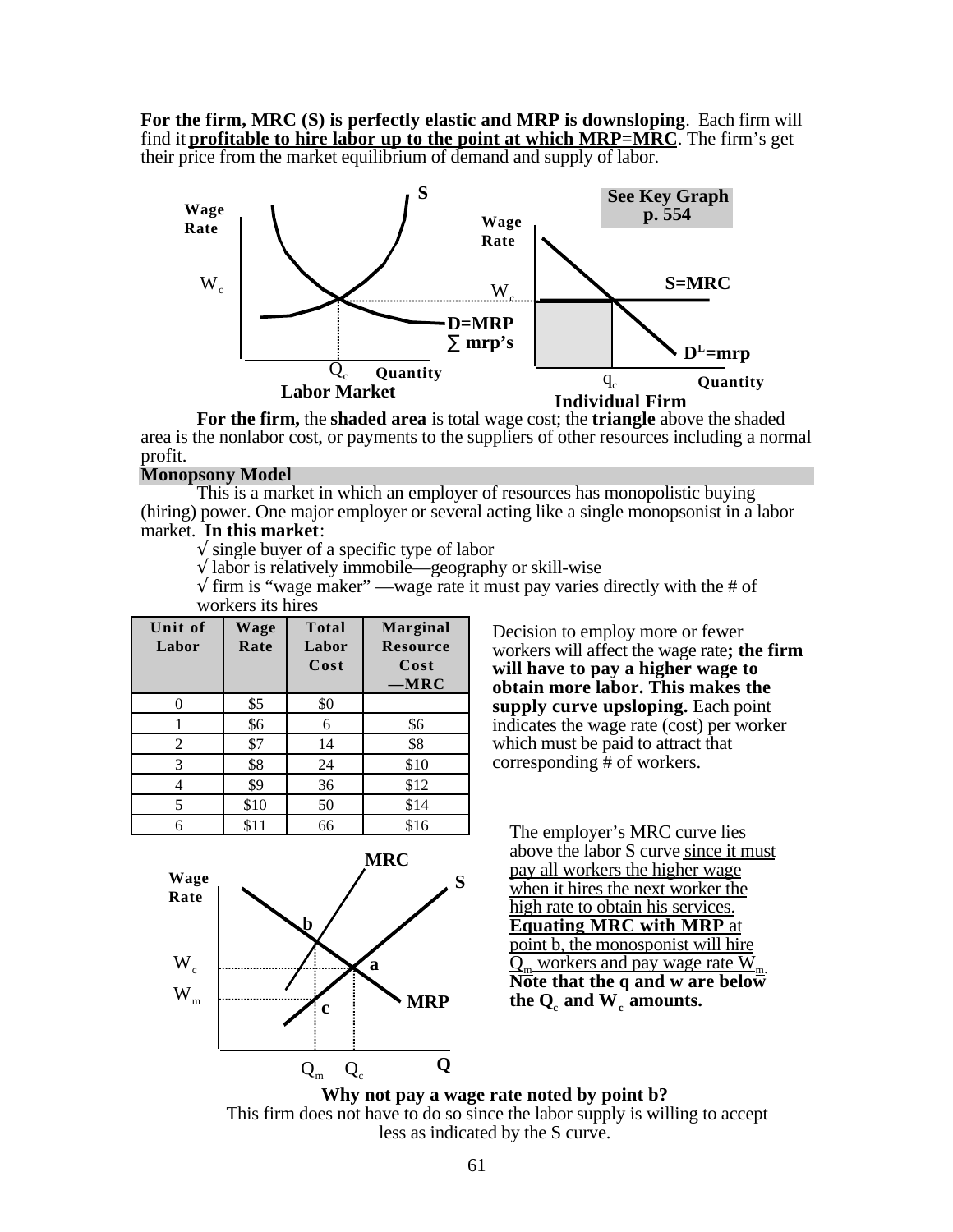### **Three Union Models**

**The most important goal of union activity is to raise wages.**



 **Exclusive or Craft Union Model—reducing the supply of labor through the use of restrictive membership policies causing higher wages but lower quantity of labor.**



• **Craft unions (exclusive unionism) include workers sharing a specific skill who act together to force employers to hire them.** They employ restrictive membership—long apprenticeship, high fees, limits on new members—and hence, cause the supply of labor to decrease.

• Occupational licensing is also used to protect consumers but has the same effect by restricting the supply of labor. Some 600 occupations are now licensed in the US.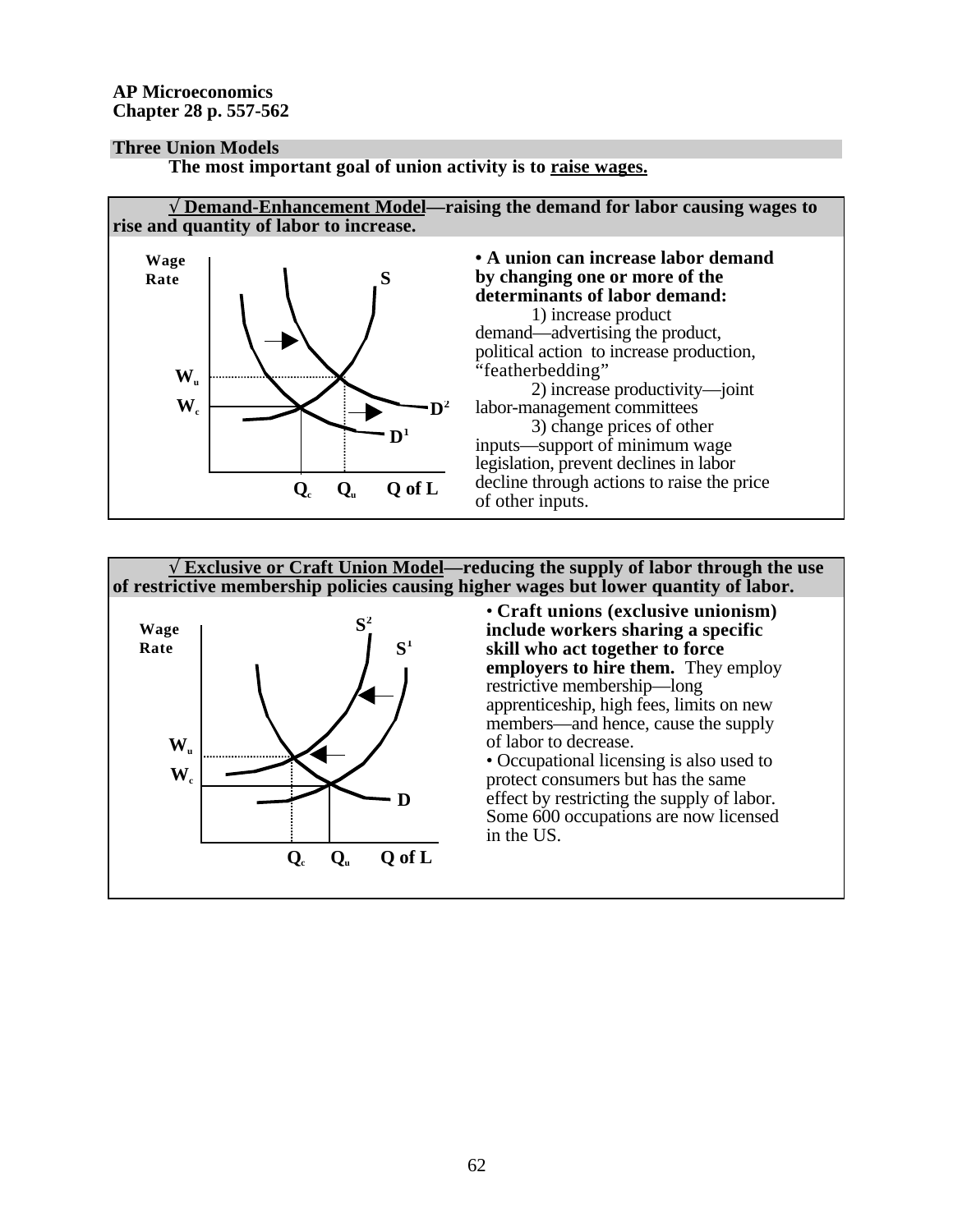**Inclusive or Industrial Union Model—imposing a wage rate above the competitive rate causing the supply curve to be perfectly elastic in part of its range.** This means that employers are forced to accept the wage or no labor is made available—workers strike. By agreeing to the union's wage demand, individual employers are wage takers. When they equate MRC = MRP, they are in the perfectly elastic range. **Employers here are in a competitive market for labor.**



• In Inclusive Industrial unions, **Wages are above the competitive wage rate** and the quantity of labor is less than would have been with competitive model. • Point e show a quantity of workers greater than competitive model. This causes a surplus of workers, which should lower wages. But, union workers will refuse to work for lower wages acting collectively and employers contractually cannot pay less.

### **Wage Increases and Unemployment**

 Union members earn on average 15% more than nonunion members do Both types of unions do reduce quantity of labor Growth of economy and Elasticity of demand for labor are two ways to raise employment caused by union action.

### **Bilateral Monopoly Model**

**A monopsonistic employer seeks a lower wage rate that is demanded by an inclusive union. This is "monopsony in labor vs. monopoly in business" or "big labor vs. big business"!**



• A **monosponist** seeks to hire  $Q_m$ (where MRC =MRP) and pay wage rate  $W_m$  corresponding to  $\bar{Q}_w$  on the labor supply curve S.

• The **inclusive union** it faces seeks the above equilibrium wage rate  $W_{\mu}$ . The actual outcome cannot be predicted by economic theory. Collective bargaining will be the vehicle used to reach consensus.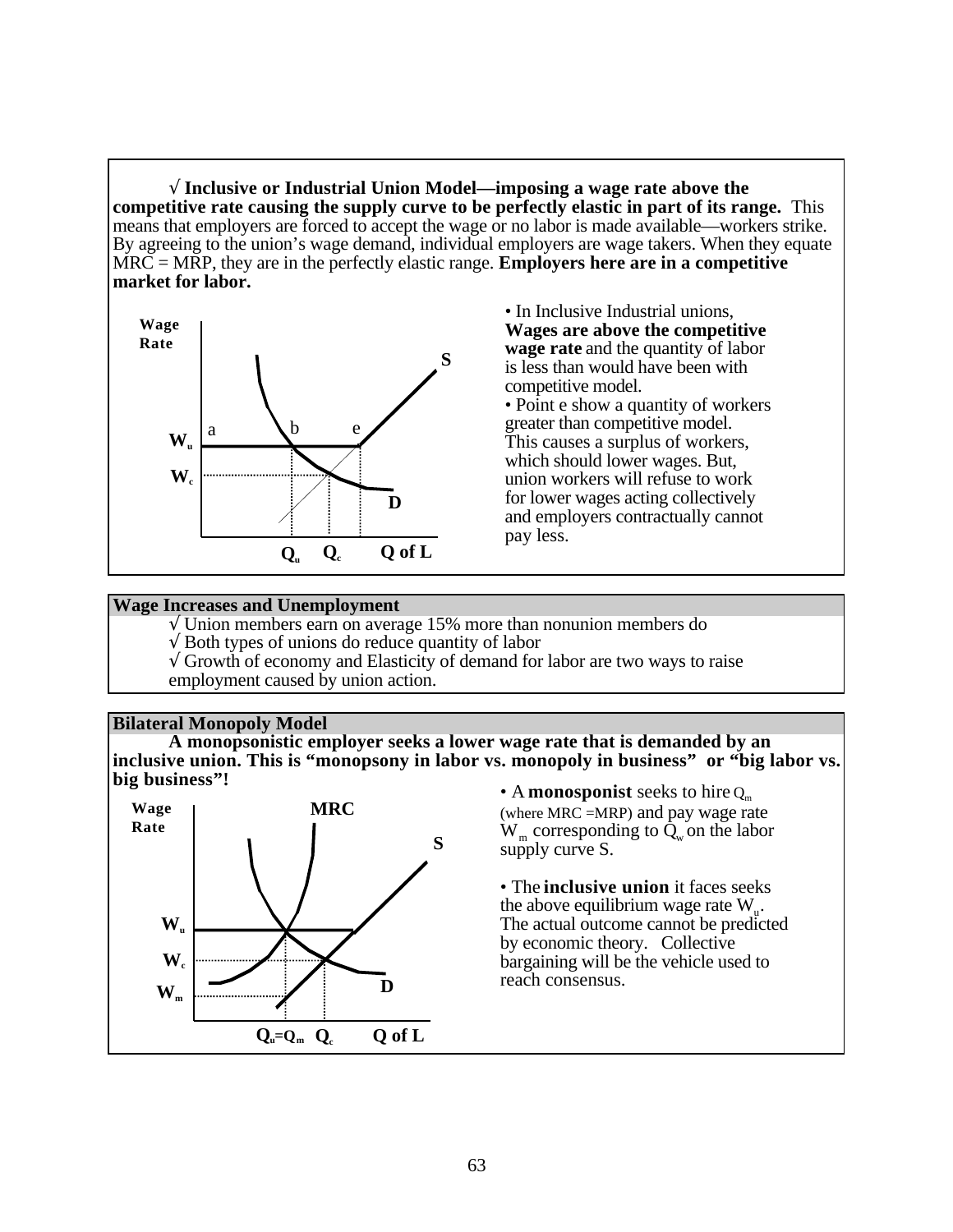### **Wage Differentials**

**• Table 28-3 p. 563** shows **wage differences** based on work abilities, educational level, non-monetary differences in jobs & market imperfections.

**• Figure 28-10, p. 565** shows how **education levels** affect individual annual earnings.

• Non-Monetary aspects of work can lead to a **compensating difference** in wages. "Dirty" jobs or those that have hazardous elements may not attract all possible workers so compensating differences illicit higher wages.

• Market imperfections include lack of job information, geographic immobility, effect of unions and government policies and discrimination. These differences result in a difference in wage payments.

### **Pay for Performance: Principal Agent Problem**

 Problem arises when workers (as agents) shirk their responsibilities and provide less than expected work effort. Firms want to motivate workers in some way to raise productivity.

 Piece rates, commissions, royalties, bonuses, profit sharing, and efficiency wages are designed to improve productivity by overcoming the principal agent problem.

 There are negative side effects of these measures: poor quality, predatory sales practices, interference in team oriented work, free-riders, and lack of new ideas.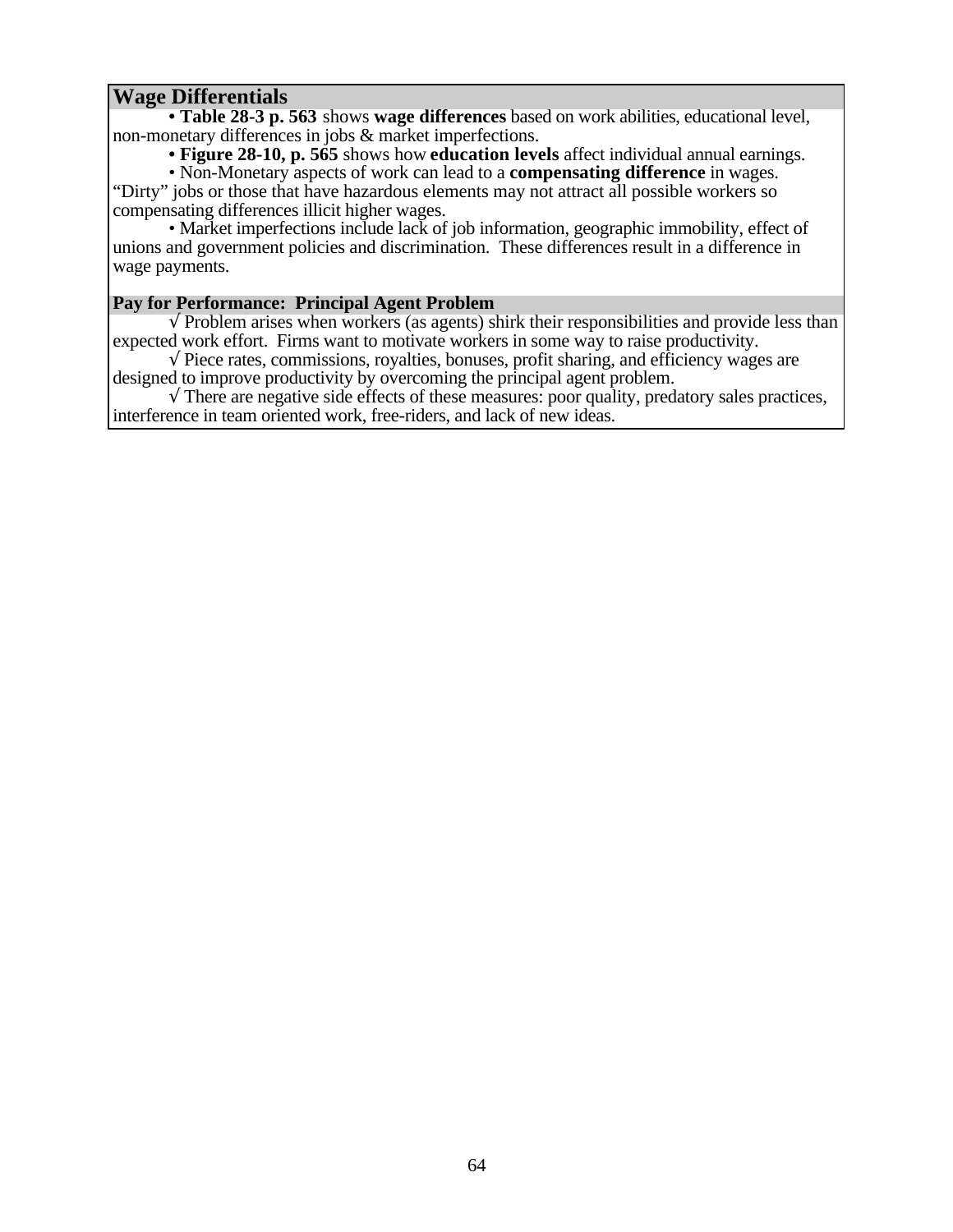### **AP Microeconomics Chapter 29 p. 572-575**

### **Economic Rent…price paid for the use of land and other natural resources, which are completely fixed in supply.**



• Land is **viewed as surplus** since there is no incentive function to provide more supply,

• Some argue it should be **taxed away**, since it is unearned. Some argue that it should be nationalized or **owned by the government**.

• **Differences in land productivity** result from differences in the land itself. These account for the varying amount of rent to allocate land to its most productive use.

• Economic rent is a surplus payment above that needed for society to gain the use of the resource, but **individual firms do need to pay rent to attract land resources away from alternative uses, and so rent is a cost for firms.**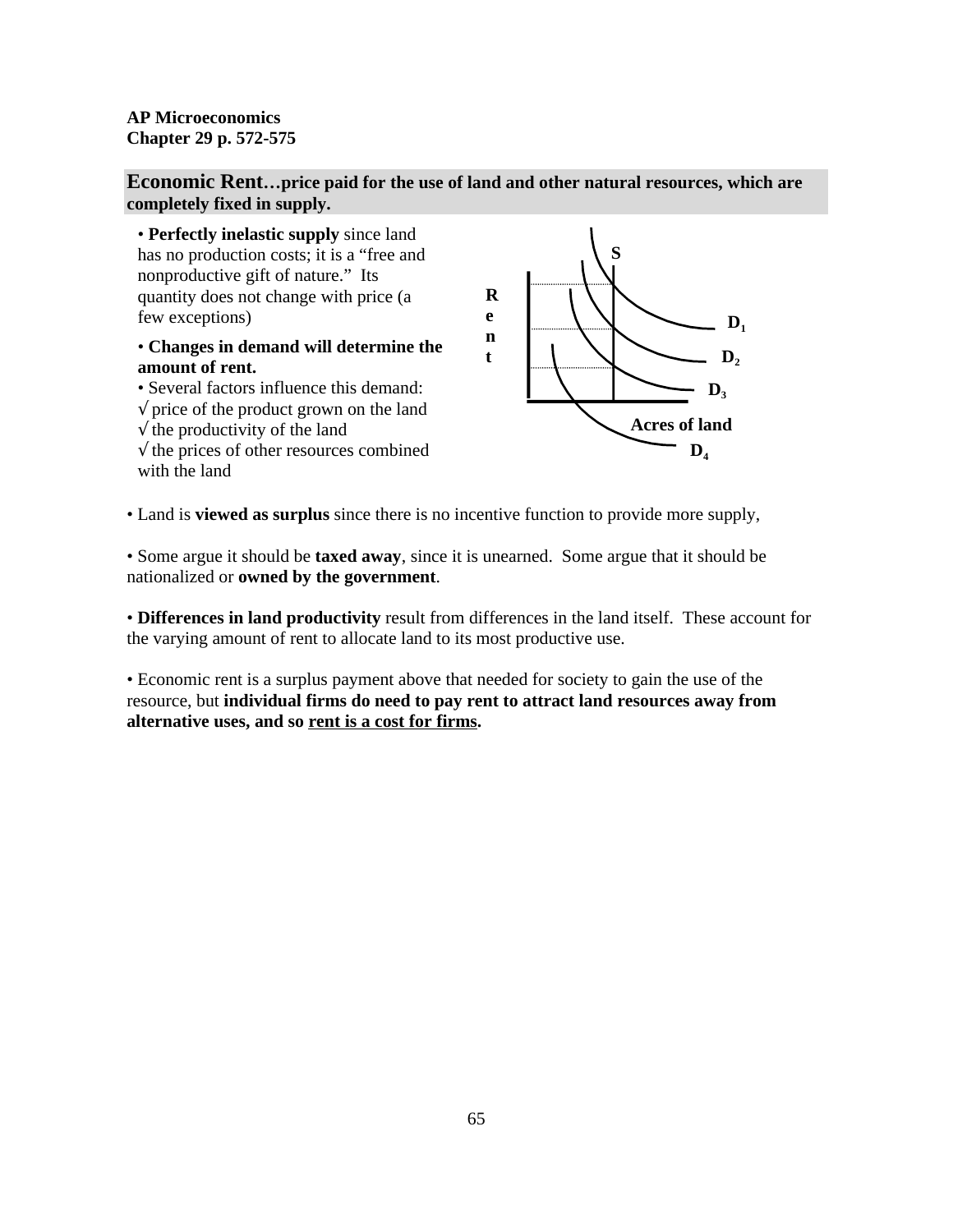**AP Microeconomics Chapter 29 p. 575-581**

**Interest…price paid for the use of money, usually viewed as the money that must be paid for the use of one dollar for one year.**

• **Interest is stated as a percentage** as required by the Truth in Lending Act of 1968.

• **Money itself is not a resource.** It is used to acquire capital goods, so by borrowing money or using money, businesses are **buying the use of real capital goods**.



**S** • **Interest rate is determined in Money Market.** • **Demand** consists of Transaction and Asset demands; it is downsloping because at lower interest rates, businesses are willing to borrow more.

> • **Supply** is upsloping because at higher interest rates, consumers will be induced to save more and spend less.

**Q of loanable funds**

• **Investment decisions are related to rates of interest and rates of return**. Businesses will be willing to invest in capital goods when their expected return exceeds the cost of borrowing.

• **Nominal interest rates** are stated in current dollar values; **real interest rates** are expressed in constant or inflation-adjusted dollars. Businesses are worried about real interest rates.

### • **Range of interest rates:**

 Varying degrees of risk (riskier loans carry higher rates) Differing maturity dates (longer-term loans carry higher rates) Size of loan (larger amount of loan have lower rates) Taxability (some interest earned is tax-free, so interest paid would be lower) Market imperfections (monopoly power in market may raise rate)

• **Pure Rate of Interest**: best defined in terms of the long-term virtually risk-free securities such as the US government 30-year Treasury Bond. The rate in August 2001 was 5.5%.

• Role of Interest is important since it **affects both levels and the types of investment undertaken**. Level of investment is inversely related to the rate of interest.

• **Interest rates ration money capital** to those who are willing to pay for it, so…capital is allocated to its more productive and profitable uses.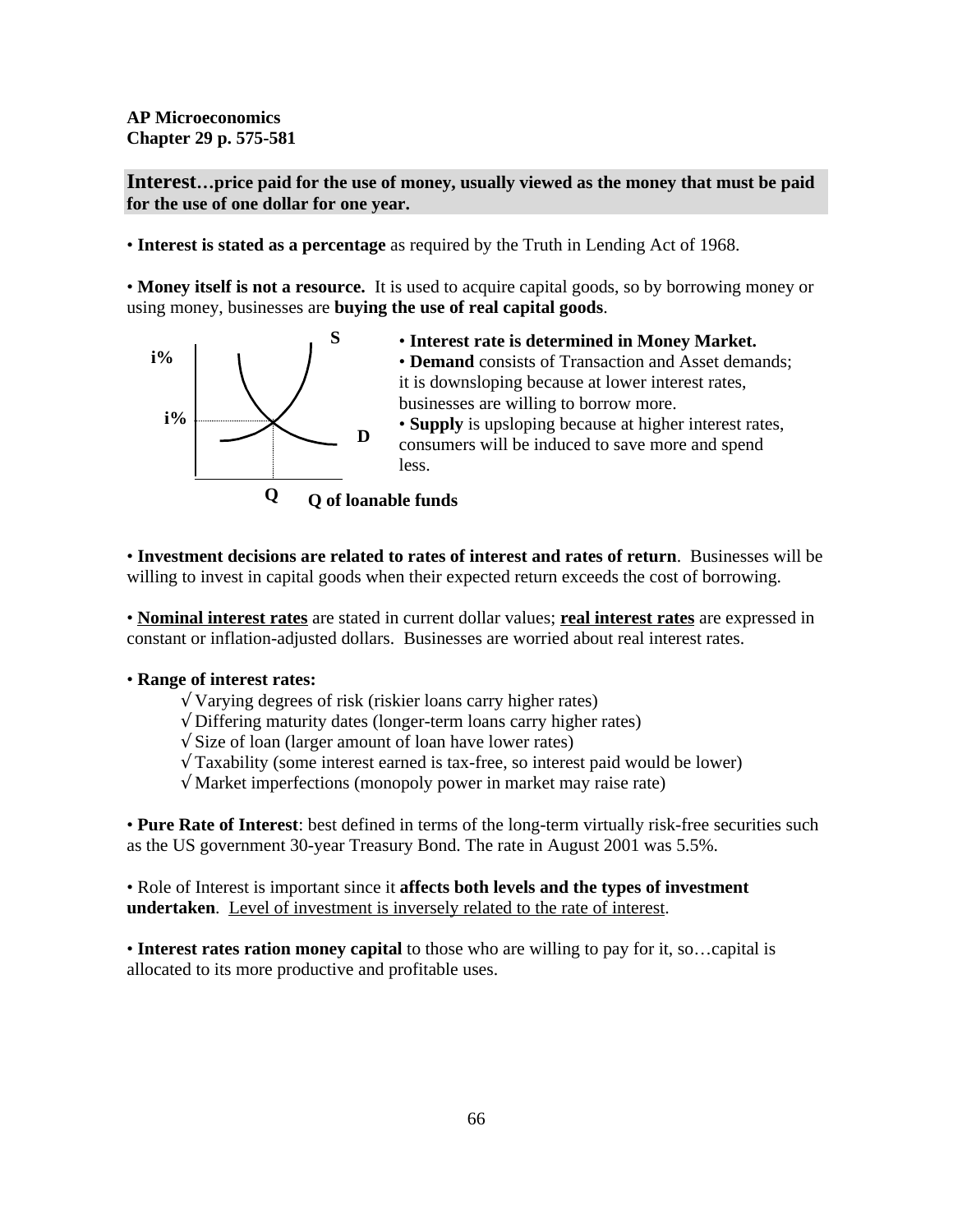### **AP Microeconomics Chapter 29 p. 581-583**

**Economic Profits…what remains of a firm's total revenue after the explicit and implicit costs are subtracted.**

• **Profit are the reward for the entrepreneur**-for risk-taking, for innovation, for creative ways of combining resources.

 Normal profit is the minimum required to retain the entrepreneur. Economic profits are above the normal and act as the incentive to take risks.

• **Economic profits occur in a dynamic, ever-changing economy** as the reward to the entrepreneur, but they also accrue to those **with monopoly power** in the market.

• **Expectation of profit** encourages firms to invest and expand output and production. They **allocate resources** to those ventures that are profitable—a signal that society's needs and wants for being met.

### **Income Shares**



• **Wages are dominant type**, and if proprietor's income is added, the percentage rises even higher.

**• Historically**, corporate profit has grown as a share over time as that form of business organization grows. Industry has changed from land-capital intensive to labor-capital intensive to labor-service intensive.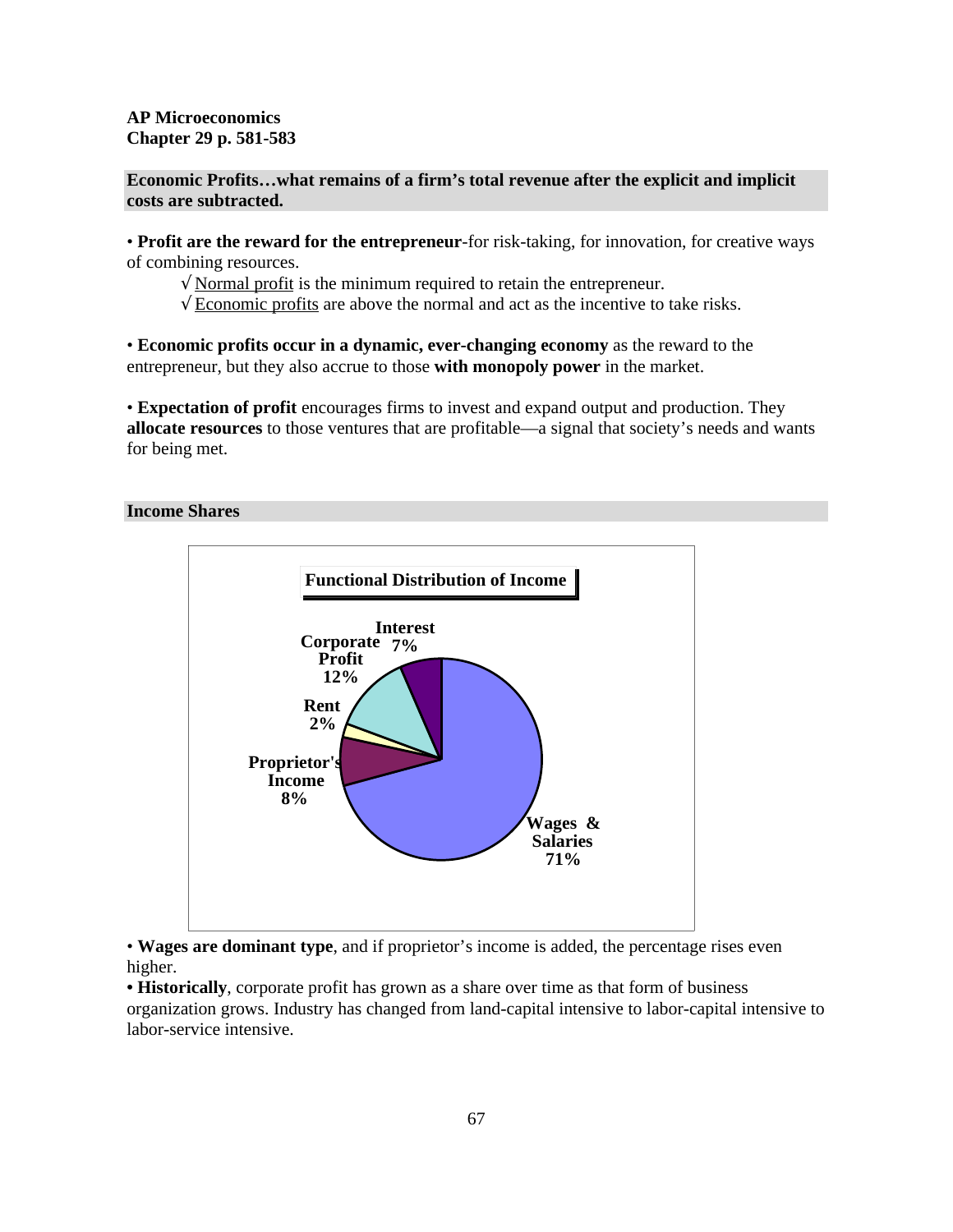### **AP Microeconomics Chapter 34 p. 667-674 Income inequality facts**

• **36 million Americans**--over 11 percent of the population **live in poverty; 500,000 are estimated to be homeless**; yet, Steven Spielberg earned 283 million in 1997.

• Personal income distribution is shown in Tables 34-1 and 34-2, p. 668

1. **Average family income** in 1999 was \$62,636

2. At the bottom, **one in 7 families has less than \$15,000 annual income**.

3. The **top 20 percent earned nearly half (47 percent) of all income** and more than ten

times as much as the lowest 20 percent of families.

4. At the top, **15.2 percent of families received over \$100,000 per year.**

**5. Figures demonstrate considerable and growing income inequality in U.S.**

#### **The Lorenz curve—**another way to depict inequality



**If income were distributed perfectly equally, the Lorenz curve would be the straight-line diagonal shown. The extent to which the actual income distribution varies from the line of perfect equality is the measure of inequality.**

The **greater the distance of the curve from the line of equality, the more unequal the distribution**. The extreme would be a line following the horizontal axis to the right until it meets the right vertical axis and then turns upward along that axis. **The Lorenz curve can be used to compare changes in the curve over time or to compare income distributions across countries.**

### **Income Mobility: The Time Dimension**

• **Most income receivers start at a low level, peak during middle age, and then decline.** Considerable income inequality would exist in any specific year because of age differences.

• **There is considerable individual and family mobility over time** and the longer the time; the more equal the distribution of income.

### **Effect of Government on Redistribution**

• The income data in Tables 34-1 and 34-2 show **before-tax, cash income, including earnings (wages, salaries, dividends, interest) and cash transfers (social security, unemployment compensation, welfare payments).**

• The figures do not take into account personal income and payroll (social security) taxes. **Nor do they include in-kind (noncash) trans**fers such as Medicare, Medicaid, food stamps or housing subsidies.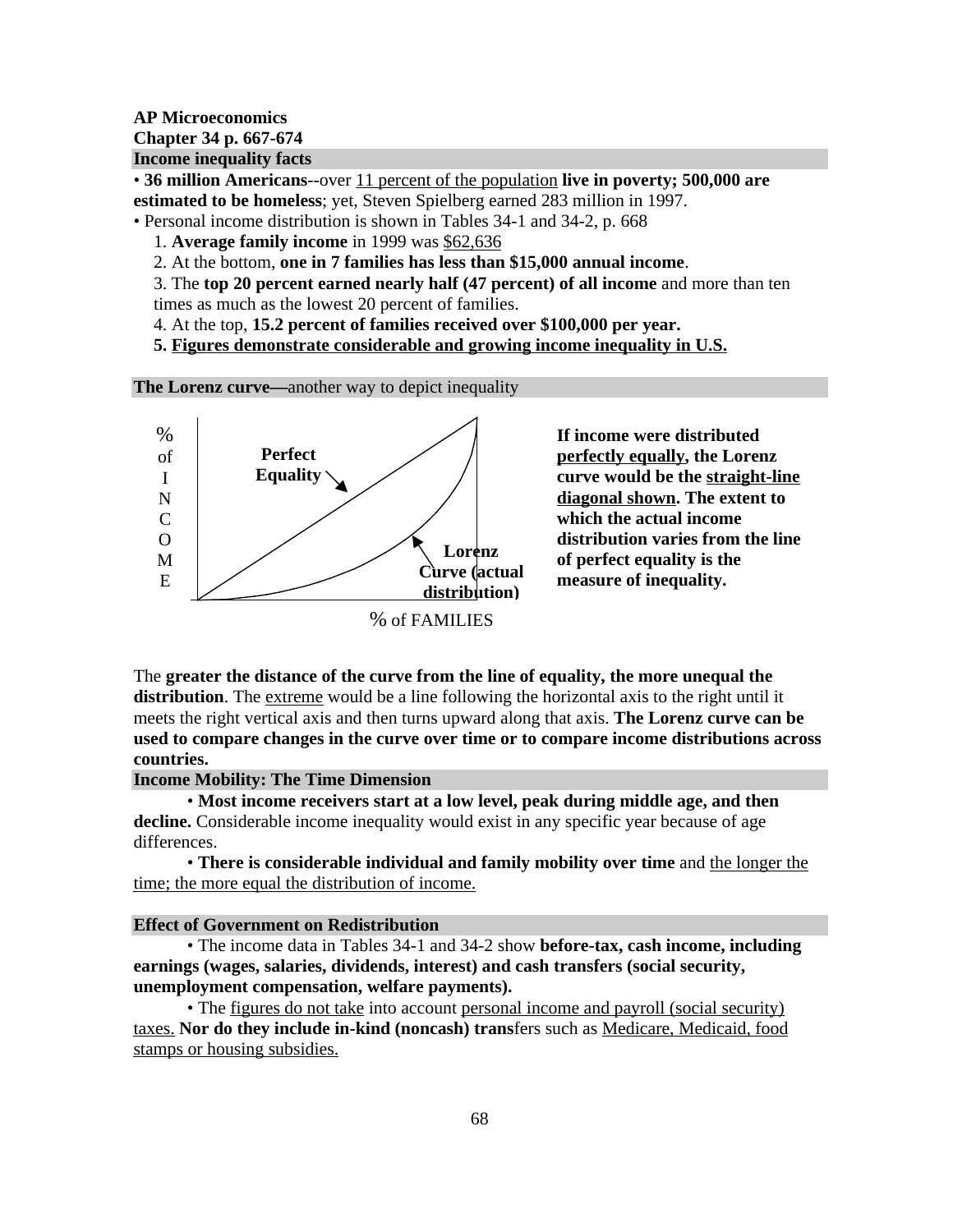• **Government significantly redistributes income from higher to lower income households through taxes and transfers.**

• The distribution of personal income is significantly more equal after taxes and transfers. **Because the American tax system is only modestly progressive, transfer payments are the most important method of redistribution**. They account for more than 75% of the income of the lowest quintile. **The Lorenz curve will move inward toward equality with these influences.**

### **Income Inequality: Causes**

**• Ability differences** lead to differences in earnings.

**• Education and training** correlate closely with differences in earnings. In general, the more education, the higher the income.

**• Discrimination with regard to gender, race, age, etc**., still seems to play a role in income differences.

**• Differences in tastes and risk preferences** lead to different incomes.

#### **• Unequal distribution of wealth:**

1. Wealth is a "stock," reflecting at a particular moment the financial and real assets an individual has accumulated over time. A retired person may have little income but vast amounts of accumulated wealth.

2. Ownership of wealth in the United States is very unequal. A recent Federal Reserve study shows that in 1998 the top 10% of households owned 69% of total net assets. The bottom 20% had no wealth; the bottom 40% held less than 2%.

3.This inequality of wealth leads to inequality in rent, interest and dividends, which contributes to income inequality.

**• Market power can lead to monopoly profits or union wages higher than market equilibrium.**

**• Good Luck, connections, and misfortune are other forces explaining income differences.**

### **Causes of Growing Inequality**

• Many firms **require more highly skilled workers** because of the production methods they employ or because of the nature of the products they produce. (Computer software development, biotechnology, advanced communications systems.)

• In terms of demographics, **large numbers of less experienced and less skilled "baby boomers" have entered the labor force along with a large number of unmarried or divorced women with children**. Groups with less experience and fewer skills have lower incomes.

• **More international competition has reduced the demand for unskilled workers** who used to command high wages in manufacturing industries in the U.S. Also, an upsurge in immigration of unskilled workers and the decline of unions has contributed to wage inequality.

• Two cautions: first all quintiles have grown in terms of absolute income, **but growth was fastest in the top quintile**. Second, **increased income inequality is not unique to the U.S.**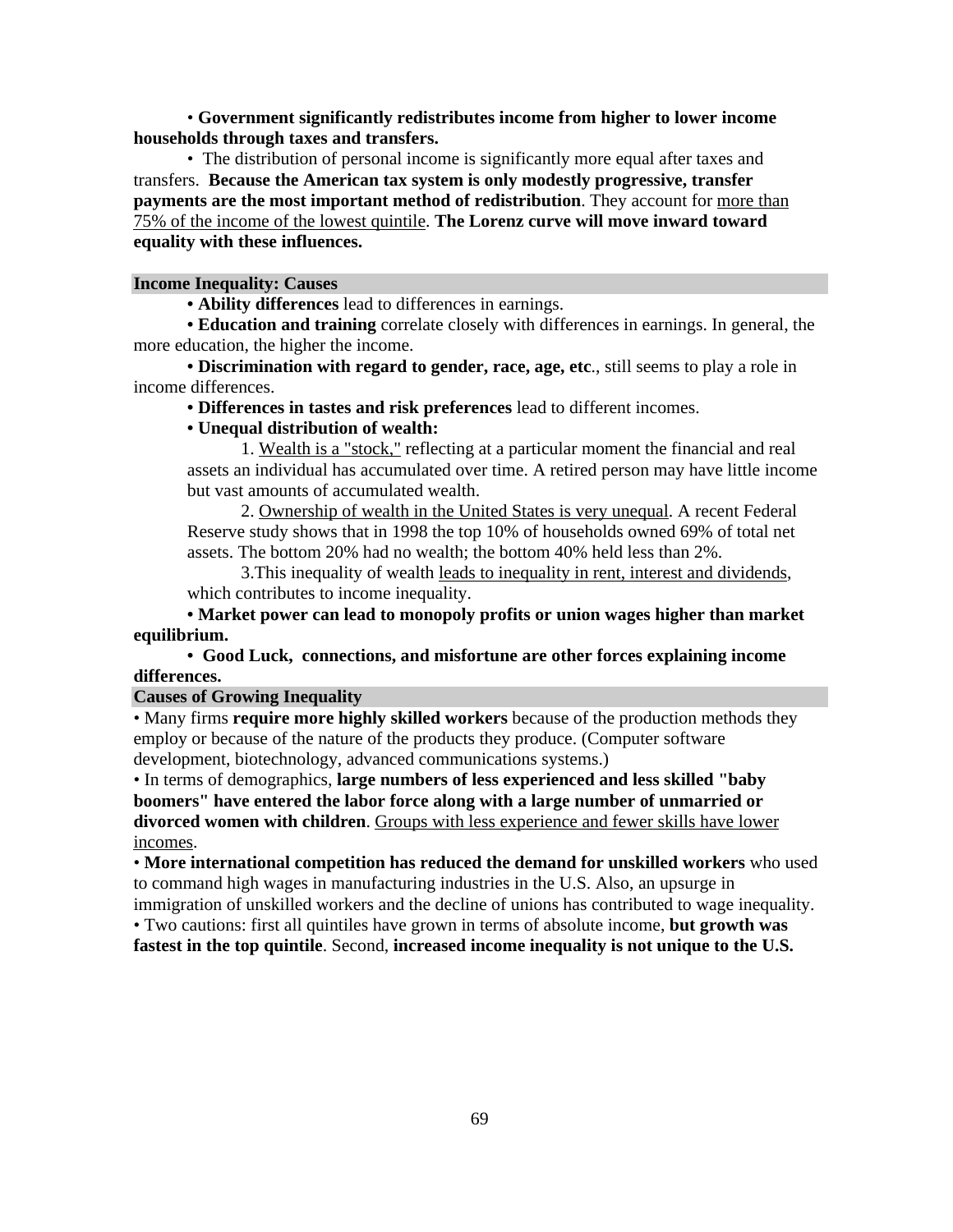### **AP Microeconomics**

### **Chapter 5 p. 79-87**

### **Economic Functions of Government**

 **Legal and Social Framework**—provides legal framework and services needed for a market economy to function efficiently.

- sets "rules of the game" governing business relationships such as contract enforcement
- services like police powers, weights and measures, and system of money
- agencies that protect consumer and regulate businesses

**Maintaining Competition—actions that encourage competition in order to** promote efficiency to provide low prices and an adequate quantity of goods for consumers

• Regulation and ownership controls

• Anti-monopoly laws

 **Redistribution of Income**—providing for those unable to do so themselves • transfer payments such as welfare, SS payments, food stamps; unemployment compensation

• market intervention such as price controls or price supports

• sharing the wealth of the nation through income based taxation

 **Reallocation of Resources**—measures to correct over- and under-allocation of resources

• **Spillovers** occur when some of the costs or the benefits of the good or service are passed on to parties other than the immediate buyer or seller.

**• spillover costs**

 production or consumption costs inflicted on a third party without compensation

pollution of air, water are examples

 Supply moves to right producing a larger output that is socially desirable—overallocation of resources

 Legislation to stop/limit pollution and specific taxes (fines) are ways to correct

**• spillover benefits**

 production or consumption costs conferred on a third party or community at large without their compensating the producer

education, vaccinations are examples

 Market Demand, reflecting only private benefits moves to left producing a smaller output that society would like—underallocation of resources

 Legislation to subsidize consumers and/or suppliers and direct production by government are ways to correct

 **Provider of Public Goods and Services**—providing goods and services to society that the private sector is not willing or able to provide

• private goods are subject to exclusion principle—those unable or unwilling to pay do not get the product.

• exclusion principle does not apply to public goods—there is no effective way to exclude individuals

• public goods are indivisible—cannot be sold to individual buyers; they have the characteristic of shared consumption

• classic example is a lighthouse—free-rider problem emerges. Who pays? Who benefits?

• Quasipublic Goods—goods and services produced and delivered in such a way that the exclusion principle applied even though the private sector could offer

 Often, government will provide these g/s since private sector may tend to underallocate resources for their production

Medical care and public housing are examples.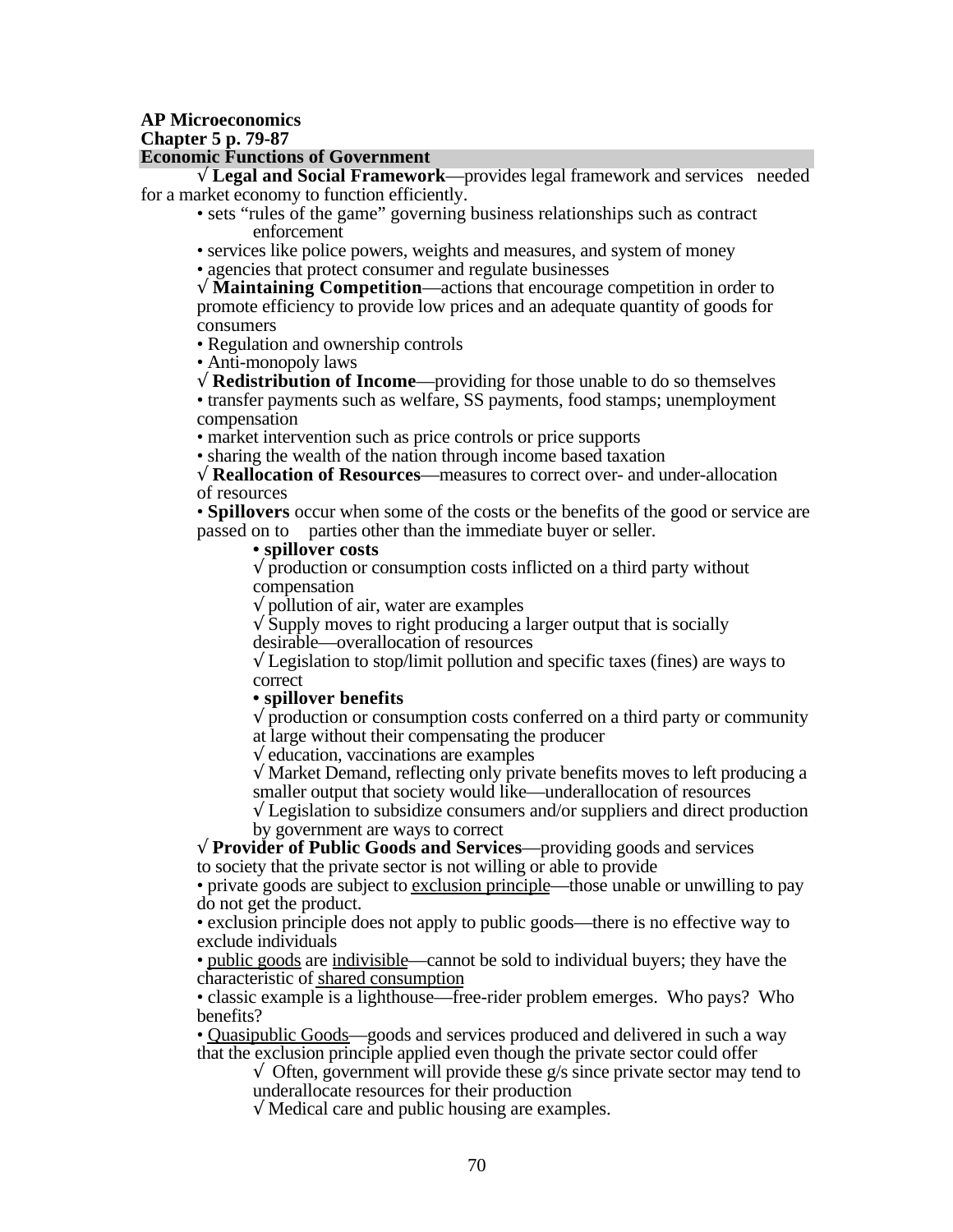• Allocation of resources to public and quasipublic goods—government spending, taxing policies, and manipulating interest rates are the ways government can shift resource use.

 **Stabilization—**helping the private economy achieve full employment of resources and stable prices.

**Circular Flow adding government to the picture**.



### **• The government flows suggest ways that the government can stabilize the economy:**

 To stimulate the economy, increase government spending and/or reduce taxes; increase transfers and subsidies.

 To fight inflation, raise taxes and/or reduce spending; decrease transfers and subsidies.

## **Government Finance**

• Government Purchases are exhaustive since they use resources directly and are part of the domestic output.

• Transfer payments are nonexhaustive since they do not use resource and hence, do not produce any output.

• Government purchases have been declined from 22% to 17% of domestic production since 1960 and transfer payments now equal about 10% of domestic production. Purchases and transfer (total government spending) is now about 28 % of US output.

### **• Federal Finance**:

 Expenditures: figure 5-8 on p. 86—39% goes to pensions and income security; national defense 16%, health 19% and interest on public debt, 14%.

 Revenues: figure 5-8 p. 86—82% of revenue comes from personal income tax and payroll tax., while 10% of revenue comes from corporate tax.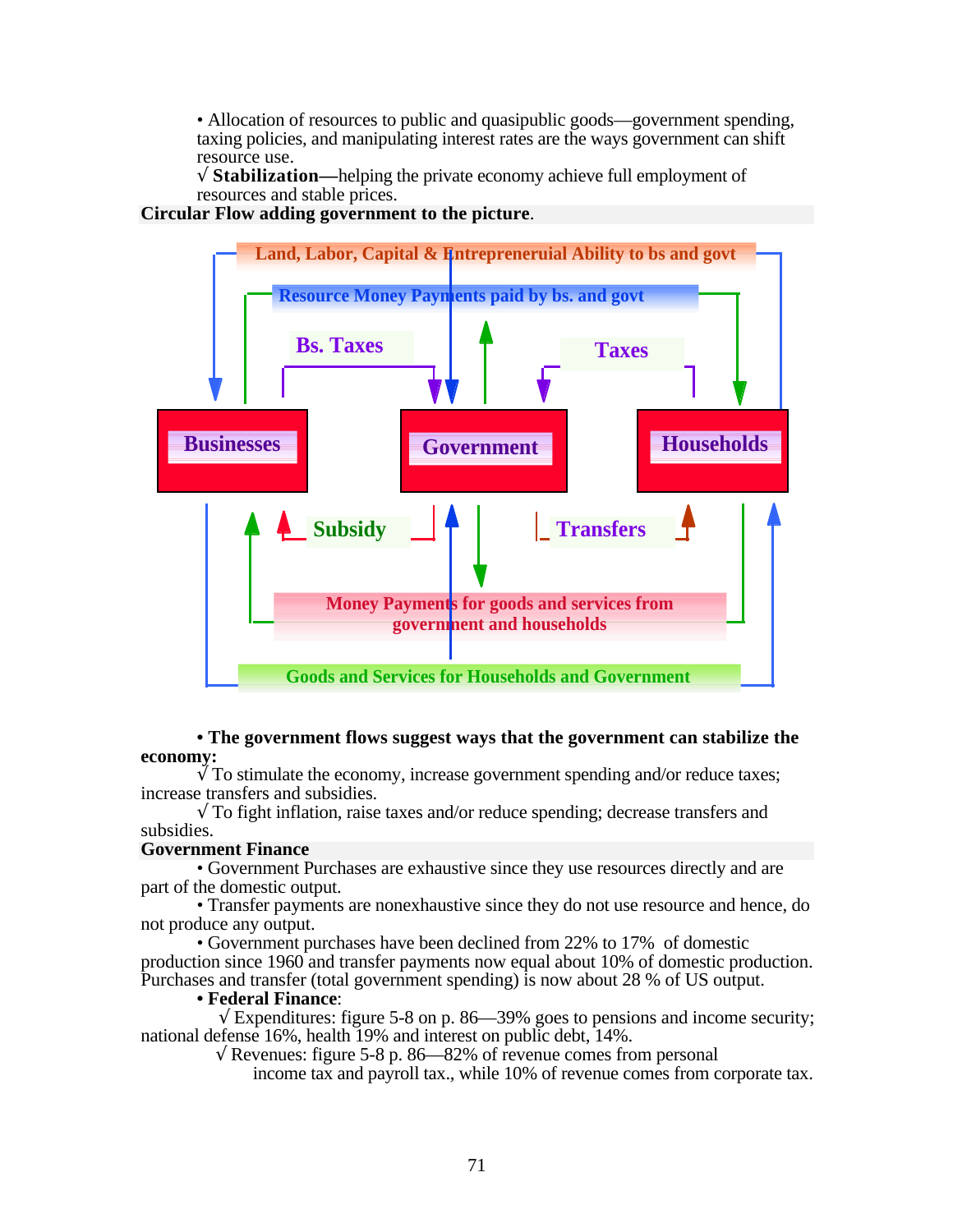• **Personal Income Tax** is a progressive tax (those with higher incomes pay a larger percentage of their income. Higher rates are applied in bracket to higher incomes. The marginal tax rate is the rate at which the tax is paid on each additional unit of taxable income. Average tax rates give a better picture of the tax burden; it is the total tax paid divided by the total taxable income.

| (1) Total Taxable Income | (2)Marginal<br>$\frac{1}{2}$ tax $\frac{1}{2}$ | (3) Total Tax<br>paid on highest<br>income bracket | (4)Average<br>Tax %<br>$3\div 1$ |
|--------------------------|------------------------------------------------|----------------------------------------------------|----------------------------------|
| \$1 to $$43,850$         | 15.0                                           | \$6578                                             | 15.0                             |
| \$43851 to \$105,950     | 28                                             | \$28,966                                           | 22.6                             |
| \$105,951 to \$161,450   | 31                                             | \$41,141                                           | 25.5                             |
| $$161,451$ to $$288,350$ | 36                                             | \$86,555                                           | 30.1                             |
| Over \$271,050           | 39.6                                           |                                                    |                                  |

**Federal Personal Income Rates, 2000 for married couple filing a joint return**

• **Payroll tax** is the social security contribution based on wages and salaries. Two compulsory Federal programs are financed: social security and Medicare. The payroll tax is assessed on both workers and employer equally. In 2000, the rate was 7.65% on first \$76,200 or earnings and 1.45% on all additional earnings.

• **Corporate Income Tax** is levied on a corporation's profit. The rate is 35% for most corporations.

• **Sales and excise taxes** on commodities or on purchases such as alcoholic beverages, tobacco, and gasoline. The Federal government does not levy a general sales tax.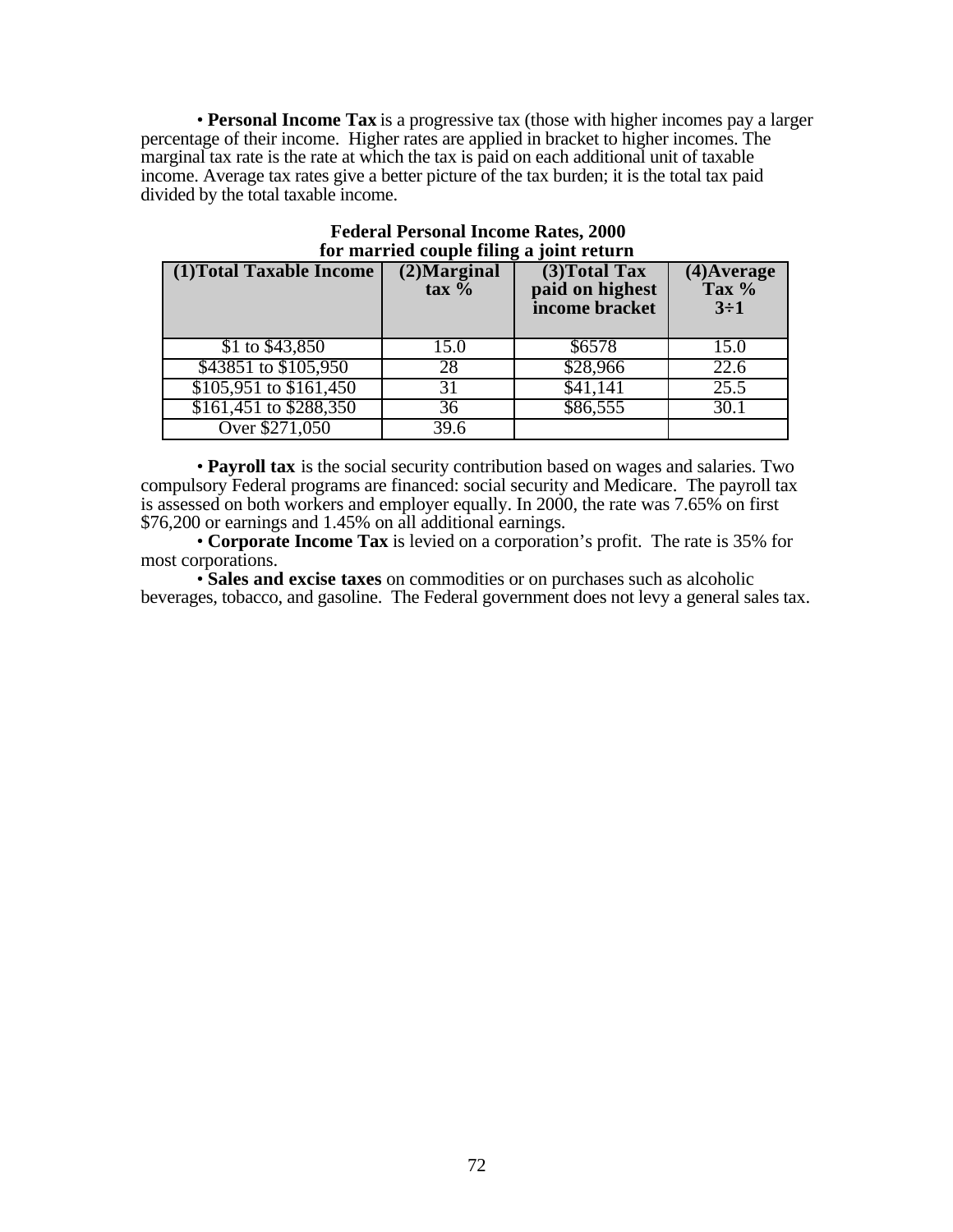# **AP Microeconomics Chapter 30 p. 592-599 Market Failures —Caused by either externalities (spillover) or information problems**

**• Externalities failures**: (cost or benefit accruing to an individual or group—third party—which is external to the market transaction)

• Failure of the market to bring about the allocation of resources that best satisfies the wants of society

• Results in either over- or underallocation of resources dedicated to the production of a particular good or service



# **No externalities involved:**

No benefits or costs beyond those to consumer  $Q<sub>e</sub>$  is efficient allocation equilibrium



**Overallocation** of resources when external costs are present and suppliers are shifting some of their costs onto the community, making their marginal costs lower. The supply does not capture all the costs with the S curve understating total production costs. This means resources are overallocated to the production of this product. By shifting costs to the consumer, the firm enjoys  $S_1$  curve and  $Q_{e_{1}}$  (optimum output).



# **Correcting for Spillovers or Externalities:**

**Individual bargaining**: Coase Theorem — government role is to encourage bargaining; property rights must be defined; a compelling incentive emerges for the parties to find ways to solve failure since both have opportunity costs.

**Liability rules and lawsuits**: government role is to establish framework of laws which define property rights and protect them from damage done by other parties; private lawsuits are judged from that framework

**Direct controls**: legislation that sets limits on activity (clean air acts, etc.); raises the private marginal costs of producing

**Specific taxes**: producers must decide to pay tax or expend funds to develop substitutes  **Subsidies and Government Provision**: payments to buyers, to producers, or the government provides the product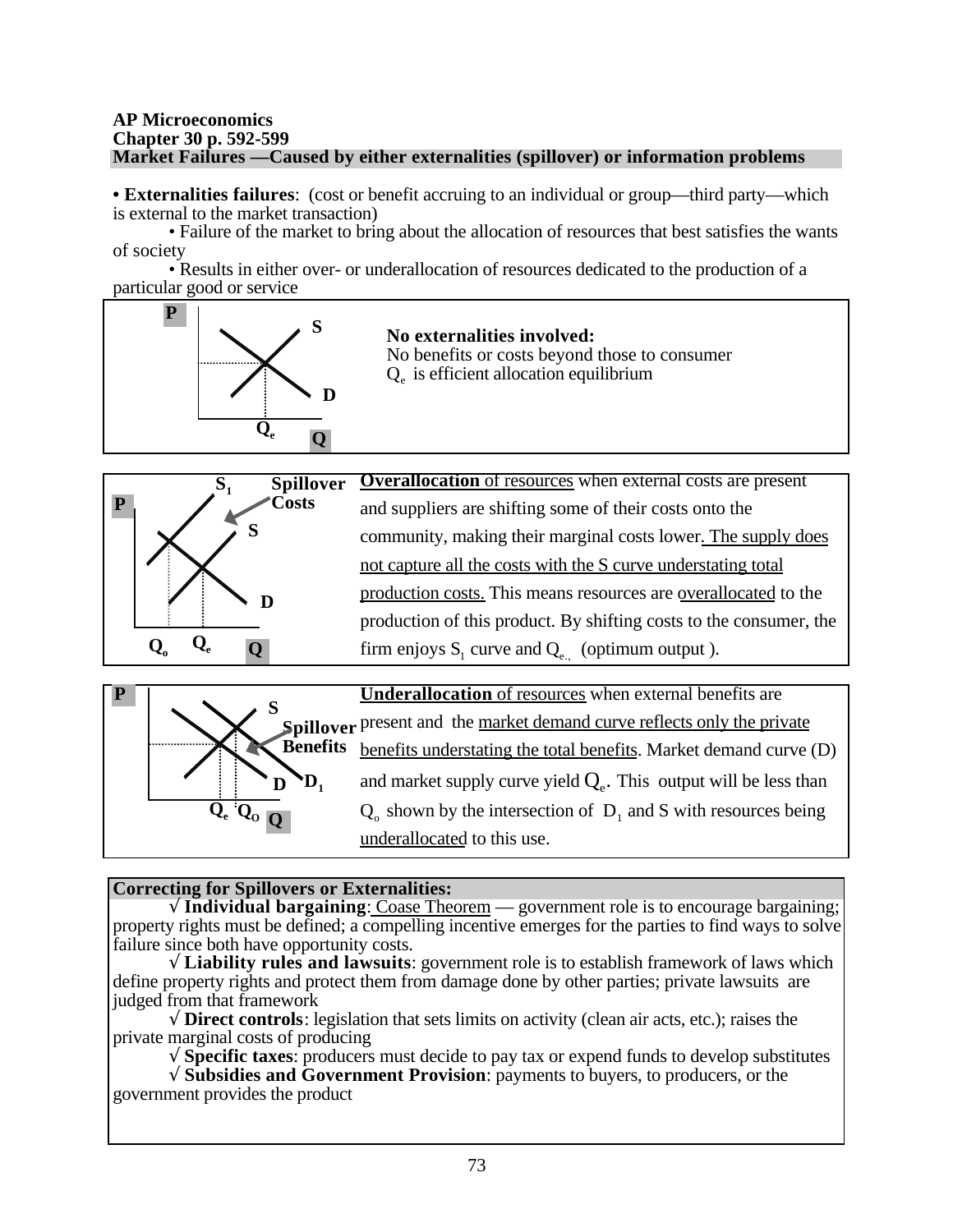



# **Market for Externality Rights:**

- Determine "rights" (supply is fixed)
- Demand is downsloping; demand will increase over
- time as human and business populations increase
- Equilibrium price for "rights" will be intersection of demand and supply
- Firms are either encouraged to reduce or eliminate it based on their costs and the price of the right .
- Rights can be bought and sold; conservation groups can "buy" up rights to control spillover costs

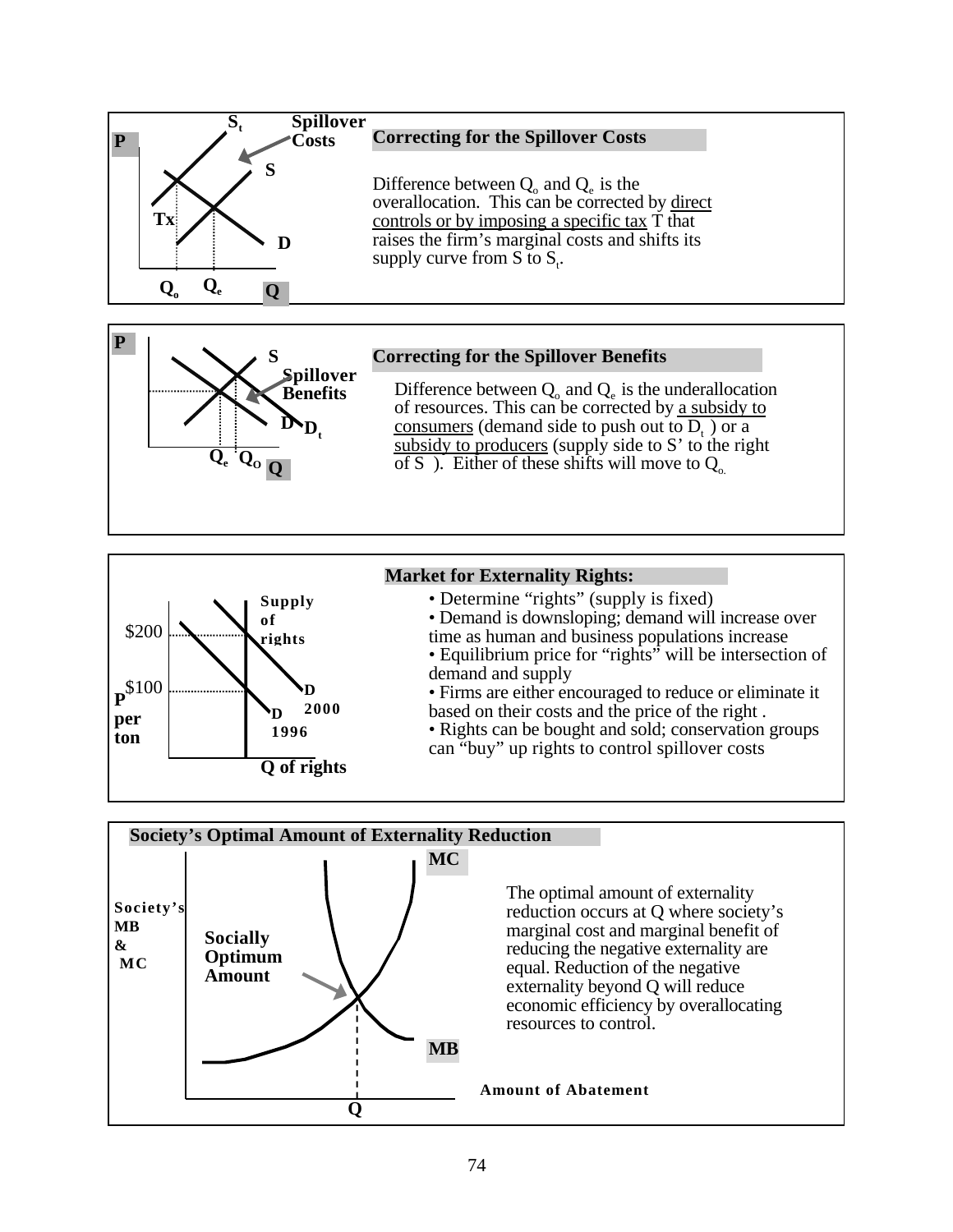| <b>Problem</b>                | <b>Resource allocation</b>          | <b>Ways to Correct</b>        |
|-------------------------------|-------------------------------------|-------------------------------|
|                               |                                     |                               |
| <b>Spillover Costs</b>        | <b>Overallocation</b> of Resources  | <b>Individual Bargaining</b>  |
| <b>Negative Externalities</b> |                                     | Liability rules and lawsuits  |
|                               |                                     | Tax on Producers              |
|                               |                                     | Direct Controls               |
|                               |                                     | Market for Externality rights |
| <b>Spillover Benefits</b>     | <b>Underallocation of Resources</b> | <b>Individual Bargaining</b>  |
| <b>Positive Externalities</b> |                                     | Subsidy to consumer           |
|                               |                                     | Subsidy to producer           |
|                               |                                     | <b>Government Provision</b>   |

| <b>Think About This!</b>                               |                                                                                       |
|--------------------------------------------------------|---------------------------------------------------------------------------------------|
| matter and energy to the solid waste disposal problem. | Read "Solid-Waste Disposal and Recycling", 599-601. Relate the law of conservation of |
| relates to pollution?                                  | Read "Global Warning" p. 601-602. What is the "tragedy of the commons" as it          |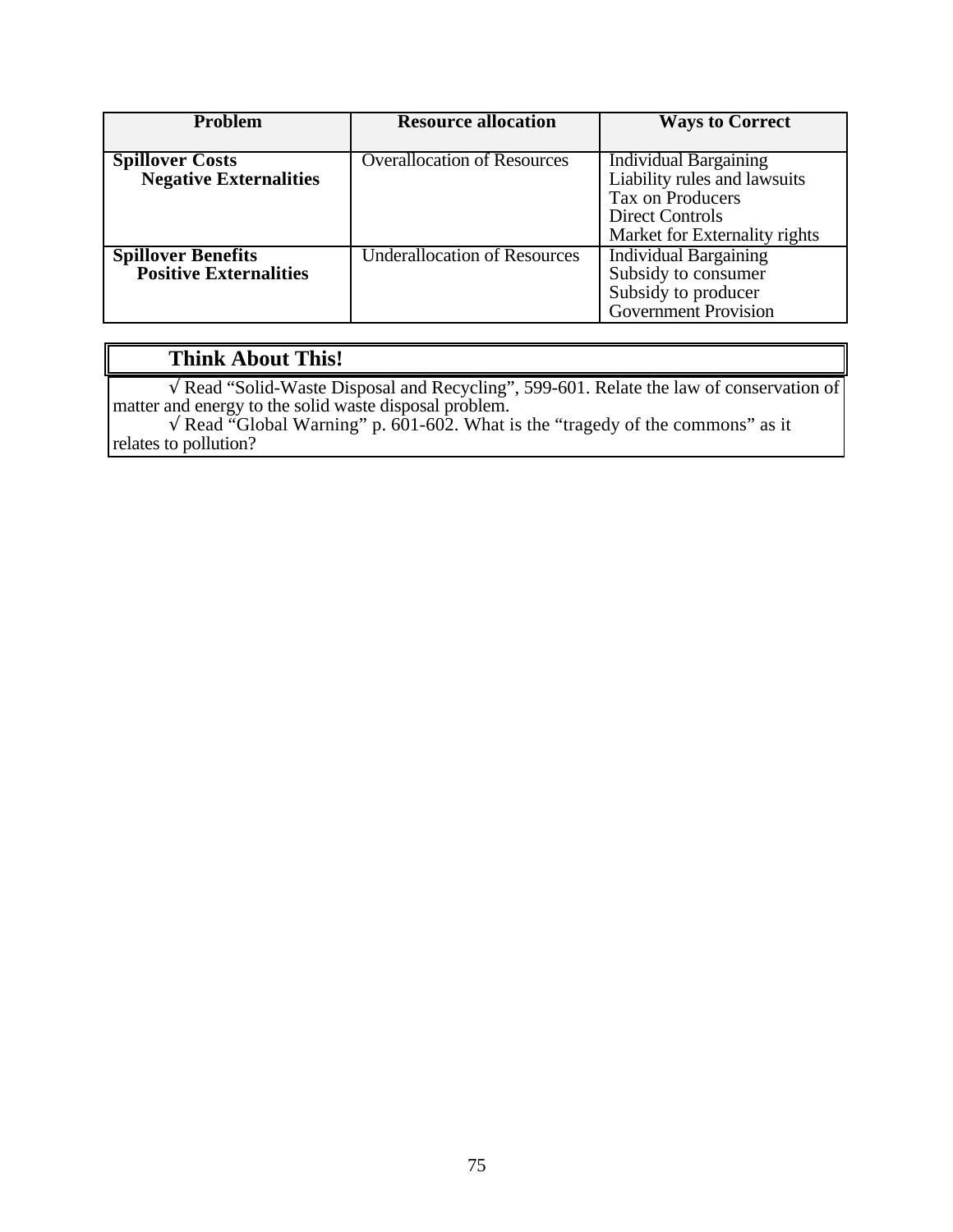### **Information failure**

**Market Failure occurs because of asymmetric information-unequal knowledge possessed by the parties to a market transaction. Buyers and sellers do not have identical information about price, quality, or some other aspect of good or service.**

| <b>Sellers' side:</b> Gasoline market — legal system of weights and measures |
|------------------------------------------------------------------------------|
| Licensing of doctors — qualifying tests and licensing                        |

### **Buyers' Side:**

 Moral Hazard Problem — tendency of one party to a contract to alter behavior, after the contract is signed, in ways that could be costly to the other party

- Divorce Insurance example
- Car Insurance and your "cautious" behavior?
- Medical Malpractice insurance and doctor behavior?
- Guaranteed contracts for professional athletes?
- Unemployment Compensation and employee behavior?
- **FDIC** insurance and risky loans?

 Adverse Selection Problem — information know by the first party to a contract is not known by the second and as a result, the second party incurs major costs.

- Those in poorest health want the best medical insurance
- A person hiring an arsonist wants to buy fire insurance

Workplace Safety — lack of knowledge on job safety

- $\blacksquare$  Workplace Safety has a cost
- $\blacksquare$  Unsafe workplaces will need to pay high wages to attract workers

### **Government can intervene by:**

- …Providing workers with safety information
- …Mandate that employers give workers good information
- …Establish standards and force firms to abide
- …Firms offer warranties
- …Franchise operations promote standards
- …Consumer Reports and Mobil Travel Guide provide information
- …Credit Unions provide financial information to sellers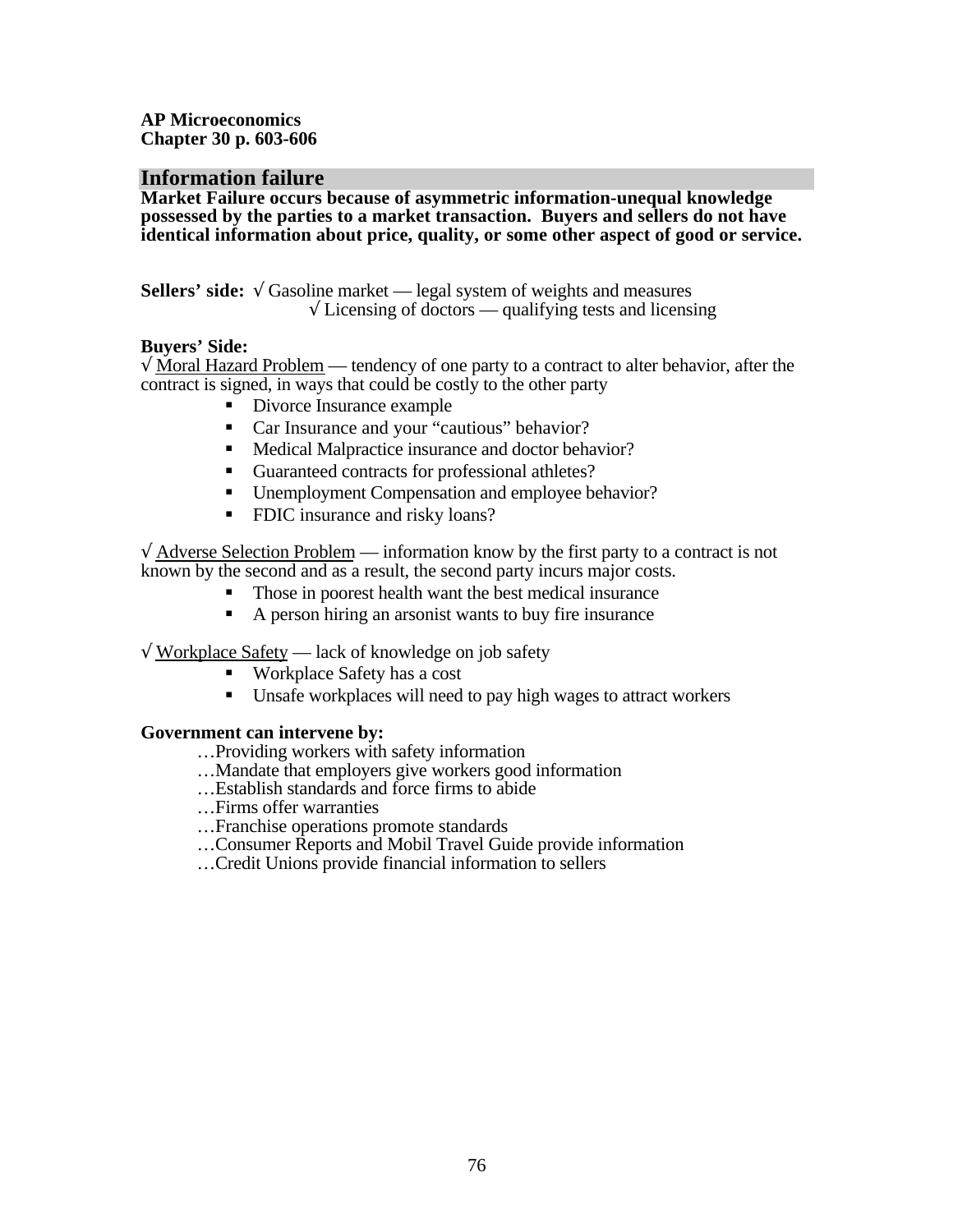#### **Apportioning the Tax Burden**

• **The benefits-received principle** holds that government should assess taxes on individuals according to the amount of benefits they received, regardless of their income. Gasoline tax is the best example since the tax collected goes directly into the fund to finance highway construction and repair. Two problems arise—how to determine who really benefits and this principle cannot be applied to income redistribution programs.

**• The ability-to-pay principle** holds that people should be taxed according to their income or wealth regardless of the benefits received from government. Those with higher income have a diminishing marginal utility for the goods they buy since their incomes allow them to buy more things to satisfy their wants. A low-income buyer places a higher utility on each good he purchases since he has less to spend. Problems—what is fair?—a larger tax total or a higher rate on higher income levels?

• **Taxes are classified as progressive, proportional or regressive** depending on the relationship between tax rates and taxpayer incomes.

| <b>Type</b>         | <b>Definition</b>                                                                                                                                                                                                | <b>Applications</b>                                                                                                                                                                                                                                                                                                                                                                                             |
|---------------------|------------------------------------------------------------------------------------------------------------------------------------------------------------------------------------------------------------------|-----------------------------------------------------------------------------------------------------------------------------------------------------------------------------------------------------------------------------------------------------------------------------------------------------------------------------------------------------------------------------------------------------------------|
| <b>Progressive</b>  | • Average rate increases as<br>income increases<br>• Claims a larger absolute                                                                                                                                    | <b>Personal Federal Income Tax</b><br>Marginal Tax rates between 15 and<br>39.6 %                                                                                                                                                                                                                                                                                                                               |
|                     | amounts AND a larger<br>percentage of income as income<br>rises<br>• Bears down most heavily on                                                                                                                  | Tax deductions like home mortgage<br>and bond interest exemption erode<br>progessiveness of the tax                                                                                                                                                                                                                                                                                                             |
| <b>Proportional</b> | the rich<br>• Average rate remains the same                                                                                                                                                                      | <b>Corporate Income Tax</b>                                                                                                                                                                                                                                                                                                                                                                                     |
|                     | regardless of the size of income                                                                                                                                                                                 | flat rate of 35%                                                                                                                                                                                                                                                                                                                                                                                                |
|                     |                                                                                                                                                                                                                  | some argue that this tax is passed                                                                                                                                                                                                                                                                                                                                                                              |
|                     |                                                                                                                                                                                                                  | to consumer making it regressive                                                                                                                                                                                                                                                                                                                                                                                |
| <b>Regressive</b>   | • Average rate declines as<br>income increases<br>• Takes smaller and smaller<br>proportion of income as income<br>increases<br>• May or may not take a larger<br>absolute amount of income as<br>income expands | <b>Sales Taxes</b><br>Larger portion of poor person's<br>income exposed to tax; rich can avoid<br>by saving some income<br><b>Payroll Taxes</b><br>Apply to only a fixed absolute<br>amount of income<br>SS tax—7.65% of \$76,200<br>Excludes non-wage income<br><b>Real Property Tax</b><br>Poor spend a larger portion of their<br>income for housing<br>Owners of rental property "pass"<br>tax onto tenants |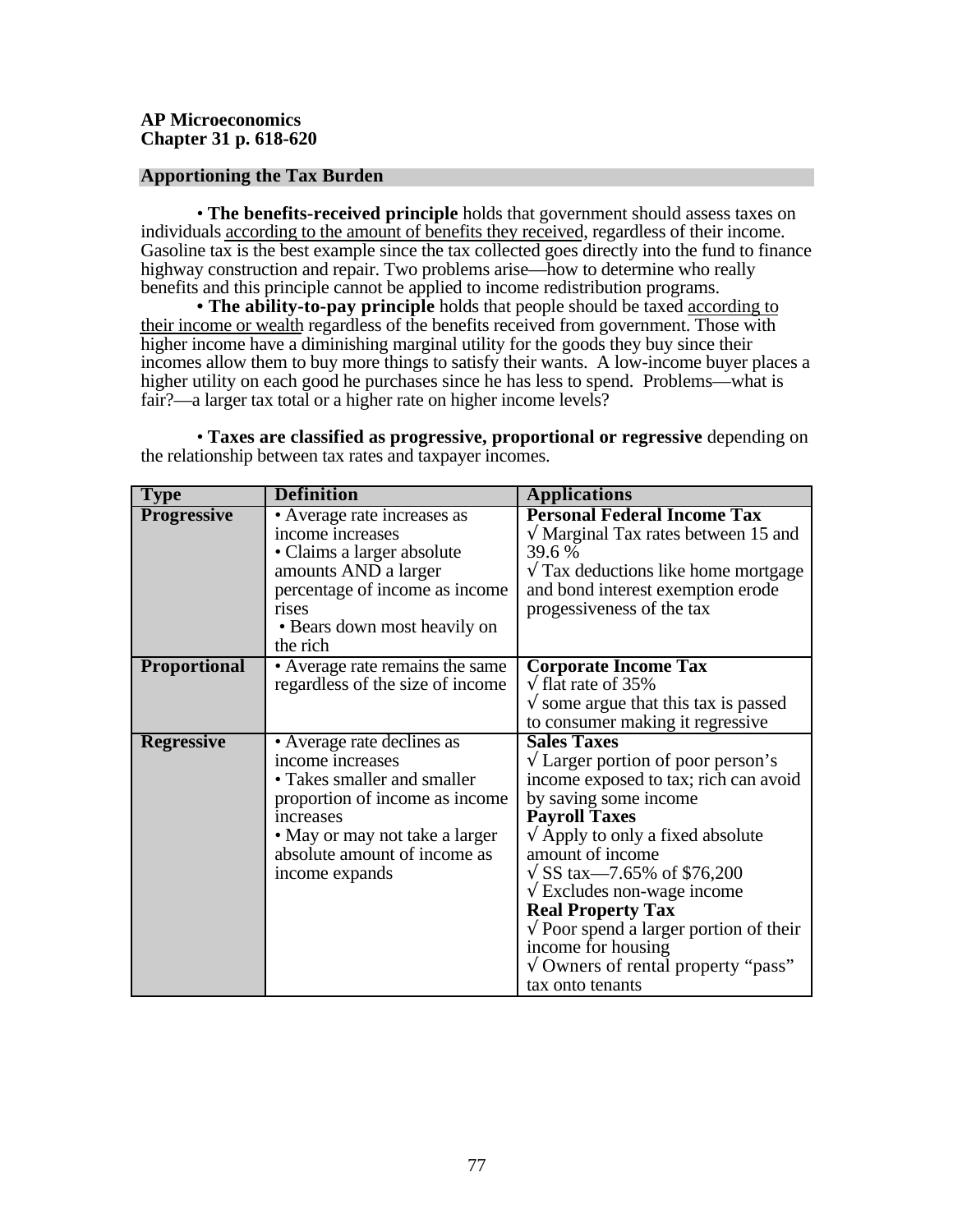#### **Taxes**

**When government imposes a tax on a good, who pays the tax?** The way the burden of a tax is distributed is the **incidence** of the tax. The true tax incidence seldom falls entirely on the party on whom the government levies the tax. In many instances, someone else collects the tax and sends the proceeds to the government.

### **How taxes on buyers affect market outcomes?**

**What if a tax is imposed on the buyer ice cream cones?** Demand Curve shifts down and equilibrium quantity falls. The price sellers receive is reduced. The price buyers pay (including the tax) rises to an amount greater than the equilibrium price. **Even though the tax is levied on buyers, buyers and sellers share the burden.**



### **Two lessons:**

• Taxes discourage market activity. When a good is taxed, the quantity of the good sold is smaller in the new equilibrium.

• Buyers and sellers share the burden of taxes. In the new equilibrium, buyers pay more for the good, and sellers receive less.

#### **Qualifications:**

Government may wish to use progressive taxes to redistribute income or use an excise tax to reduce negative externalities such as too much drinking of alcohol.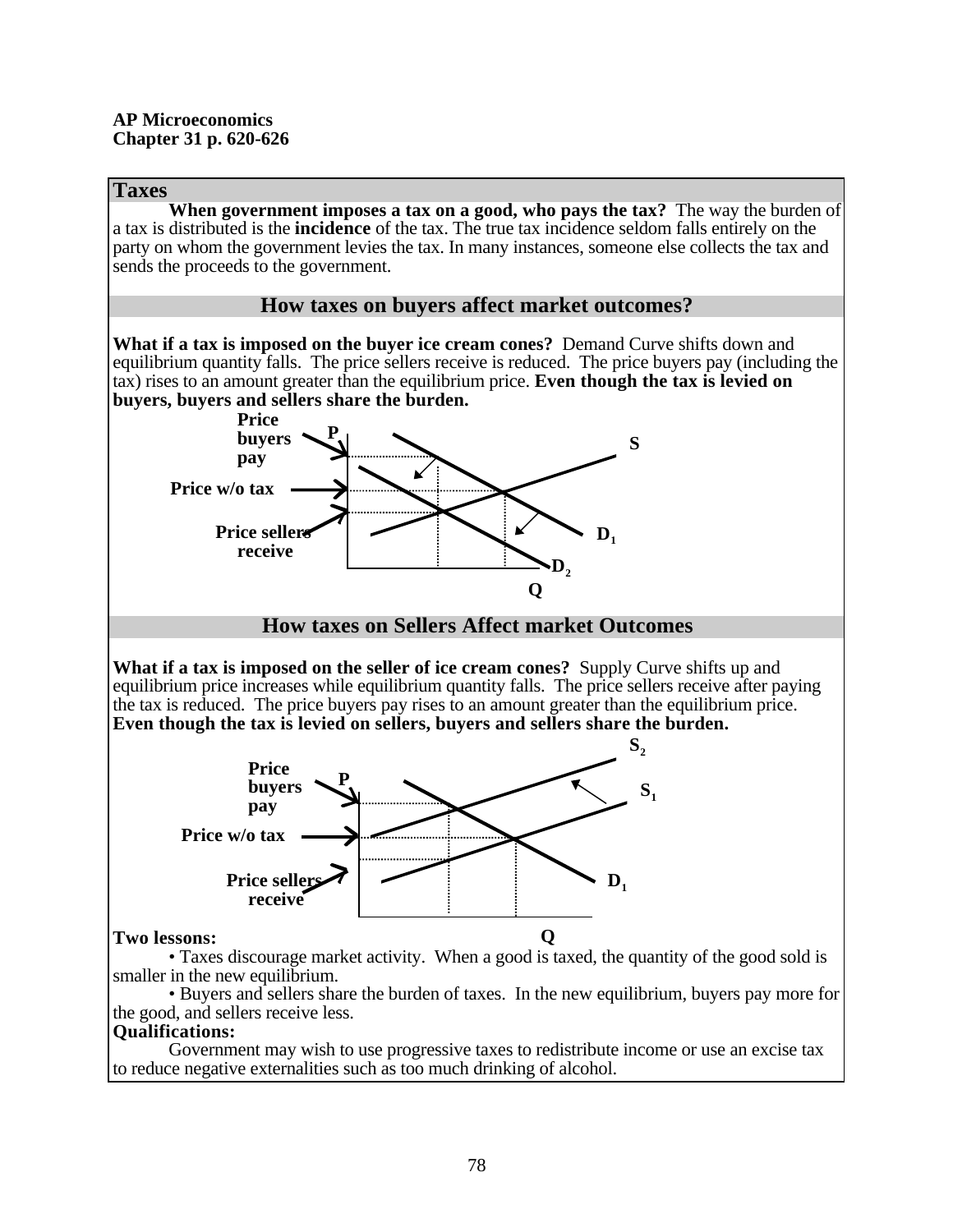